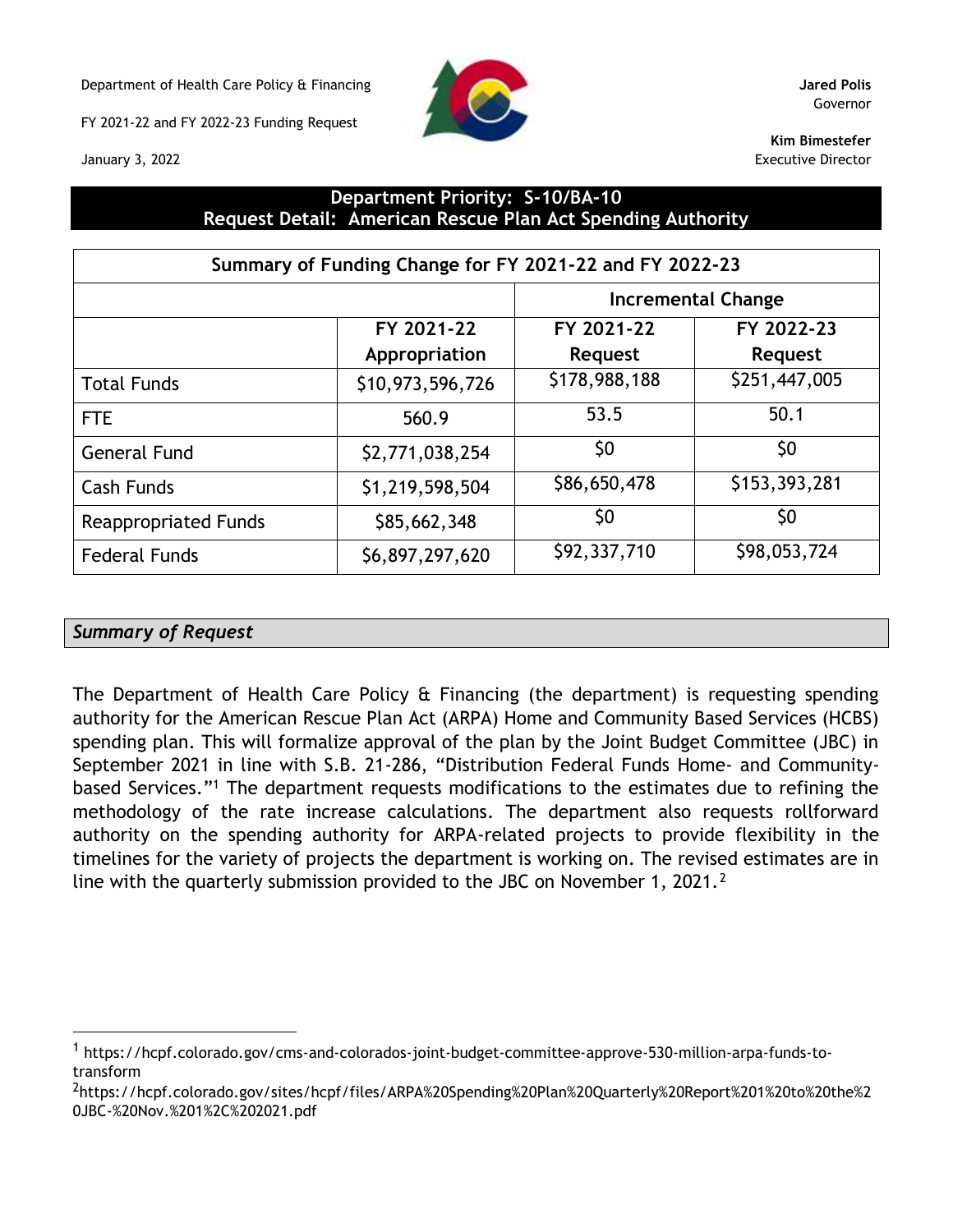# *Current Program*

The American Rescue Plan Act (ARPA) was signed into law on March 11, 2021 and includes funding to support a wide range of infrastructure activities, programs, and services. Section 9817 of the Act increases the federal medical assistance percentage (FMAP) for Medicaid Home and Community-Based Services (HCBS) spending by 10 percentage points from April 1, 2021 through March 31, 2022. The bill specifies that states must use the enhanced funds to "implement, or supplement the implementation of, one or more activities to enhance, expand, or strengthen'' Medicaid HCBS. The department submitted and received approval for spending plans from the JBC and the Centers for Medicare and Medicaid Services (CMS) in September 2021, which was outside of the regular budget process due to the accelerated timeline to begin work on the spending plan. The department is continuing to update estimated costs for the ARPA spending plan.

## *Problem or Opportunity*

Pursuant to Section 25.5-6-1805(4)(a), C.R.S. (S.B. 21-286, "Concerning the Distribution of Money Received under the Federal 'American Rescue Plan Act of 2021' for Home- and Community-Based Services"), the Joint Budget Committee approved the department's ARPA spending plan in September 2021. Section 25.5-6-1805(4)(b) requires the Joint Budget Committee to introduce a supplemental appropriations bill for the expenditures authorized under the ARPA spending plan. In addition, there have been minor adjustments to the department's calculations which need to be accounted for in the final appropriations for these expenditures.

The department also needs rollforward authority to gain flexibility in using this time-limited funding source. The department has until March 31, 2024 to reinvest the funding in the spending plan. The department is working on almost seventy projects under the ARPA spending plan and must procure several contractors to be successful in implementing the program. The department anticipates that due to the large number of projects that the department is implementing, there may be delays in procuring vendors. Granting rollforward authority provides the department with the ability to continue to work on these critical projects across fiscal years without pausing work to wait until the funding is trued up through the regular budget cycle.

## *Proposed Solution*

The department requests \$178,988,187 total funds in FY 2021-22, including \$86,650,479 Homeand Community-Based Services Improvement Fund; \$251,447,005 total funds in FY 2022-23,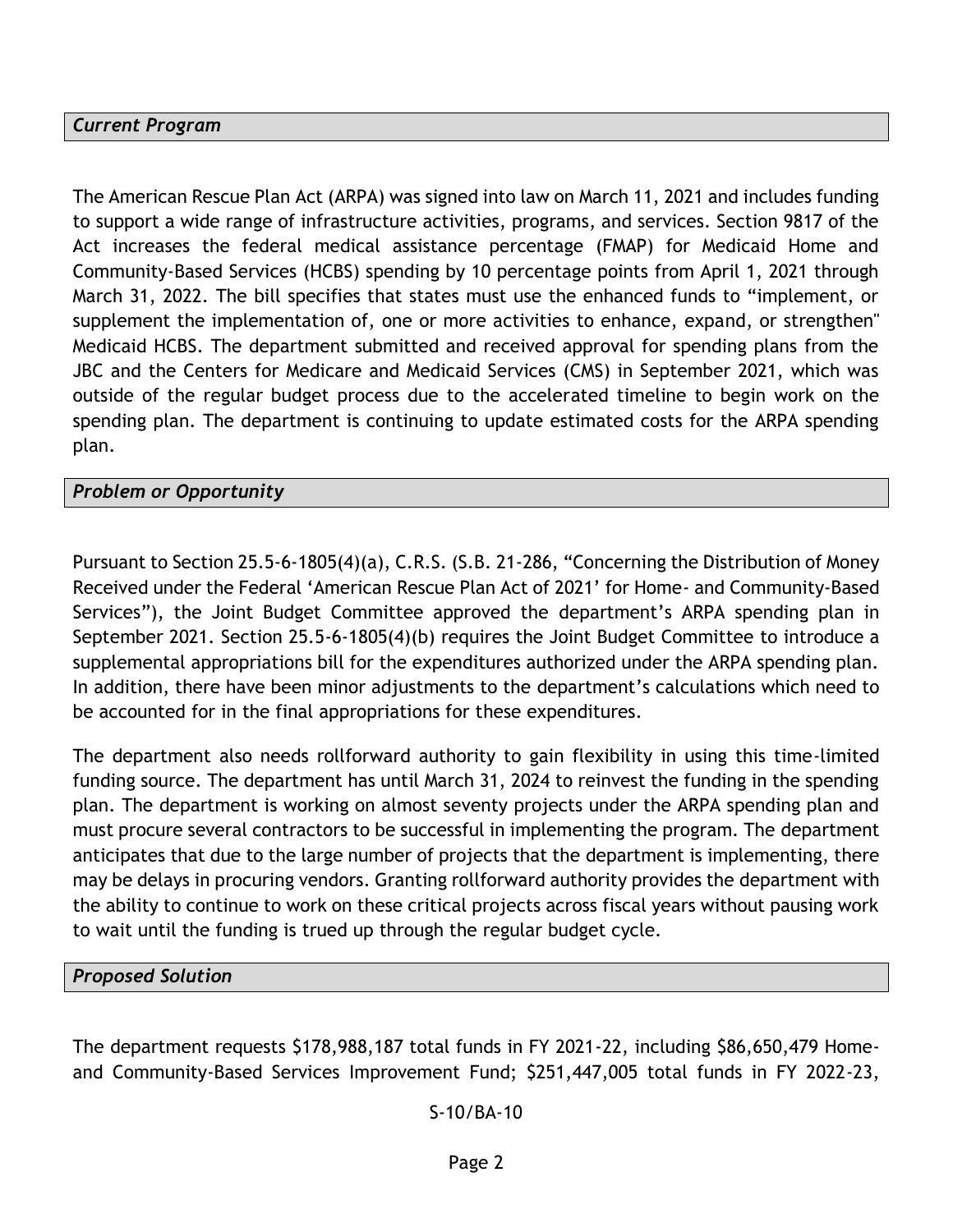including \$132,826,863 Home- and Community-Based Services Improvement Fund and \$20,566,418 from the ARPA Home- and Community-Based Services Account within the Healthcare Affordability and Sustainability Fee cash fund; and \$79,551,533 total funds in FY 2023-24, including \$62,809,352 Home- and Community-Based Services Improvement Fund Cash Funds. This represents a reduction of \$60,659,072 total funds in FY 2022-22, including a reduction of \$21,638,009 cash funds, and an increase of \$42,555,955 total funds in FY 2022-23, including an increase of \$21,277,977 cash funds from the spending plan approved by the JBC in September 2021.

The department requests that the General Assembly grant rollforward authority on unspent funds appropriated in FY 2021-22 and FY 2022-23 to FY 2023-24. The department requests to update the spending plan for the most recent estimated costs for the rate increases proposed in the spending plan. The department is also requesting a statutory change to allow the department to spend the amount attributable to the Healthcare Affordability and Sustainability Fee as stateonly funds. Most of the work proposed for initiatives impacting members financed through the cash fund is in state-only grant programs for behavioral health due to federal limitations on increasing behavioral health capitation rates.

Granting rollforward authority allows for flexibility since it is still uncertain when the department will be able to successfully procure vendors for the various projects included in the ARPA spending plan. Without rollforward authority, the department may be unable to pay a vendor or reimburse providers for any of the services and contracts outlined in the spending plan if there are any delays in implementation. The department must reinvest all of the funding saved through the 10-percentage point FMAP bump by March 2024 in order to comply with the non-supplantation requirements of ARPA.

# *Anticipated Outcomes*

The department anticipates that the short-term funding provided through this spending plan will result in long-lasting changes to the HCBS system. It will provide much-needed funding to direct care workers and providers, which will encourage greater retention and increased access to care. It will target investments to innovative ways to provide more person-centered care, which the department can leverage to determine the most appropriate long-term solutions. The request will result in technological improvements to streamline communication between HCBS providers, members, and departments. It will also allow the department to develop many trainings and quality tools that will result in more appropriate and cost-effective services for members.

# *Assumptions and Calculations*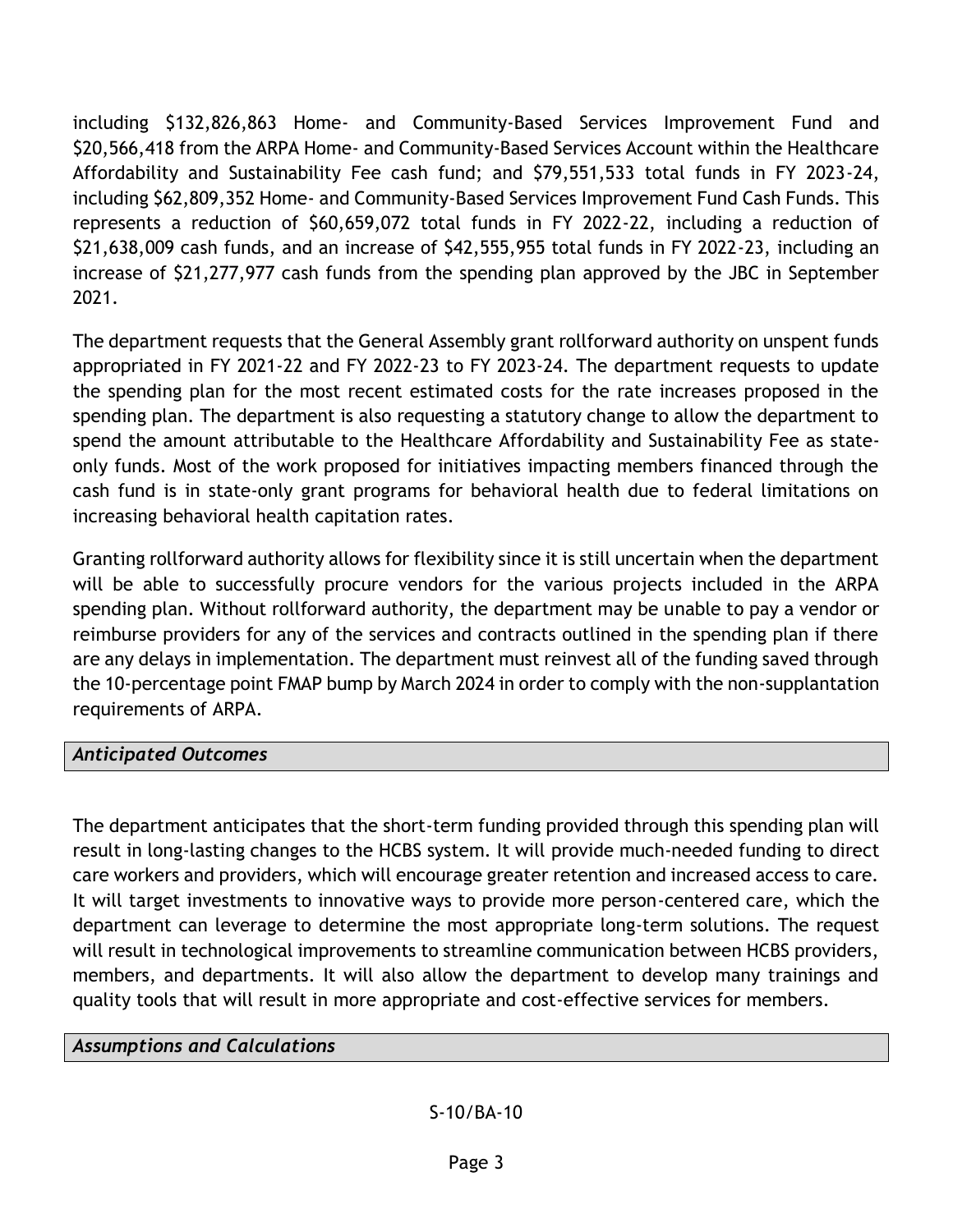Appendix A contains detailed calculations for each of the initiatives. Below are high-level descriptions of how the department calculated each type of initiative.

- FTE Costs: The department calculated the costs for each FTE by project separately. Most positions are assumed to begin on October 1, 2021 and last through the duration of the project (through March 31, 2024).
- Contractor Costs: The department estimated costs based on projects of similar scope, then evaluated the number of hours for each contract and multiplied it by the standard hourly rate for that type of contractor to ensure reasonability.

The department assumes that any costs that could be covered through the state plan or waiver authority will be eligible for Federal Medicaid Assistance Percentage (FMAP), which includes a 6.2% bump through December 31, 2021 and an additional 10% bump through March 31, 2022. The department assumes that any costs that could be covered as Medicaid administrative costs will be eligible for 50% federal financial participation. All other costs are assumed to be covered with state-only funds; this is primarily for grant programs that are not covered under current Medicaid authority.

The department revised estimates for the temporary rate increase and minimum wage adjustments based on the proposed strategy to pay the 2.11% rate increase from April 1, 2021 through March 31, 2022 and to increase rates for the \$15 per hour base wage requirement starting January 1, 2022 through April 15<sup>th</sup>, 2023. The department is requesting to continue the base wage requirement starting on April 16<sup>th</sup>, 2023 ongoing in the FY 2022-23 R-10 Provider Rate Adjustments Request.<sup>3</sup>

# *Supplemental, 1331 Supplemental or Budget Amendment Criteria*

This request meets supplemental criteria data that was not available when the original appropriation was made. Section 25.5-6-1805, C.R.S., (S.B. 21-286) requires that: "during the next legislative session, the Joint Budget Committee shall appropriate supplemental appropriations with the specific expenditures authorized under section 4(a)," which was the spending plan previously approved by the JBC in September 2021. Since the JBC's approval of the spending plan, the department has slightly revised estimates for components of the spending plan which should be reflected in the final appropriations.

<sup>3</sup> https://hcpf.colorado.gov/sites/hcpf/files/HCPF%2C%20FY23%2C%20R-10%20Provider%20Rate%20Adjustments\_Final.pdf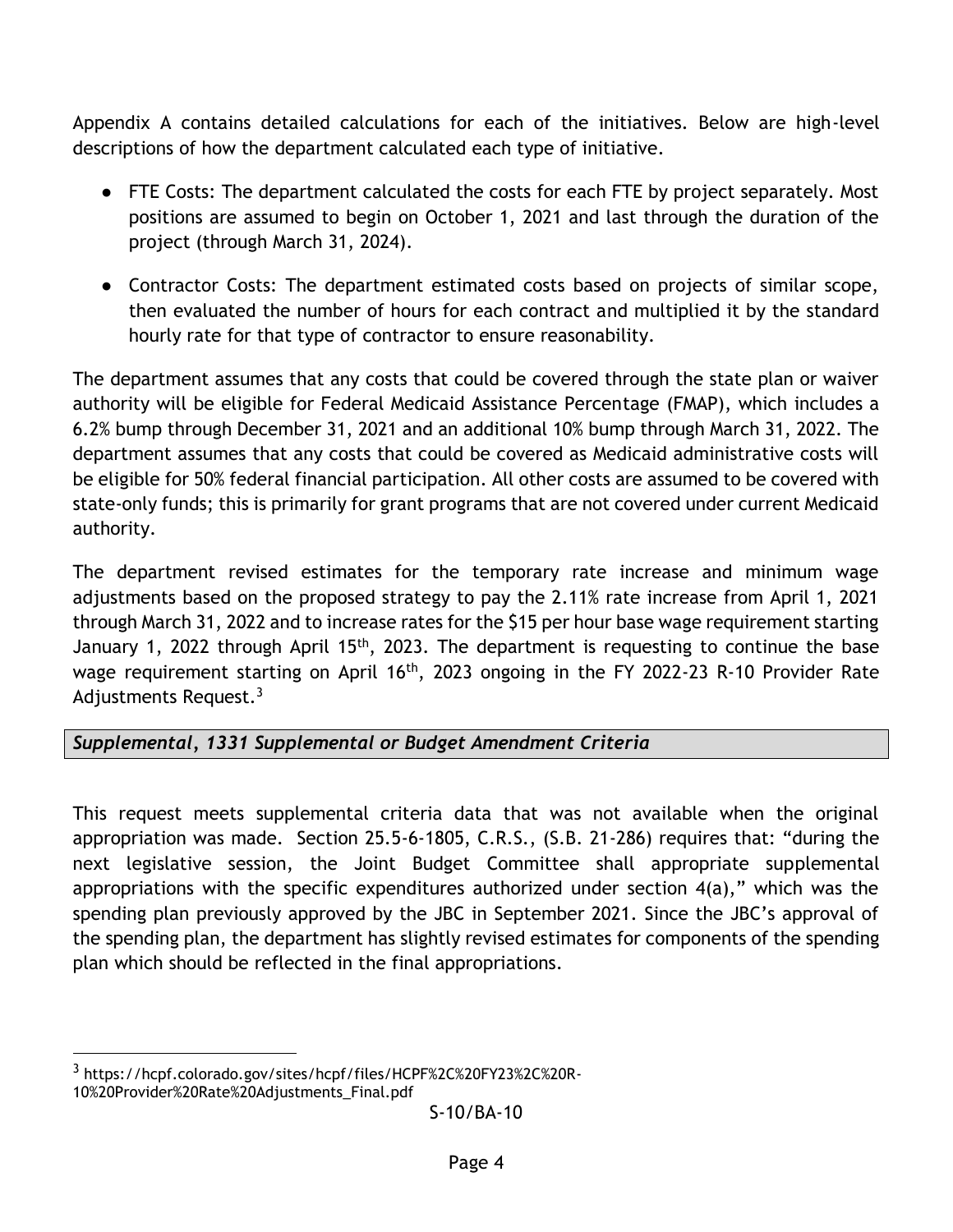|                  |                                                                                                                                                                        |                    | Table 1.1 | FY 2021-22 Summary by Line Item                  |              |                                |                      |                 |
|------------------|------------------------------------------------------------------------------------------------------------------------------------------------------------------------|--------------------|-----------|--------------------------------------------------|--------------|--------------------------------|----------------------|-----------------|
| Row              | Line Item                                                                                                                                                              | <b>Total Funds</b> | FTE       | <b>General Fund</b>                              | Cash Funds   | Reappropriated<br><b>Funds</b> | <b>Federal Funds</b> | <b>FFP Rate</b> |
| A                | (1) Executive Director's Office, (A) General Administration,<br><b>Personal Services</b>                                                                               | \$2,520,553        | 49.5      | \$0                                              | \$1,260,277  | \$0                            | \$1,260,276          | 50.00%          |
| B <sub>1</sub>   | (1) Executive Director's Office, (A) General Administration,<br><b>Centrally Appropriated Costs</b>                                                                    | \$572,731          | 0.0       | \$0                                              | \$286,365    | \$0                            | \$286,366            | 50.00%          |
| C                | Health, Life, Dental                                                                                                                                                   | \$344,789          | 0.0       | SO                                               | \$172,394    | SO                             | \$172,395            | 50.00%          |
| D                | Short-Term Disability                                                                                                                                                  | \$3,589            | 0.0       | \$0                                              | \$1,794      | \$0                            | \$1,795              | 50.01%          |
| $\boldsymbol{E}$ | Amortization Equalization Disbusement                                                                                                                                  | \$112,177          | 0.0       | $\boldsymbol{\mathsf{S}}\boldsymbol{\mathsf{O}}$ | \$56,088     | $\mathfrak{z}_0$               | \$56,089             | 50.00%          |
| $\mathsf{F}$     | Supplemental Amortization Equalization Disbusement                                                                                                                     | \$112,177          | 0.0       | \$0                                              | \$56,088     | 50                             | \$56,089             | 50.00%          |
| G                | (1) Executive Director's Office, (A) General Administration,<br><b>Operating Expenses</b>                                                                              | \$272,968          | 0.0       | \$0                                              | \$136,484    | \$0                            | \$136,484            | 50.00%          |
| н                | (1) Executive Director's Office, (A) General Administration,<br><b>Leased Space</b>                                                                                    | \$226,601          | 0.0       | \$0                                              | \$113,300    | \$0                            | \$113,301            | 50.00%          |
|                  | (1) Executive Director's Office, (A) General Administration,<br><b>General Professional Services</b>                                                                   | \$30,560,714       | 0.0       | \$0                                              | \$15,280,357 | \$0                            | \$15,280,357         | 50.00%          |
|                  | (1) Executive Director's Office; (C) Information Technology<br>Contracts and Projects; Medicaid Management Information<br>Systems Maintenance and Projects             | \$10,707,693       | 0.0       | \$0                                              | \$5,353,846  | \$0                            | \$5,353,847          | 50.00%          |
| Κ                | (2) Medical Services Premiums; Medical and Long-Term Care<br>Services for Medicaid Eligible Individuals                                                                | \$65,205,231       | 0.0       | \$0                                              | \$27,436,097 | \$0                            | \$37,769,134         | 57.92%          |
| L                | (4) Office of Community Living, (A) Division of Intellectual and<br>Developmental Disabilities, (2) Medicaid Programs - Adult<br>Comprehensive Services                | \$40,637,516       | 0.0       | \$0                                              | \$17,098,856 | \$0                            | \$23,538,660         | 57.92%          |
| M                | (4) Office of Community Living, (A) Division of Intellectual and<br>Developmental Disabilities, (2) Medicaid Programs - Adult<br><b>Supported Living Services</b>      | \$8,036,784        | 0.0       | \$0                                              | \$3,381,600  | \$0                            | \$4,655,184          | 57.92%          |
| N                | (4) Office of Community Living, (A) Division of Intellectual and<br>Developmental Disabilities, (2) Medicaid Programs - Children's<br><b>Extensive Support</b>         | \$5,210,625        | 0.0       | \$0                                              | \$2,192,450  | \$0                            | \$3,018,175          | 57.92%          |
| $\Omega$         | (4) Office of Community Living, (A) Division of Intellectual and<br>Developmental Disabilities, (2) Medicaid Programs - Children's<br>Habilitation Residential Program | \$3,955            | 0.0       | \$0                                              | \$1,664      | \$0                            | \$2,291              | 57.93%          |
| P                | (4) Office of Community Living, (A) Division of Intellectual and<br>Developmental Disabilities, (2) Medicaid Programs - Case<br>Management                             | \$1,771,840        | 0.0       | \$0                                              | \$848,207    | \$0                            | \$923,633            | 52.13%          |
| 0                | (6) Other Medical Services - NEW LINE ITEM                                                                                                                             | \$13,260,976       | 4.0       | \$0                                              | \$13,260,976 | \$0                            | \$0                  | 0.00%           |
| Row              | Total                                                                                                                                                                  | \$178,988,188      | 53.5      | 50                                               | \$86,650,478 | 50                             | \$92,337,710         |                 |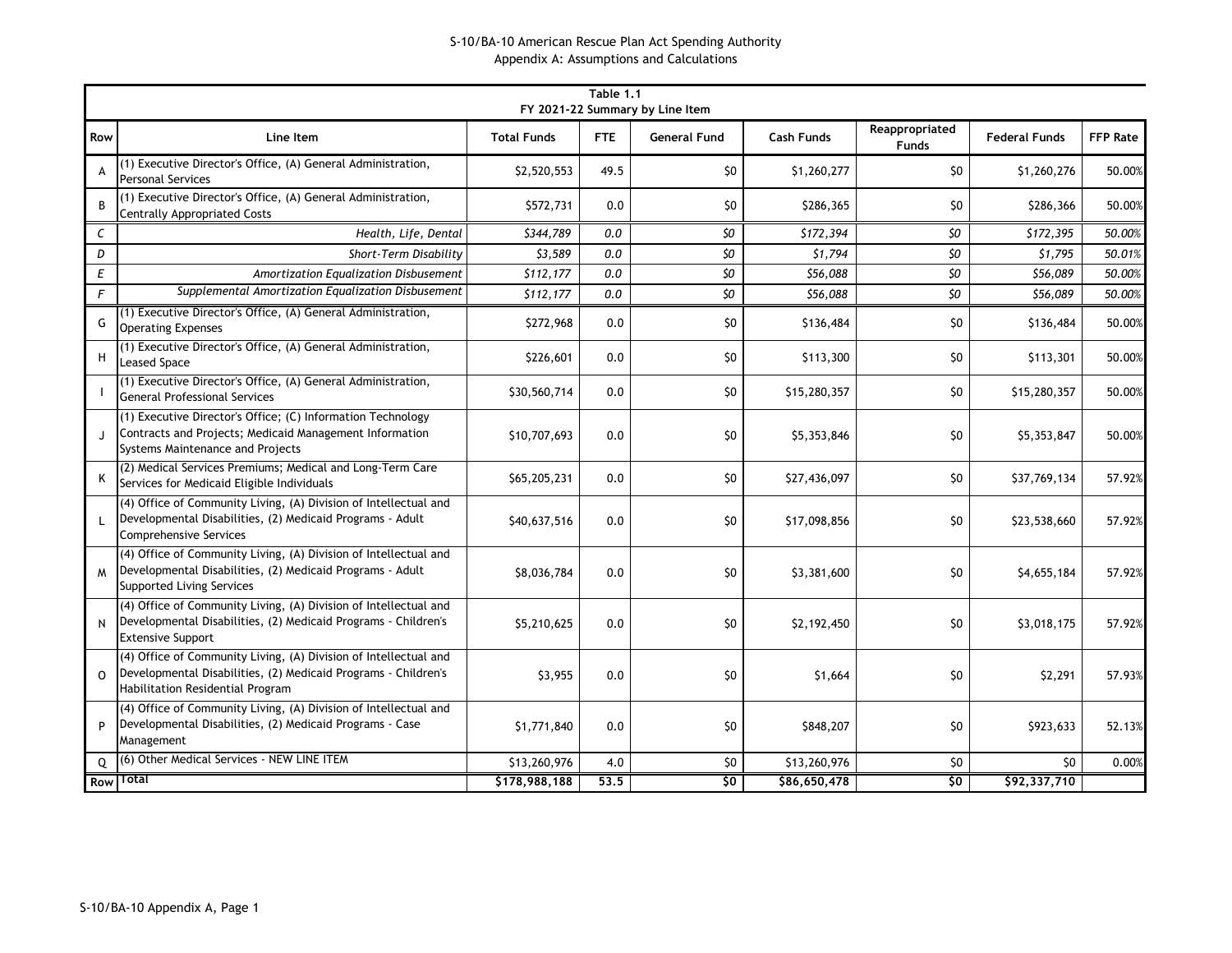|                  |                                                                                                                                                                        |                    | Table 1.2 | FY 2022-23 Summary by Line Item                  |               |                                |                      |                 |
|------------------|------------------------------------------------------------------------------------------------------------------------------------------------------------------------|--------------------|-----------|--------------------------------------------------|---------------|--------------------------------|----------------------|-----------------|
| Row              | Line Item                                                                                                                                                              | <b>Total Funds</b> | FTE       | <b>General Fund</b>                              | Cash Funds    | Reappropriated<br><b>Funds</b> | <b>Federal Funds</b> | <b>FFP Rate</b> |
| A                | (1) Executive Director's Office, (A) General Administration,<br><b>Personal Services</b>                                                                               | \$3,383,177        | 46.1      | \$0                                              | \$1,691,589   | \$0                            | \$1,691,588          | 50.00%          |
| B <sub>1</sub>   | (1) Executive Director's Office, (A) General Administration,<br><b>Centrally Appropriated Costs</b>                                                                    | \$769,133          | 0.0       | \$0                                              | \$384,567     | \$0                            | \$384,566            | 50.00%          |
| C                | Health, Life, Dental                                                                                                                                                   | \$463,189          | 0.0       | SO                                               | \$231,594     | SO                             | \$231,595            | 50.00%          |
| D                | Short-Term Disability                                                                                                                                                  | \$4,814            | 0.0       | \$0                                              | \$2,407       | \$0                            | \$2,407              | 50.00%          |
| $\boldsymbol{E}$ | Amortization Equalization Disbusement                                                                                                                                  | \$150,565          | 0.0       | $\boldsymbol{\mathsf{S}}\boldsymbol{\mathsf{O}}$ | \$75,282      | $\mathfrak{z}_0$               | \$75,283             | 50.00%          |
| $\mathsf{F}$     | Supplemental Amortization Equalization Disbusement                                                                                                                     | \$150,565          | 0.0       | \$0                                              | \$75,282      | $\mathsf{S}$                   | \$75,283             | 50.00%          |
| G                | (1) Executive Director's Office, (A) General Administration,<br><b>Operating Expenses</b>                                                                              | \$43,822           | 0.0       | \$0                                              | \$21,911      | \$0                            | \$21,911             | 50.00%          |
| н                | (1) Executive Director's Office, (A) General Administration,<br><b>Leased Space</b>                                                                                    | \$304,425          | 0.0       | \$0                                              | \$152,212     | \$0                            | \$152,213            | 50.00%          |
|                  | (1) Executive Director's Office, (A) General Administration,<br><b>General Professional Services</b>                                                                   | \$43,507,317       | 0.0       | \$0                                              | \$21,753,658  | \$0                            | \$21,753,659         | 50.00%          |
|                  | (1) Executive Director's Office; (C) Information Technology<br>Contracts and Projects; Medicaid Management Information<br>Systems Maintenance and Projects             | \$14,170,604       | 0.0       | \$0                                              | \$7,085,302   | \$0                            | \$7,085,302          | 50.00%          |
| Κ                | (2) Medical Services Premiums; Medical and Long-Term Care<br>Services for Medicaid Eligible Individuals                                                                | \$80,052,018       | 0.0       | \$0                                              | \$40,026,009  | \$0                            | \$40,026,009         | 50.00%          |
| L                | (4) Office of Community Living, (A) Division of Intellectual and<br>Developmental Disabilities, (2) Medicaid Programs - Adult<br>Comprehensive Services                | \$43,873,315       | 0.0       | \$0                                              | \$21,936,657  | \$0                            | \$21,936,658         | 50.00%          |
| M                | (4) Office of Community Living, (A) Division of Intellectual and<br>Developmental Disabilities, (2) Medicaid Programs - Adult<br><b>Supported Living Services</b>      | \$6,690,205        | 0.0       | \$0                                              | \$3,345,103   | \$0                            | \$3,345,102          | 50.00%          |
| N                | (4) Office of Community Living, (A) Division of Intellectual and<br>Developmental Disabilities, (2) Medicaid Programs - Children's<br><b>Extensive Support</b>         | \$1,884,465        | 0.0       | \$0                                              | \$942,233     | \$0                            | \$942,232            | 50.00%          |
| $\Omega$         | (4) Office of Community Living, (A) Division of Intellectual and<br>Developmental Disabilities, (2) Medicaid Programs - Children's<br>Habilitation Residential Program | \$1,075            | 0.0       | \$0                                              | \$537         | \$0                            | \$538                | 50.05%          |
| P                | (4) Office of Community Living, (A) Division of Intellectual and<br>Developmental Disabilities, (2) Medicaid Programs - Case<br>Management                             | \$1,427,891        | 0.0       | \$0                                              | \$713,945     | \$0                            | \$713,946            |                 |
| Q                | (6) Other Medical Services - NEW LINE ITEM                                                                                                                             | \$55,339,558       | 4.0       | \$0                                              | \$55,339,558  | \$0                            | \$0                  | 0.00%           |
| R                | Total                                                                                                                                                                  | \$251,447,005      | 50.1      | 50                                               | \$153,393,279 | 50                             | \$98,053,726         |                 |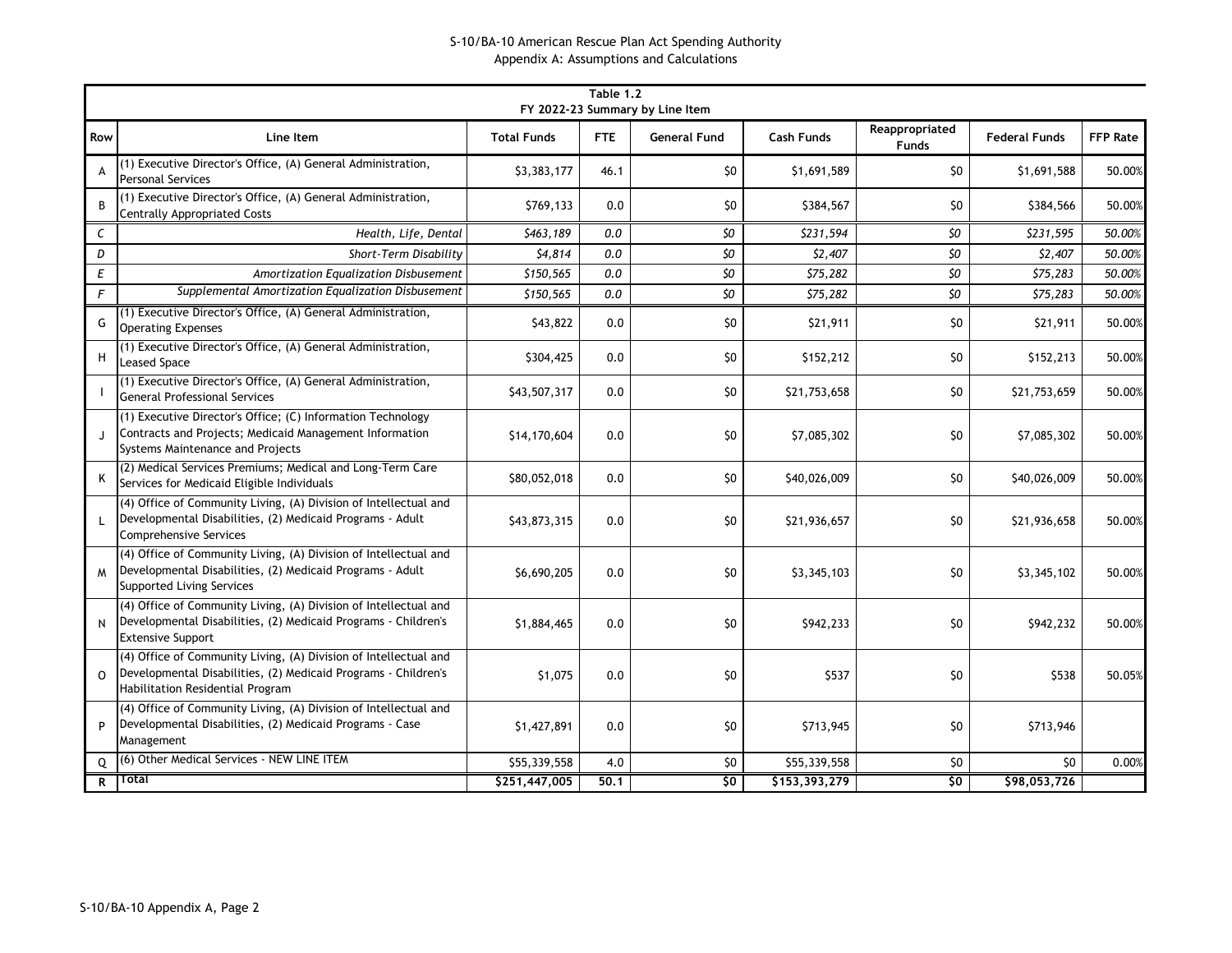|              |                                                                                                                                                                        |                    | Table 1.3 | FY 2023-24 Summary by Line Item |                   |                                |                      |                 |
|--------------|------------------------------------------------------------------------------------------------------------------------------------------------------------------------|--------------------|-----------|---------------------------------|-------------------|--------------------------------|----------------------|-----------------|
| Row          | Line Item                                                                                                                                                              | <b>Total Funds</b> | FTE.      | <b>General Fund</b>             | <b>Cash Funds</b> | Reappropriated<br><b>Funds</b> | <b>Federal Funds</b> | <b>FFP Rate</b> |
| A            | (1) Executive Director's Office, (A) General Administration,<br><b>Personal Services</b>                                                                               | \$2,392,529        | 28.9      | \$0                             | \$1,196,264       | \$0                            | \$1,196,265          | 50.00%          |
| B            | (1) Executive Director's Office, (A) General Administration,<br><b>Centrally Appropriated Costs</b>                                                                    | \$537,087          | 0.0       | \$0                             | \$268,543         | \$0                            | \$268,544            | 50.00%          |
| C            | Health, Life, Dental                                                                                                                                                   | \$320,716          | 0.0       | \$O                             | \$160,358         | \$O                            | \$160,358            | 50.00%          |
| D            | Short-Term Disability                                                                                                                                                  | \$3,405            | 0.0       | \$O                             | \$1,702           | 50                             | \$1,703              | 50.01%          |
| E            | Amortization Equalization Disbusement                                                                                                                                  | \$106,483          | 0.0       | \$O                             | \$53,241          | SO                             | \$53,242             | 50.00%          |
| $\sqrt{F}$   | Supplemental Amortization Equalization Disbusement                                                                                                                     | \$106,483          | 0.0       | \$0                             | \$53,241          | $\mathfrak{z}_0$               | \$53,242             | 50.00%          |
| G            | (1) Executive Director's Office, (A) General Administration,<br><b>Operating Expenses</b>                                                                              | \$30,356           | 0.0       | \$0                             | \$15,178          | \$0                            | \$15,178             | 50.00%          |
| Н            | (1) Executive Director's Office, (A) General Administration,<br><b>Leased Space</b>                                                                                    | \$210,788          | 0.0       | \$0                             | \$105,394         | \$0                            | \$105,394            | 50.00%          |
|              | (1) Executive Director's Office, (A) General Administration,<br><b>General Professional Services</b>                                                                   | \$18,780,684       | 0.0       | \$0                             | \$9,390,342       | \$0                            | \$9,390,342          | 50.00%          |
|              | (1) Executive Director's Office; (C) Information Technology<br>Contracts and Projects; Medicaid Management Information<br>Systems Maintenance and Projects             | \$9,866,250        | 0.0       | \$0                             | \$4,933,125       | \$0                            | \$4,933,125          | 50.00%          |
| Κ            | (2) Medical Services Premiums; Medical and Long-Term Care<br>Services for Medicaid Eligible Individuals                                                                | \$1,666,667        | 0.0       | \$0                             | \$833,334         | \$0                            | \$833,333            | 50.00%          |
| $\mathbf{L}$ | (4) Office of Community Living, (A) Division of Intellectual and<br>Developmental Disabilities, (2) Medicaid Programs - Adult<br><b>Comprehensive Services</b>         | \$0                | 0.0       | \$0                             | \$0               | \$0                            | \$0                  |                 |
| M            | (4) Office of Community Living, (A) Division of Intellectual and<br>Developmental Disabilities, (2) Medicaid Programs - Adult<br><b>Supported Living Services</b>      | \$0                | 0.0       | \$0                             | \$0               | \$0                            | \$0                  |                 |
| N            | (4) Office of Community Living, (A) Division of Intellectual and<br>Developmental Disabilities, (2) Medicaid Programs - Children's<br><b>Extensive Support</b>         | \$0                | 0.0       | \$0                             | \$0               | \$0                            | \$0                  |                 |
| $\Omega$     | (4) Office of Community Living, (A) Division of Intellectual and<br>Developmental Disabilities, (2) Medicaid Programs - Children's<br>Habilitation Residential Program | \$0                | 0.0       | \$0                             | \$0               | \$0                            | \$0                  |                 |
| P            | (4) Office of Community Living, (A) Division of Intellectual and<br>Developmental Disabilities, (2) Medicaid Programs - Case<br>Management                             | \$0                | 0.0       | \$0                             | \$0               | \$0                            | \$0                  |                 |
| O            | (6) Other Medical Services - NEW LINE ITEM                                                                                                                             | \$46,067,172       | 4.0       | \$0                             | \$46,067,172      | \$0                            | \$0                  | 0.00%           |
| R            | Total                                                                                                                                                                  | \$79,551,533       | 32.9      | \$0                             | \$62,809,351      | $\overline{50}$                | \$16,742,182         |                 |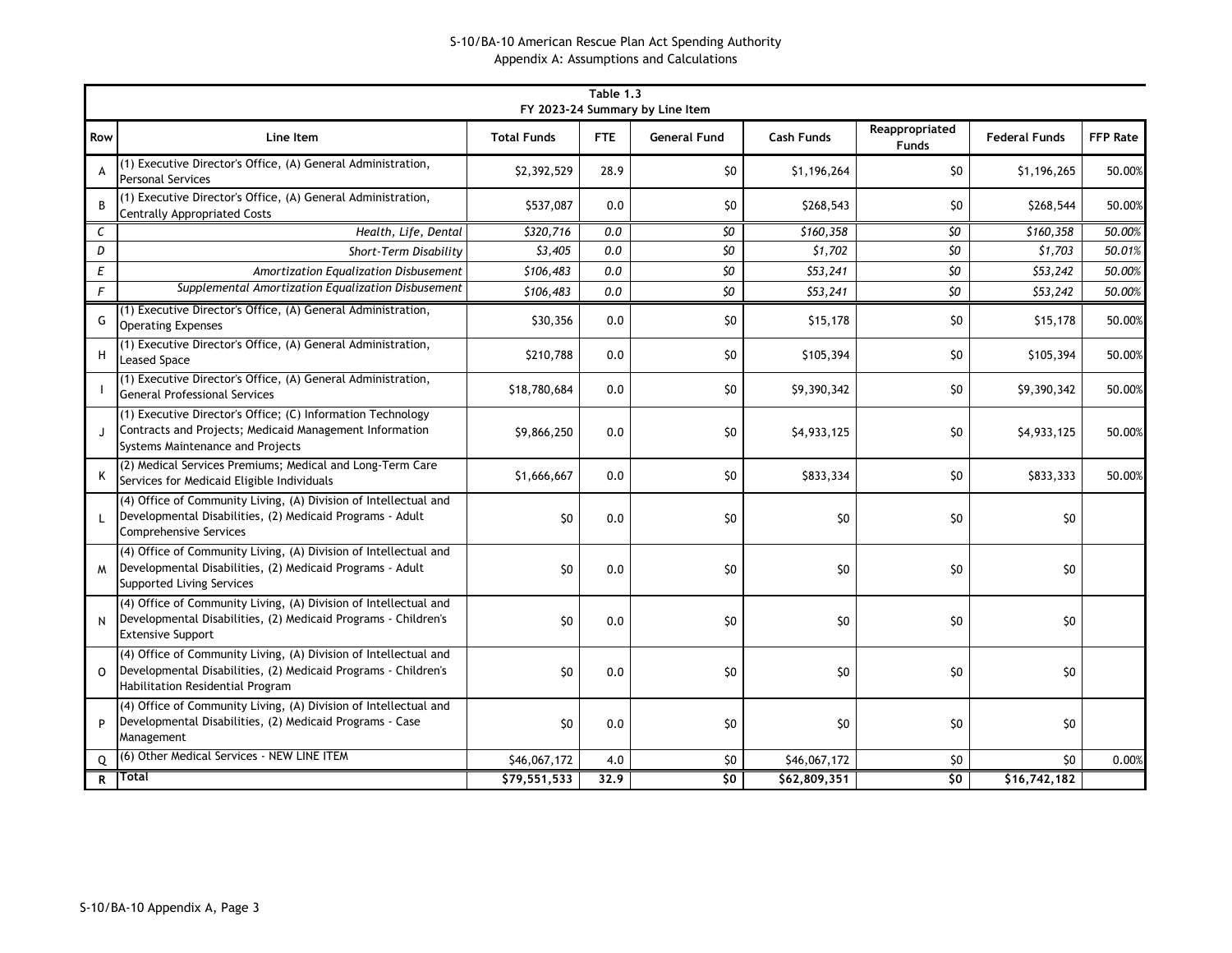|     | Table 1.1<br>Summary by Initiative                                                                                                |               |      |               |               |                        |                        |  |  |  |  |  |  |  |
|-----|-----------------------------------------------------------------------------------------------------------------------------------|---------------|------|---------------|---------------|------------------------|------------------------|--|--|--|--|--|--|--|
| Row | <b>Total Funds Impact</b><br>Source/Calculation<br>SFY 2021-22<br>SFY 2023-24<br><b>Project Area</b><br>SFY 2022-23<br><b>FTE</b> |               |      |               |               |                        |                        |  |  |  |  |  |  |  |
|     | Strengthen the Workforce & Enhance Rural Sustainability                                                                           | \$261,818,206 | 5.8  | \$114,806,552 | \$139,978,050 | \$7,033,604 Table 3.1  |                        |  |  |  |  |  |  |  |
|     | Improve Crisis & Acute Services                                                                                                   | \$17,220,077  | 3.0  | \$658,779     | \$9,192,169   | \$7,369,129 Table 4.1  |                        |  |  |  |  |  |  |  |
|     | Improve Access to HCBS for Underserved Populations                                                                                | \$56,525,872  | 5.5  | \$6,924,288   | \$25,650,174  | \$23,951,410 Table 5.1 |                        |  |  |  |  |  |  |  |
|     | Support Post-COVID Recovery and HCBS Innovation                                                                                   | \$63,509,043  | 9.5  | \$20,554,509  | \$27,769,936  | \$15,184,598 Table 6.1 |                        |  |  |  |  |  |  |  |
|     | Strengthen Case Management Redesign                                                                                               | \$10,675,745  | 4.0  | \$3,669,922   | \$4,125,314   | \$2,880,509 Table 7.1  |                        |  |  |  |  |  |  |  |
|     | Invest in Tools & Technology                                                                                                      | \$78,608,869  | 10.0 | \$25,656,462  | \$34,381,484  | \$18,570,923 Table 8.1 |                        |  |  |  |  |  |  |  |
| G   | <b>Expand Emergency Preparedness</b>                                                                                              | \$8,471,750   |      | \$4,248,375   | \$4,223,375   |                        | \$0 Table 9            |  |  |  |  |  |  |  |
|     | <b>Enhance Quality Outcomes</b>                                                                                                   | \$6,481,726   | 7.3  | \$1,833,170   | \$3,032,615   |                        | \$1,615,941 Table 10.1 |  |  |  |  |  |  |  |
|     | Department Administrative Overhead                                                                                                | \$8,949,321   | 13.5 | \$1,393,816   | \$3,851,986   | \$3,703,519 Table 11.1 |                        |  |  |  |  |  |  |  |
|     | <b>Total Cost</b>                                                                                                                 | \$512,260,609 | 58.5 | \$179,745,873 | \$252,205,103 | \$80,309,633           |                        |  |  |  |  |  |  |  |

|     |                                                 |                           |      | Table 1.2<br>Summary by Fund Source |               |             |                                              |
|-----|-------------------------------------------------|---------------------------|------|-------------------------------------|---------------|-------------|----------------------------------------------|
| Row | Item                                            | <b>Total Funds Impact</b> | FTE  | SFY 2021-22                         | SFY 2022-23   | SFY 2023-24 | Source/Calculation                           |
|     | <b>Total Admin Cost</b>                         | \$142,427,189             | 54.5 | \$46,914,819                        | \$62,936,577  |             | $$32,575,793$ Sum of all admin expenses      |
|     | <b>State Funds</b>                              | \$71,213,593              |      | \$23,457,409                        | \$31,468,288  |             | \$16,287,896 Row A - Row C                   |
|     | <b>Federal Funds</b>                            | \$71,213,596              |      | \$23,457,410                        | \$31,468,289  |             | \$16,287,897 Row A * Row D                   |
| D.  | <b>FFP</b>                                      | 50.00%                    |      | 50.00%                              | 50.00%        |             | 50.00% Assume administrative match           |
|     | <b>Services Total Impact</b>                    | \$255,165,713             | 0.0  | \$119,570,077                       | \$133,928,969 |             | \$1,666,667 Sum of all service expenses      |
|     | <b>State Funds</b>                              | \$118,108,754             |      | \$50,310,937                        | \$66,964,484  |             | \$833,333 Row E - Row G                      |
| G   | <b>Federal Funds</b>                            | \$137,056,960             |      | \$69,259,141                        | \$66,964,485  |             | \$833,334 Row E * Row H                      |
| н   | <b>FMAP</b>                                     | 53.71%                    |      | 57.92%                              | 50.00%        |             | 50.00% Assume FMAP effective for time period |
|     | <b>State Only Impact</b>                        | \$114,667,707             | 4.0  | \$13,260,976                        | \$55,339,558  |             | \$46,067,173 Sum of all state-only expenses  |
|     | <b>State Funds</b>                              | \$114,667,707             |      | \$13,260,976                        | \$55,339,558  |             | \$46,067,173 Row I - Row K                   |
|     | <b>Federal Funds</b>                            | \$0                       |      | \$0                                 | \$0           | SO.         | Row I * Row L                                |
|     | <b>FMAP</b>                                     | 0.00%                     |      | 0.00%                               | 0.00%         |             | 0.00% No FMAP for state-only costs           |
|     | <b>Total Funds</b>                              | \$512,260,609             | 58.5 | \$179,745,873                       | \$252,205,103 |             | $$80,309,633$ Row A + Row E + Row I          |
|     | <b>Total State Funds</b>                        | \$303,990,054             |      | \$87,029,322                        | \$153,772,330 |             | $$63,188,402$ Row B + Row F + Row J          |
| 0   | <b>Total Federal Funds</b>                      | \$208,270,556             |      | \$92,716,551                        | \$98,432,774  |             | \$17,121,231 Row C + Row G + Row K           |
| D   | Total Funds - Appropriated through SB 21-286    | \$2,273,882               | 5.0  | \$757,686                           | \$758,098     |             | \$758,098 SB 21-286                          |
|     | ARPA Cash Fund - Appropriated through SB 21-286 | \$1,136,941               |      | \$378,843                           | \$379,049     | \$379,049   | SB 21-286                                    |
|     | Federal Funds - Appropriated through SB 21-286  | \$1,136,941               |      | \$378,843                           | \$379,049     |             | \$379,049 SB 21-286                          |
|     | <b>Incremental Total Funds</b>                  | \$509,986,725             | 53.5 | \$178,988,187                       | \$251,447,005 |             | \$79,551,533 Row M - Row P                   |
|     | <b>Incremental Cash Funds</b>                   | \$302,853,112             |      | \$86,650,479                        | \$153,393,281 |             | \$62,809,352 Row N - Row Q                   |
|     | <b>Incremental Federal Funds</b>                | \$207,133,613             |      | \$92,337,708                        | \$98,053,724  |             | \$16,742,181 Row O - Row R                   |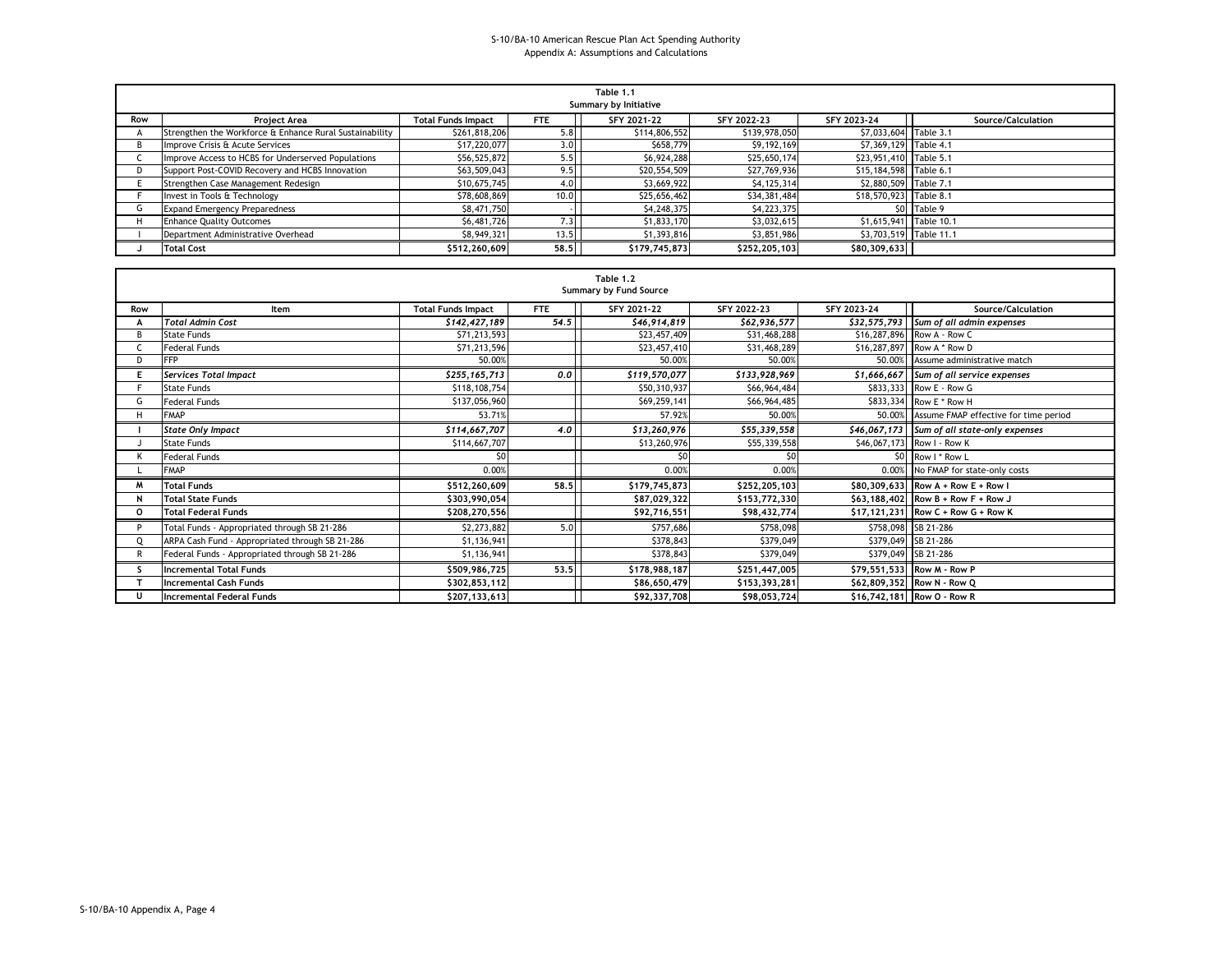| Table 2.1<br>SFY 2020-21 Calculation of Savings |                     |                                       |                                    |               |                                                 |                                       |                                         |                 |  |  |  |
|-------------------------------------------------|---------------------|---------------------------------------|------------------------------------|---------------|-------------------------------------------------|---------------------------------------|-----------------------------------------|-----------------|--|--|--|
| ltem                                            | <b>HCBS Waivers</b> | <b>Home Health</b><br>(including DME) | <b>Targeted Case</b><br>Management | <b>PACE</b>   | <b>State Plan</b><br>Pediatric<br>Personal Care | <b>Private Duty</b><br><b>Nursing</b> | Rehabilitative<br>Services <sup>1</sup> | Total           |  |  |  |
| FY 2020-21 Estimated Total Expenditure          | \$1,350,652,327     | \$606,833,638                         | \$24,336,203                       | \$241,399,635 | \$2,216,800                                     | \$110,036,191                         | \$697,494,280                           | \$3,032,969,074 |  |  |  |
| % of Year Eligible for Enhanced Rate            | 25.00%              | 25.00%                                | 25.00%                             | 25.00%        | 25.00%                                          | 25.00%                                | 25.00%                                  | 25.00%          |  |  |  |
| Eligible FY 2020-21 Expenditure                 | \$337,663,082       | \$151,708,410                         | \$6,084,051                        | \$60,349,909  | \$554,200                                       | \$27,509,048                          | \$174,373,570                           | \$758,242,270   |  |  |  |
| <b>State Share Savings</b>                      | ( \$33,766,308)     | (S15.170.841)                         | (5608, 405)                        | (56,034,991)  | (555, 420)                                      | (S2,750,905)                          | (513, 254, 938)                         | (571, 641, 808) |  |  |  |
| <b>Reinvestment of State Funds</b>              | \$33,766,308        | \$15,170,841                          | \$608,405                          | \$6,034,991   | \$55,420                                        | \$2,750,905                           | \$13,254,938                            | \$71,641,808    |  |  |  |

|                                        | Table 2.2<br>SFY 2021-22 Calculation of Savings |                                       |                                    |                 |                                                        |                                       |                                         |                                      |  |  |  |  |
|----------------------------------------|-------------------------------------------------|---------------------------------------|------------------------------------|-----------------|--------------------------------------------------------|---------------------------------------|-----------------------------------------|--------------------------------------|--|--|--|--|
| ltem                                   | <b>HCBS Waivers</b>                             | <b>Home Health</b><br>(including DME) | <b>Targeted Case</b><br>Management | <b>PACE</b>     | <b>State Plan</b><br>Pediatric<br><b>Personal Care</b> | <b>Private Duty</b><br><b>Nursing</b> | Rehabilitative<br>Services <sup>1</sup> | Total                                |  |  |  |  |
| FY 2021-22 Estimated Total Expenditure | \$1,478,213,175                                 | \$628,322,748                         | \$25,821,765                       | \$267,082,914   | \$3,729,273                                            | \$118,516,055                         | \$788,683,471                           | \$3,310,369,401                      |  |  |  |  |
| % of Year Eligible for Enhanced Rate   | 75.00%                                          | 75.00%                                | 75.00%                             | 75.00%          | 75.00%                                                 | 75.00%                                | 75.00%                                  | 75.00%                               |  |  |  |  |
| Eligible FY 2021-22 Expenditure        | \$1,108,659,881                                 | \$471,242,061                         | \$19,366,324                       | \$200,312,186   | \$2,796,955                                            | \$88,887,041                          | \$591,512,603                           | \$2,482,777,051                      |  |  |  |  |
| <b>State Share Savings</b>             | (5110, 865, 988)                                | (547, 124, 206)                       | (51, 936, 632)                     | (S20, 031, 219) | (5279, 696)                                            | ( \$8,888,704)                        |                                         | $(543, 604, 483)$ $(5232, 730, 928)$ |  |  |  |  |
| <b>Reinvestment of State Funds</b>     | \$110,865,988                                   | \$47,124,206                          | \$1,936,632                        | \$20,031,219    | \$279,696                                              | \$8,888,704                           | \$43,604,483                            | \$232,730,928                        |  |  |  |  |

| Table 2.3<br><b>Calculation of Savings - Total Across Fiscal Years</b>                                                                                                                                                                                                           |                  |                 |                |               |             |                |               |                                      |  |  |
|----------------------------------------------------------------------------------------------------------------------------------------------------------------------------------------------------------------------------------------------------------------------------------|------------------|-----------------|----------------|---------------|-------------|----------------|---------------|--------------------------------------|--|--|
| <b>State Plan</b><br>Rehabilitative<br><b>Home Health</b><br><b>Targeted Case</b><br><b>Private Duty</b><br><b>PACE</b><br><b>HCBS Waivers</b><br>Pediatric<br>Total<br>Item<br>(including DME)<br><b>Nursing</b><br>Services <sup>1</sup><br>Management<br><b>Personal Care</b> |                  |                 |                |               |             |                |               |                                      |  |  |
| Total Eligible Expenditure - April 2021 - March 2022                                                                                                                                                                                                                             | \$1,446,322,963  | \$622,950,471   | \$25,450,375   | \$260,662,095 | \$3,351,155 | \$116,396,089  | \$765,886,173 | \$3,241,019,321                      |  |  |
| <b>State Share Savings</b>                                                                                                                                                                                                                                                       | (5144, 632, 296) | (562, 295, 047) | (S2, 545, 037) | (526,066,210) | (5335, 116) | (\$11,639,609) |               | $(S56, 859, 421)$ $(S304, 372, 736)$ |  |  |
| <b>Reinvestment of State Funds</b>                                                                                                                                                                                                                                               | \$144,632,296    | \$62,295,047    | \$2,545,037    | \$26,066,210  | \$335,116   | \$11,639,609   | \$56,859,421  | \$304,372,736                        |  |  |

<sup>1</sup> State share savings for rehabilitative services is equal to less than 10% due to the share of the expenditure attributable to the ACA expansion population, which will receive a 5% bump rather than a 10% bump.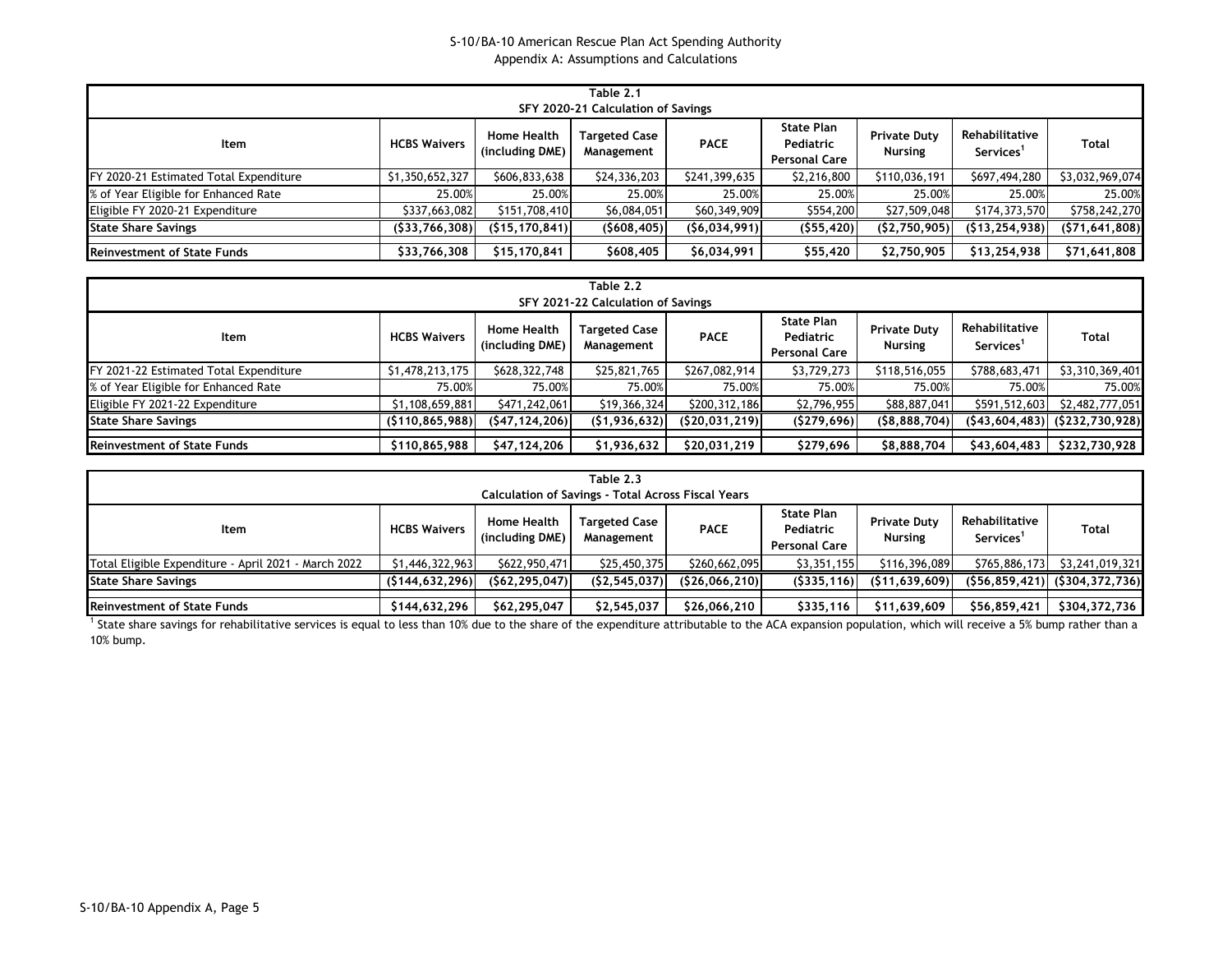|     |                                                                    |                    |           | Table 3.1 Workforce and Rural Sustainability |               |                        |               |                                                                                                                                                                                             |
|-----|--------------------------------------------------------------------|--------------------|-----------|----------------------------------------------|---------------|------------------------|---------------|---------------------------------------------------------------------------------------------------------------------------------------------------------------------------------------------|
| Row | Item                                                               | <b>Total Funds</b> | FTE Count | FY 2021-22                                   | FY 2022-23    | FY 2023-24             | Admin/Service | Source/Calculation                                                                                                                                                                          |
|     | Provide Recovery Payments, Wage Pass Throughs & Incentive Payments |                    |           |                                              |               |                        |               |                                                                                                                                                                                             |
| A   | Rate Increase to Services Provided by Direct Care Workers          | \$244,122,672      | 0.0       | \$112,415,925                                | \$131,706,747 |                        | \$0 Service   | Table 4.2                                                                                                                                                                                   |
| B   | FTE                                                                | \$248,728          | 1.0       | \$78,294                                     | \$97,390      | \$73,044               | Admin         | One FTE to conduct financial compliance reviews                                                                                                                                             |
| c   | <b>Total Cost</b>                                                  | \$244,371,400      | 1.0       | \$112,494,219                                | \$131,804,137 | \$73,044               |               |                                                                                                                                                                                             |
|     | Direct Care Workforce Data Infrastructure                          |                    |           |                                              |               |                        |               |                                                                                                                                                                                             |
| D   | <b>Contractor Cost</b>                                             | \$1,000,000        | 0.0       | \$500,000                                    | \$500,000     | \$0                    | Admin         | One-time costs to create two surveys; ongoing costs to administer.<br>Includes costs for evaluation funding to support all workforce<br>projects.                                           |
| E   | <b>FTE</b>                                                         | \$157,384          | 0.8       | \$49,972                                     | \$61,379      | \$46,033               | Admin         | Partial FTE to manage contracts across the workforce projects                                                                                                                               |
| F   | <b>Total Cost</b>                                                  | \$1,157,384        | 0.8       | \$549,972                                    | \$561,379     | \$46,033               |               |                                                                                                                                                                                             |
|     | Skill, Advancement, & Awareness for the Direct Care Workers        |                    |           |                                              |               |                        |               |                                                                                                                                                                                             |
|     | TE                                                                 | \$335,721          | 1.0       | \$104,392                                    | \$132,188     | \$99,142               | Admin         | One supervisor FTE to manage staff and projects within this bucket                                                                                                                          |
|     | Standardized Core Curriculum & Specialization                      |                    |           |                                              |               |                        |               |                                                                                                                                                                                             |
| G   | Curriculum Develop and Pilot Contractor                            | \$1,125,000        | 0.0       | \$375,000                                    | \$375,000     | \$375,000              | Admin         | \$375,000 for system development and the creation of the curriculum                                                                                                                         |
|     |                                                                    |                    |           |                                              |               |                        |               |                                                                                                                                                                                             |
| H   | <b>Evaluation Contractor</b>                                       | \$150,000          | 0.0       | \$50,000                                     | \$50,000      | \$50,000               | Admin         | \$50,000/year to develop and execute the evaluation of all developed<br>curricula                                                                                                           |
|     | LMS                                                                | \$750,000          | 0.0       | \$250,000                                    | \$250,000     | \$250,000              | Admin         | \$200,000/year for ongoing costs to maintain and run the LMS,<br>\$50,000/year to manage the website 'hub'                                                                                  |
| J   | <b>FTE</b>                                                         | \$124.361          | 0.5       | \$39,147                                     | \$48,694      | \$36,521               | Admin         | Partial FTE to oversee the contracts                                                                                                                                                        |
|     | Resource & Job Hub                                                 |                    |           |                                              |               |                        | Admin         |                                                                                                                                                                                             |
| к   | <b>Website Development</b>                                         | \$750,000          | 0.0       | \$250,000                                    | \$250,000     | \$250,000              | Admin         | \$200,000/year for ongoing costs to maintain and run the website,<br>\$50,000/year to manage the website 'hub'                                                                              |
|     | <b>Establish a Training Fund</b>                                   |                    |           |                                              |               |                        |               |                                                                                                                                                                                             |
|     | <b>Training Funding</b>                                            | \$7,000,000        | 0.0       | \$0                                          | \$3,500,000   | \$3,500,000            | State-Only    | Includes paying for contractor to act as fiscal intermediary                                                                                                                                |
| W   | Incentives to Providers to Upskill                                 | \$2,000,000        | 0.0       | \$0                                          | \$1,000,000   | \$1,000,000            | State-Only    | Incentive program for workers to upskill                                                                                                                                                    |
| N   | <b>FTE</b>                                                         | \$222,628          | 1.0       | \$52,195                                     | \$97,390      | \$73,044               | State-Only    | 1 FTE to manage the program                                                                                                                                                                 |
|     | <b>Career Pathways</b>                                             |                    |           |                                              |               |                        |               |                                                                                                                                                                                             |
| 0   | <b>Interagency Agreements</b>                                      | \$429,643          | 0.0       | \$0                                          | \$245,509     | \$184,134              | Admin         | 3 term limited FTEs at CDLE, Community College System, and DORA                                                                                                                             |
| P   | <b>FTE</b>                                                         | \$71,606           | 0.5       | SO                                           | \$40,918      | \$30,688               | Admin         | Partial FTE to manage contracts                                                                                                                                                             |
|     | <b>Public Awareness Campaign</b>                                   |                    |           |                                              |               |                        |               |                                                                                                                                                                                             |
| Q   | <b>Contractor Cost</b>                                             | \$432,000          | 0.0       | \$0                                          | \$216,000     | \$216,000              | Admin         | Hire advertising agency to develop + launch public awareness                                                                                                                                |
|     |                                                                    |                    |           |                                              |               |                        |               | campaign; costs based on Health First Colorado campaign costs                                                                                                                               |
|     | R Total Cost                                                       | \$13,390,959       | 3,0       | \$1,120,733                                  | \$6,205,699   | \$6,064,527            |               |                                                                                                                                                                                             |
|     | <b>Home Health Delegation</b>                                      |                    |           |                                              |               |                        |               |                                                                                                                                                                                             |
| s   | Incentives for New Models of Care                                  | \$1,200,000        | 0.0       | \$0                                          | \$600,000     | \$600,000              | State-Only    | Incentive program for home health agencies                                                                                                                                                  |
|     | T Contractor Cost                                                  | \$150,000          | 0.0       | \$75,000                                     | \$75,000      | $50-1$                 | Admin         | Contractor to investigate                                                                                                                                                                   |
|     | U Total Cost                                                       | \$1,350,000        | 0.0       | \$75,000                                     | \$675,000     | \$600,000              |               |                                                                                                                                                                                             |
|     | <b>Workforce Compensation Research</b>                             |                    |           |                                              |               |                        |               |                                                                                                                                                                                             |
| v   | <b>Contractor Cost</b>                                             | \$50,000           | 0.0       | \$0                                          | \$50,000      | \$0                    | Admin         | Pay contractor to look at compensation rates for these workers .<br>include case managers                                                                                                   |
|     | <b>W</b> Total Cost                                                | \$50,000           | 0.0       | 50                                           | \$50,000      | 50 <sub>1</sub>        |               |                                                                                                                                                                                             |
|     | <b>Rural Sustainability and Investments</b>                        |                    |           |                                              |               |                        |               |                                                                                                                                                                                             |
|     | <b>Identify Care Gaps</b>                                          |                    |           |                                              |               |                        |               |                                                                                                                                                                                             |
| X   | <b>Contractor Cost</b>                                             | \$650,000          | 0.0       | \$500,000                                    | \$150,000     | \$0                    | Admin         | Contractor to complete an environmental scan of Colorado's current<br>HCBS/Medicaid provider network                                                                                        |
| Y   | <b>FTE</b>                                                         | \$148,464          | 1.0       | \$66,628                                     | \$81,836      | \$0                    | Admin         | One FTE to manage rural sustainability and investment projects                                                                                                                              |
|     | <b>Develop Geographic Modifiers</b>                                |                    |           |                                              |               |                        |               |                                                                                                                                                                                             |
| z   | <b>Contractor Cost</b>                                             | \$250,000          | 0.0       | \$0                                          | \$250,000     | \$0                    | Admin         | Contractor to explore strategies by identifying regions and the<br>associated rates by geographic region to account for the cost<br>differential associated with different locations        |
|     | <b>Shared Systems in Rural Communities</b>                         |                    |           |                                              |               |                        |               |                                                                                                                                                                                             |
|     | AA Contractor Cost                                                 | \$450,000          | 0.0       | \$0                                          | \$200,000     | \$250,000              | Admin         | Contractor to explore strategies for partnering with hospitals and<br>rural health clinics to create shared workforce skill sets, systems of<br>care, and other administrative efficiencies |
|     | <b>AB</b> Total Cost                                               | \$1,498,464        | 1,0       | \$566,628                                    | \$681,836     | \$250,000              |               |                                                                                                                                                                                             |
|     | AC Total Cost for Workforce & Rural Sustainability Projects        | \$261,818,207      | 5.8       | \$114,806,552                                | \$139,978,050 | \$7,033,604            |               |                                                                                                                                                                                             |
| AD  | <b>Admin Costs</b>                                                 | \$7,272,906        | 4.8       | \$2,338,432                                  | \$3,073,914   | \$1,860,560            | Admin         | Sum of admin initiatives                                                                                                                                                                    |
| AE  | <b>Services Costs</b>                                              | \$244,122,672      | 0.0       | \$112,415,925                                | \$131,706,746 | S <sub>0</sub>         | Services      | Sum of service initiatives                                                                                                                                                                  |
|     | AF State-Only Costs                                                | \$10,422,628       | 1.0       | \$52,195                                     | \$5,197,390   | \$5,173,044 State-Only |               | Sum of state-only initiatives                                                                                                                                                               |
|     |                                                                    |                    |           |                                              |               |                        |               |                                                                                                                                                                                             |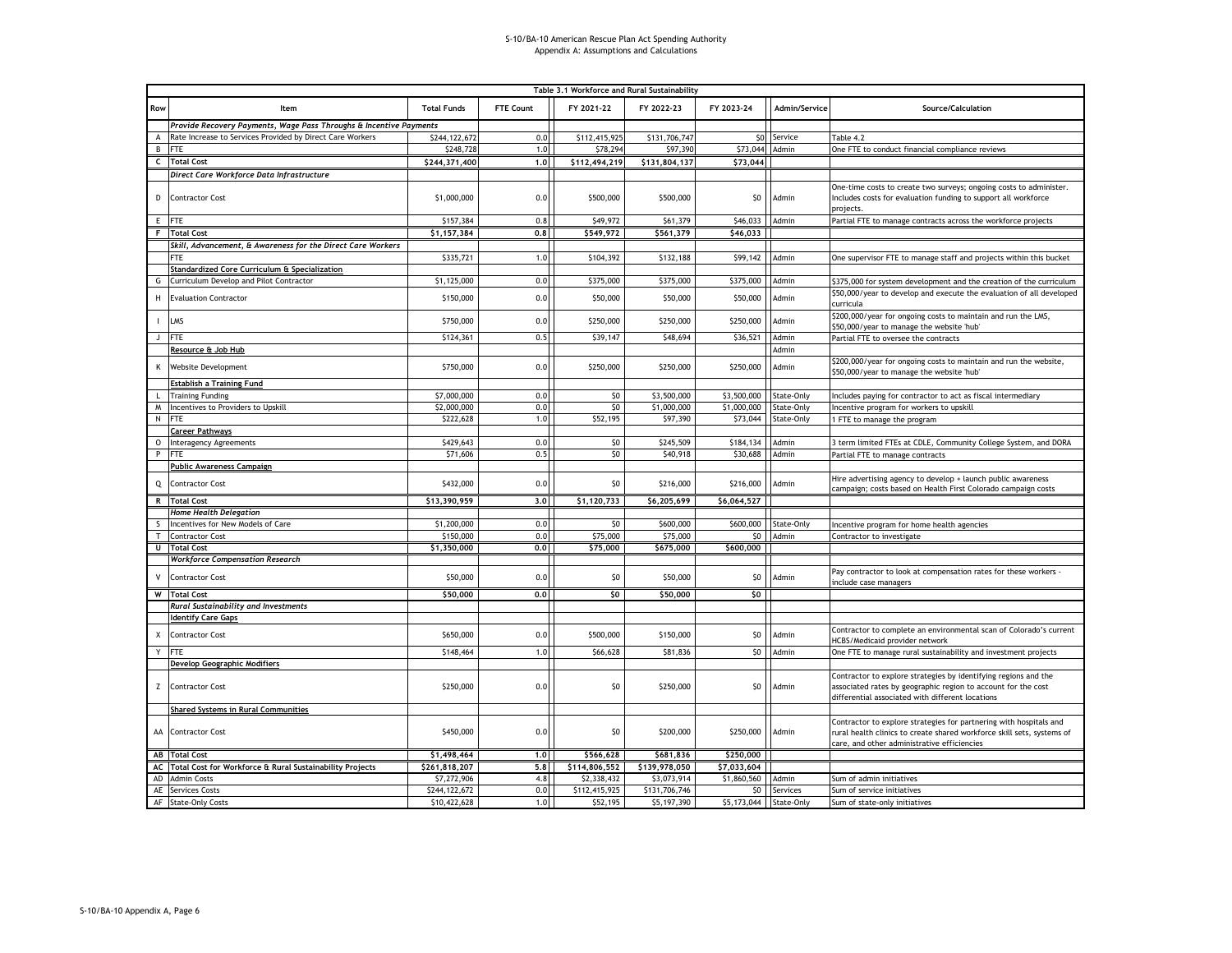|                                                                          |                                               |       |                                                                                                                           | Table 3.2 Projected Costs of Proposed ARPA Rate Increases |                 |        |              |                       |  |  |  |  |  |  |
|--------------------------------------------------------------------------|-----------------------------------------------|-------|---------------------------------------------------------------------------------------------------------------------------|-----------------------------------------------------------|-----------------|--------|--------------|-----------------------|--|--|--|--|--|--|
| Service                                                                  | <b>Projected FY</b><br>2021-22<br>Expenditure |       | Year 1                                                                                                                    |                                                           |                 |        |              |                       |  |  |  |  |  |  |
| <b>Timeline</b>                                                          |                                               |       | $4/1/21 - 3/31/22$<br>$4/1/22 - 6/30/22$<br>$1/1/22 - 6/30/22$                                                            |                                                           |                 |        |              |                       |  |  |  |  |  |  |
| <b>Increase Type</b>                                                     |                                               |       | <b>Provider Rate Increase - HCBS</b><br>Provider Rate Increase - State Plan<br><b>Wage Pass Through</b><br><b>Waivers</b> |                                                           |                 |        |              |                       |  |  |  |  |  |  |
| <b>Adult Day Services</b>                                                | \$24,999,805                                  | 2.11% | \$526,246                                                                                                                 | 0.00%                                                     | \$0             | 24.21% | \$3,026,228  | \$3,552,474           |  |  |  |  |  |  |
| <b>Alternative Care Facility</b>                                         | \$81,453,386                                  | 2.11% | \$1,714,594                                                                                                               | 0.00%                                                     | $\overline{50}$ | 33.75% | \$13,745,259 | \$15,459,853          |  |  |  |  |  |  |
| <b>Community Connector</b>                                               | \$6,949,910                                   | 2.11% | \$146,296                                                                                                                 | 0.00%                                                     | $\overline{50}$ | 6.95%  | \$241,509    | \$387,805             |  |  |  |  |  |  |
| Consumer Directed Attendant Support<br>Services (CDASS) - Denver         | \$10,823,520                                  | 0.00% | \$0                                                                                                                       | 0.00%                                                     | \$0             | 0.95%  | \$51,195     | \$51,195              |  |  |  |  |  |  |
| Consumer Directed Attendant Support<br>Services (CDASS) - Outside Denver | \$167,782,418                                 | 0.00% | \$0                                                                                                                       | 0.00%                                                     | \$0             | 12.63% | \$10,595,460 | \$10,595,460          |  |  |  |  |  |  |
| Day Habilitation                                                         | \$134,682,908                                 | 2.11% | \$2,835,075                                                                                                               | 0.00%                                                     | \$0             | 14.29% | \$9,623,094  | \$12,458,169          |  |  |  |  |  |  |
| Homemaker - Denver                                                       | \$7,163,249                                   | 2.11% | \$150,786                                                                                                                 | 0.00%                                                     | \$0             | 0.00%  | \$0          | $\overline{51}50,786$ |  |  |  |  |  |  |
| Homemaker - Outside Denver                                               | \$40,244,087                                  | 2.11% | \$847,138                                                                                                                 | 0.00%                                                     | $\overline{50}$ | 11.99% | \$2,412,633  | \$3,259,771           |  |  |  |  |  |  |
| In-Home Support Services - Denver                                        | \$36,546,397                                  | 2.11% | \$769,302                                                                                                                 | 0.00%                                                     | $\overline{50}$ | 3.92%  | \$716,309    | \$1,485,611           |  |  |  |  |  |  |
| In-Home Support Services - Outside Denver                                | \$178,812,451                                 | 2.11% | \$3,764,002                                                                                                               | 0.00%                                                     | \$0             | 9.71%  | \$8,681,344  | \$12,445,346          |  |  |  |  |  |  |
| Mentorship                                                               | \$1,780,637                                   | 2.11% | \$37,482                                                                                                                  | 0.00%                                                     | $\overline{50}$ | 5.81%  | \$51,728     | \$89,210              |  |  |  |  |  |  |
| Non Medical Transportation                                               | \$48,695,683                                  | 2.11% | \$1,025,044                                                                                                               | 0.00%                                                     | $\overline{50}$ | 0.00%  | \$0          | \$1,025,044           |  |  |  |  |  |  |
| Personal Care - Denver                                                   | \$59,612,194                                  | 2.11% | \$1,254,837                                                                                                               | 0.00%                                                     | \$0             | 0.00%  | \$0          | \$1,254,837           |  |  |  |  |  |  |
| Personal Care - Outside Denver                                           | \$131,759,216                                 | 2.11% | \$2,773,531                                                                                                               | 0.00%                                                     | \$0             | 11.99% | \$7,898,965  | \$10,672,496          |  |  |  |  |  |  |
| Prevocational Services                                                   | \$4,430,145                                   | 2.11% | \$93,255                                                                                                                  | 0.00%                                                     | $\overline{50}$ | 18.62% | \$412,446    | \$505,701             |  |  |  |  |  |  |
| Residential Habilitation - Denver                                        | \$29,616,528                                  | 2.11% | \$623,428                                                                                                                 | 0.00%                                                     | \$0             | 0.00%  | 50           | \$623,428             |  |  |  |  |  |  |
| Residential Habilitation - Outside Denver                                | \$422,544,201                                 | 2.11% | \$8,894,555                                                                                                               | 0.00%                                                     | $\overline{50}$ | 9.01%  | \$19,035,616 | \$27,930,171          |  |  |  |  |  |  |
| <b>Respite Care</b>                                                      | \$24,172,167                                  | 2.11% | \$508,824                                                                                                                 | 0.00%                                                     | $\overline{50}$ | 11.24% | \$1,358,476  | \$1,867,300           |  |  |  |  |  |  |
| <b>Supported Living Programs</b>                                         | \$26,861,524                                  | 2.11% | \$565,435                                                                                                                 | 0.00%                                                     | $\overline{50}$ | 6.00%  | \$805,846    | \$1,371,281           |  |  |  |  |  |  |
| Supported Employment                                                     | \$36,283,776                                  | 2.11% | \$763,773                                                                                                                 | 0.00%                                                     | $\overline{50}$ | 6.97%  | \$1,264,490  | \$2,028,263           |  |  |  |  |  |  |
| <b>PACE</b>                                                              | \$241,399,635                                 | 1.43% | \$3,455,394                                                                                                               | 2.11%                                                     | \$1,270,366     | 0.00%  | \$0          | \$4,725,760           |  |  |  |  |  |  |
| Case Management                                                          | \$90,444,389                                  | 0.00% | \$475,964<br>\$0<br>\$475,964<br>\$0<br>2.11%<br>0.00%                                                                    |                                                           |                 |        |              |                       |  |  |  |  |  |  |
| <b>Total</b>                                                             |                                               |       | \$30,748,997                                                                                                              |                                                           | \$1,746,330     |        | \$79,920,598 | \$112,415,923         |  |  |  |  |  |  |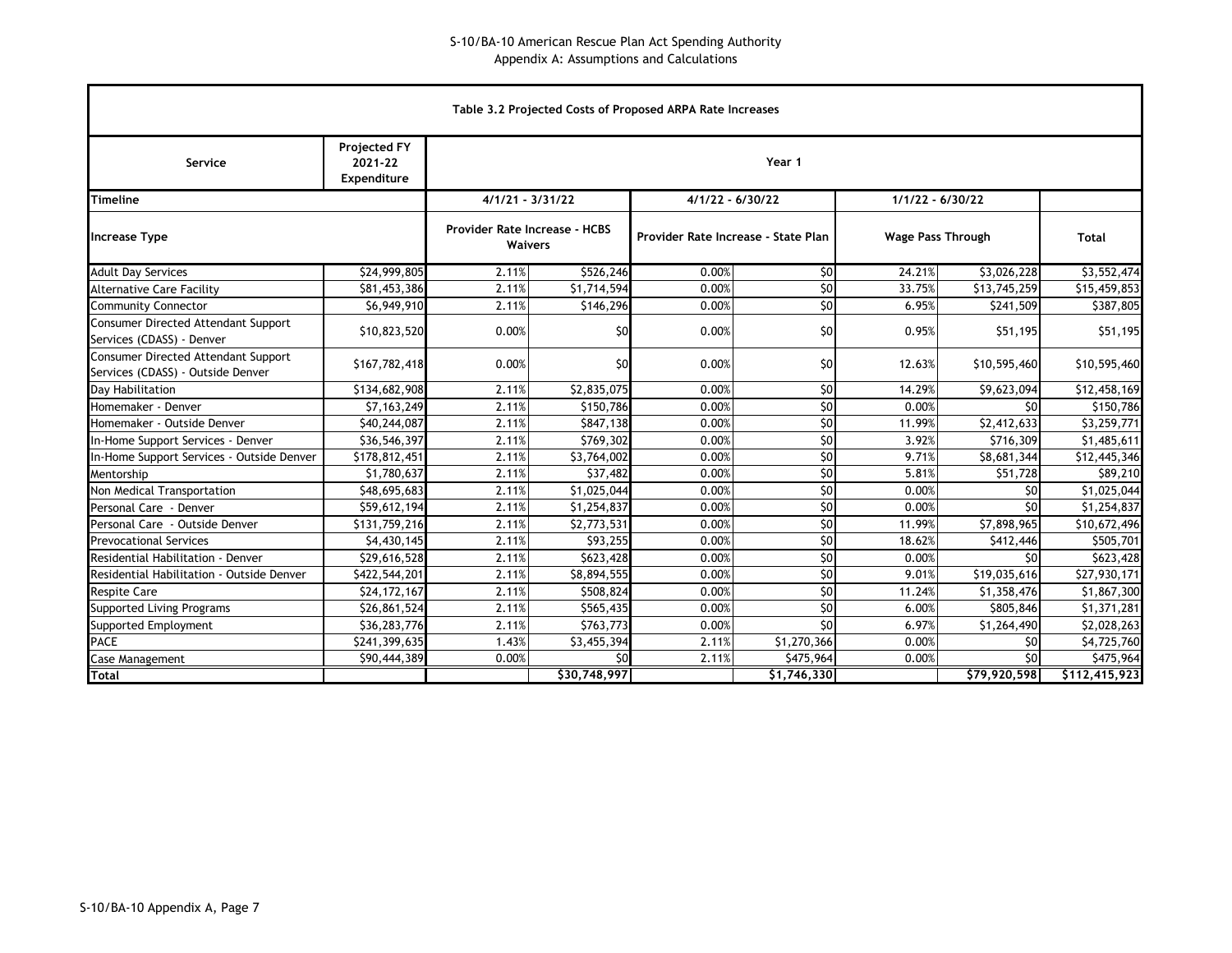|                                                                                         |                                               |                                                        |                                                                        | Table 3.2 Projected Costs of Proposed ARPA Rate Increases |                    |                          |               |               |  |  |  |  |
|-----------------------------------------------------------------------------------------|-----------------------------------------------|--------------------------------------------------------|------------------------------------------------------------------------|-----------------------------------------------------------|--------------------|--------------------------|---------------|---------------|--|--|--|--|
| Service                                                                                 | <b>Projected FY</b><br>2021-22<br>Expenditure |                                                        |                                                                        |                                                           | Year 2             |                          |               |               |  |  |  |  |
| <b>Timeline</b>                                                                         |                                               | $7/1/22 - 6/30/23$                                     |                                                                        |                                                           | $7/1/22 - 3/31/23$ | $7/1/22 - 4/15/23$       |               |               |  |  |  |  |
| <b>Increase Type</b>                                                                    |                                               | <b>Provider Rate Increase - HCBS</b><br><b>Waivers</b> |                                                                        | Provider Rate Increase - State Plan                       |                    | <b>Wage Pass Through</b> |               | <b>Total</b>  |  |  |  |  |
| <b>Adult Day Services</b>                                                               | \$24,999,805                                  | 0.00%                                                  | \$0                                                                    | 0.00%                                                     | \$0                | 24.21%                   | \$4,788,754   | \$4,788,754   |  |  |  |  |
| <b>Alternative Care Facility</b>                                                        | \$81,453,386                                  | 0.00%                                                  | \$0                                                                    | 0.00%                                                     | \$0                | 33.75%                   | \$21,750,739  | \$21,750,739  |  |  |  |  |
| <b>Community Connector</b>                                                              | \$6,949,910                                   | 0.00%                                                  | \$0                                                                    | 0.00%                                                     | \$0                | 6.95%                    | \$382,169     | \$382,169     |  |  |  |  |
| <del>consumer birecteu Attenuant support</del><br>Consantel Directed Actentiant support | \$10,823,520                                  | 0.00%                                                  | 50                                                                     | 0.00%                                                     | \$0                | 0.95%                    | \$81,012      | \$81,012      |  |  |  |  |
| Conj <sub>con</sub> (CDACC)<br>$Q$ uteide $Q$                                           | \$167,782,418                                 | 0.00%                                                  | \$0                                                                    | 0.00%                                                     | $\overline{50}$    | 12.63%                   | \$16,766,442  | \$16,766,442  |  |  |  |  |
| Day Habilitation                                                                        | \$134,682,908                                 | 0.00%                                                  | \$0                                                                    | 0.00%                                                     | $\overline{50}$    | 14.29%                   | \$15,227,753  | \$15,227,753  |  |  |  |  |
| Homemaker - Denver                                                                      | \$7,163,249                                   | 0.00%                                                  | \$0                                                                    | 0.00%                                                     | $\overline{50}$    | 0.00%                    | \$0           | \$0           |  |  |  |  |
| Homemaker - Outside Denver                                                              | \$40,244,087                                  | 0.00%                                                  | \$0                                                                    | 0.00%                                                     | \$0                | 11.99%                   | \$3,817,793   | \$3,817,793   |  |  |  |  |
| In-Home Support Services - Denver                                                       | \$36,546,397                                  | 0.00%                                                  | 50                                                                     | 0.00%                                                     | $\overline{50}$    | 3.92%                    | \$1,133,501   | \$1,133,501   |  |  |  |  |
| In-Home Support Services - Outside Denver                                               | \$178,812,451                                 | 0.00%                                                  | $\overline{50}$                                                        | 0.00%                                                     | $\overline{50}$    | 9.71%                    | \$13,737,512  | \$13,737,512  |  |  |  |  |
| Mentorship                                                                              | \$1,780,637                                   | 0.00%                                                  | \$0                                                                    | 0.00%                                                     | $\overline{50}$    | 5.81%                    | \$81,855      | \$81,855      |  |  |  |  |
| Non Medical Transportation                                                              | \$48,695,683                                  | 0.00%                                                  | \$0                                                                    | 0.00%                                                     | $\overline{50}$    | 0.00%                    | \$0           | \$0           |  |  |  |  |
| Personal Care - Denver                                                                  | \$59,612,194                                  | 0.00%                                                  | \$0                                                                    | 0.00%                                                     | \$0                | 0.00%                    | \$0           | SO            |  |  |  |  |
| Personal Care - Outside Denver                                                          | \$131,759,216                                 | 0.00%                                                  | 50                                                                     | 0.00%                                                     | \$0                | 11.99%                   | \$12,499,461  | \$12,499,461  |  |  |  |  |
| <b>Prevocational Services</b>                                                           | \$4,430,145                                   | 0.00%                                                  | \$0                                                                    | 0.00%                                                     | \$0                | 18.62%                   | \$652,663     | \$652,663     |  |  |  |  |
| Residential Habilitation - Denver                                                       | \$29,616,528                                  | 0.00%                                                  | 50                                                                     | 0.00%                                                     | $\overline{50}$    | 0.00%                    | \$0           | \$0           |  |  |  |  |
| Residential Habilitation - Outside Denver                                               | \$422,544,201                                 | 0.00%                                                  | $\overline{50}$                                                        | 0.00%                                                     | \$0                | 9.01%                    | \$30,122,294  | \$30,122,294  |  |  |  |  |
| <b>Respite Care</b>                                                                     | \$24,172,167                                  | 0.00%                                                  | \$0                                                                    | 0.00%                                                     | \$0                | 11.24%                   | \$2,149,676   | \$2,149,676   |  |  |  |  |
| <b>Supported Community Connections</b>                                                  | \$10,039,609                                  | 0.00%                                                  | \$0                                                                    | 0.00%                                                     | \$0                | 0.00%                    | \$0           | \$0           |  |  |  |  |
| Supported Living Programs                                                               | \$26,861,524                                  | 0.00%                                                  | \$0                                                                    | 0.00%                                                     | \$0                | 6.00%                    | \$1,275,184   | \$1,275,184   |  |  |  |  |
| Supported Employment                                                                    | \$36,283,776                                  | 0.00%                                                  | 50                                                                     | 0.00%                                                     | \$0                | 6.97%                    | \$2,000,951   | \$2,000,951   |  |  |  |  |
| <b>PACE</b>                                                                             | \$241,399,635                                 | 0.00%                                                  | \$0                                                                    | 2.11%                                                     | \$3,811,097        | 0.00%                    | \$0           | \$3,811,097   |  |  |  |  |
| Case Management                                                                         | \$90,444,389                                  | 0.00%                                                  | \$0<br>\$0<br>2.11%<br>$\overline{51,}427,891$<br>\$1,427,891<br>0.00% |                                                           |                    |                          |               |               |  |  |  |  |
| <b>Total</b>                                                                            |                                               |                                                        | \$0                                                                    |                                                           | \$5,238,988        |                          | \$126,467,759 | \$131,706,747 |  |  |  |  |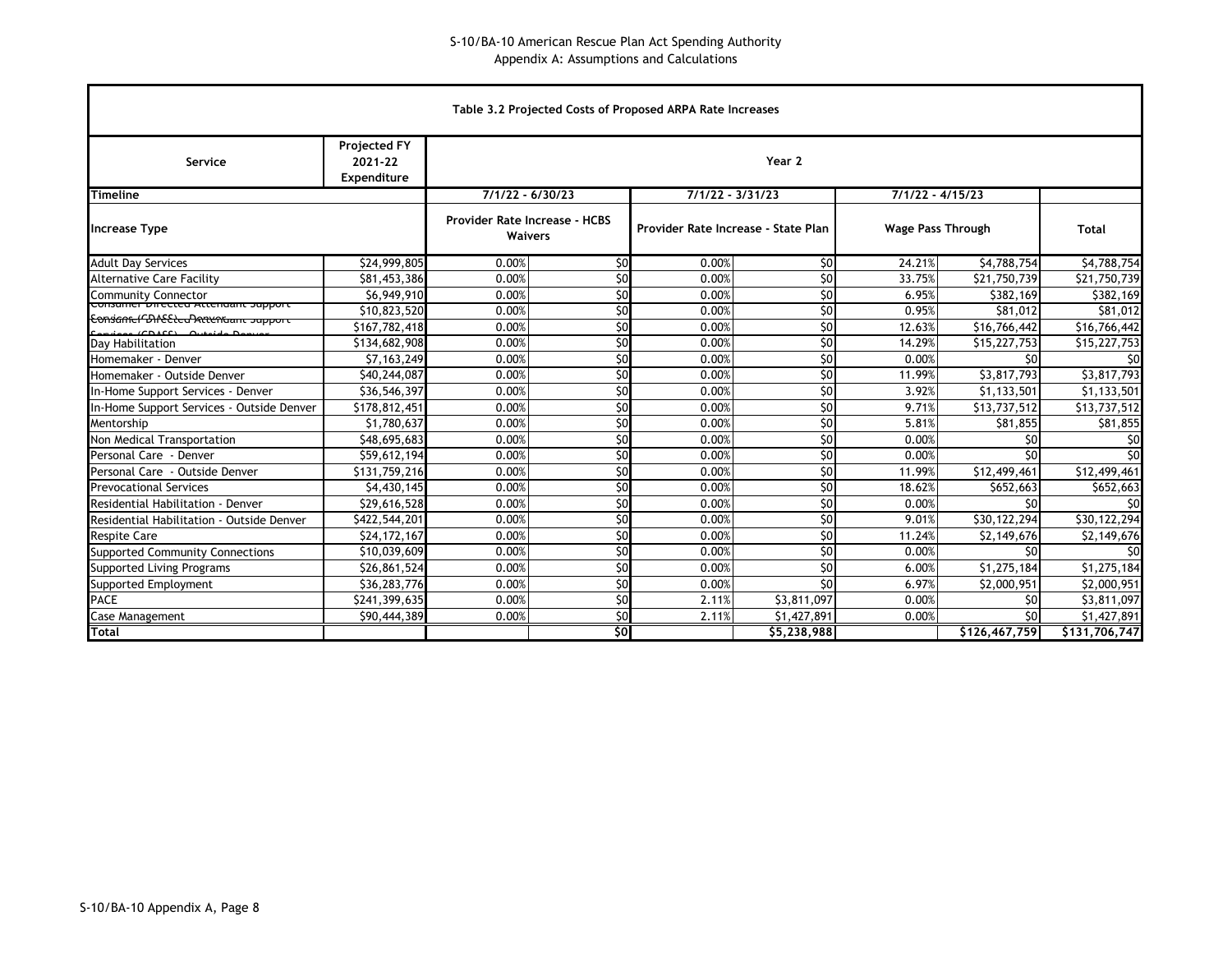**Table 3.3 FTE Calculations - Workforce and Rural Sustainability**

| <b>Personal Services</b>                         |            |                    |                   |            |            |            |                                                                    |  |  |  |  |  |
|--------------------------------------------------|------------|--------------------|-------------------|------------|------------|------------|--------------------------------------------------------------------|--|--|--|--|--|
| <b>Position Classification</b>                   | <b>FTE</b> | <b>Start Month</b> | <b>State Fund</b> | FY 2021-22 | FY 2022-23 | FY 2023-24 | <b>Notes</b>                                                       |  |  |  |  |  |
| COMPLIANCE SPECIALIST IV                         |            | .0 October         |                   | \$54,885   | \$73,180   |            | \$54,885 Provide Recovery Payments, Wage Pass Throughs &           |  |  |  |  |  |
| CONTRACT ADMINISTRATOR III                       |            | 0.8 October        |                   | \$33,141   | \$44,187   |            | \$33,140 Direct Care Workforce Data Infrastructure                 |  |  |  |  |  |
| <b>ADMINISTRATOR IV</b>                          |            | 0.5 October        |                   | \$27,442   | \$36,590   |            | \$27,443 Standardized Core Curriculum & Specialization             |  |  |  |  |  |
| <b>ADMINISTRATOR III</b>                         | 3.0        |                    |                   | \$0l       | \$176,749  |            | \$132,562 Career Pathways. Not included in FTE count; IA positions |  |  |  |  |  |
| <b>CONTRACT ADMINISTRATOR III</b>                | 0.5        |                    |                   | \$0l       | \$29,458   |            | \$22,094 Career Pathways                                           |  |  |  |  |  |
| <b>ADMINISTRATOR IV</b>                          |            | 1.0 January        |                   | \$36,590   | \$73,180   |            | \$54,885 Establish a Training Fund                                 |  |  |  |  |  |
| PROGRAM MANAGEMENT III                           |            | .0 October         |                   | S78,819    | \$105,092  |            | \$78,819 Skill, Advancement, & Awareness for the Direct Care       |  |  |  |  |  |
| <b>ADMINISTRATOR III</b>                         |            | 1.0 October        |                   | \$44,187   | \$58,916   |            | \$0 Rural Sustainability and Investments                           |  |  |  |  |  |
| Total Personal Services (Salary, PERA, Medicare) | 8.8        |                    |                   | S275.064   | \$597,352  | \$403,827  |                                                                    |  |  |  |  |  |

| <b>Centrally Appropriated Costs</b>                |            |     |          |          |           |                                  |              |  |  |  |  |  |
|----------------------------------------------------|------------|-----|----------|----------|-----------|----------------------------------|--------------|--|--|--|--|--|
| <b>Cost Center</b>                                 | <b>FTE</b> | FTE | Cost or  |          |           | FY 2021-22 FY 2022-23 FY 2023-24 | <b>Notes</b> |  |  |  |  |  |
| Health, Life, Dental                               | 3.7        | 8.8 | \$10,042 | \$37.032 | \$87,868  | \$58,369                         |              |  |  |  |  |  |
| Short-Term Disability                              |            |     | 0.16%    | \$392    | \$851     | \$574                            |              |  |  |  |  |  |
| Amortization Equalization Disbusement              |            |     | 5.00%    | \$12,242 | \$26,585  | \$17,973                         |              |  |  |  |  |  |
| Supplemental Amortization Equalization Disbusement |            |     | 5.00%    | \$12,242 | \$26,585  | \$17,973                         |              |  |  |  |  |  |
| <b>Centrally Appropriated Costs Total</b>          |            |     |          | \$61.907 | \$141.889 | \$94,889                         |              |  |  |  |  |  |

| <b>Operating Expenses</b>       |               |            |         |            |            |            |              |  |  |  |  |  |  |
|---------------------------------|---------------|------------|---------|------------|------------|------------|--------------|--|--|--|--|--|--|
| <b>Ongoing Costs</b>            | <b>FTE</b>    | <b>FTE</b> | Cost    | FY 2021-22 | FY 2022-23 | FY 2023-24 | <b>Notes</b> |  |  |  |  |  |  |
| <b>Supplies</b>                 | 3.7           | 8.8        | \$500   | \$1,844    | \$4,375    | \$2,907    |              |  |  |  |  |  |  |
| Telephone                       | 3.7           | 8.8        | \$450   | \$1,661    | \$3,938    | \$2,618    |              |  |  |  |  |  |  |
| Other                           | $3.7^{\circ}$ | 8.8        | \$0     | S0         | S0         |            |              |  |  |  |  |  |  |
| Subtotal                        |               |            |         | \$3,505    | \$8,313    | 55,525     |              |  |  |  |  |  |  |
|                                 |               |            |         |            |            |            |              |  |  |  |  |  |  |
| One-Time Costs (Capital Outlay) | <b>FTE</b>    |            | Cost    | FY 2021-22 | FY 2022-23 | FY 2023-24 | <b>Notes</b> |  |  |  |  |  |  |
| Furniture                       | 8.8           |            | \$5,000 | \$18,438   | S0         | S0         |              |  |  |  |  |  |  |
| Computer                        | 8.8           |            | \$2,000 | \$7,375    | \$0        | \$0        |              |  |  |  |  |  |  |
| Other                           | 8.8           |            | \$0     | \$0        | \$0        | \$O        |              |  |  |  |  |  |  |
| <b>Subtotal</b>                 |               |            |         | \$25,813   | ٢O         | SO.        |              |  |  |  |  |  |  |
| <b>Total Operating</b>          |               |            |         | \$29,318   | \$8,313    | \$5,525    |              |  |  |  |  |  |  |

| <b>Leased Space</b>                                                                        |     |               |         |          |          |          |  |  |  |  |  |
|--------------------------------------------------------------------------------------------|-----|---------------|---------|----------|----------|----------|--|--|--|--|--|
| <b>FTE</b><br><b>FTL</b><br>FY 2024-25<br>FY 2022-23<br>FY 2023-24<br>Cost<br><b>Notes</b> |     |               |         |          |          |          |  |  |  |  |  |
| <b>Leased Space</b>                                                                        | ر.د | $8.8^{\circ}$ | \$6,600 | \$24,338 | \$57,750 | \$38,363 |  |  |  |  |  |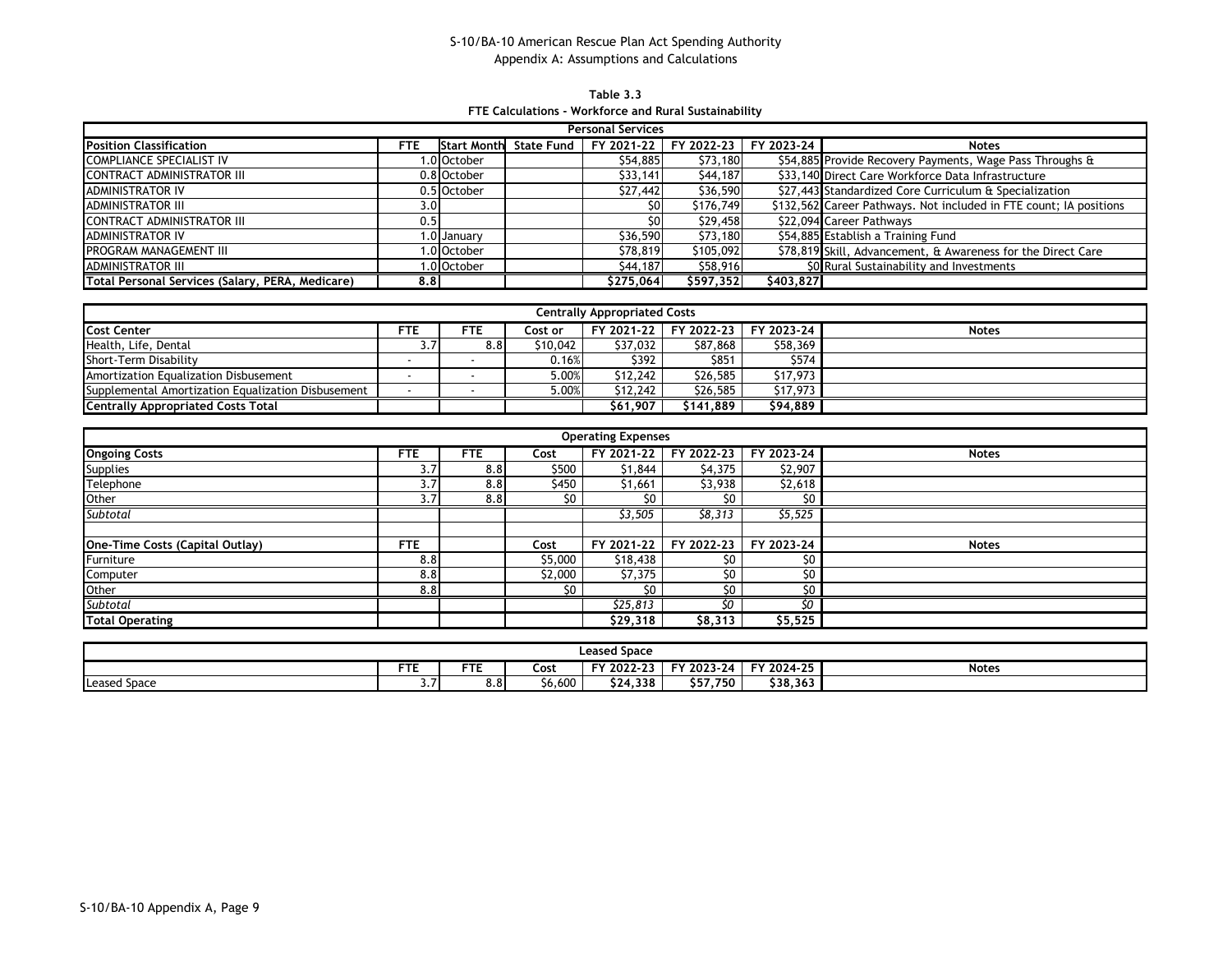|     | Table 4.1 Improve Crisis and Acute Services to Keep People in Their Communities |              |                  |            |             |                          |                     |                                                                             |  |  |  |  |  |  |
|-----|---------------------------------------------------------------------------------|--------------|------------------|------------|-------------|--------------------------|---------------------|-----------------------------------------------------------------------------|--|--|--|--|--|--|
| Row | Item                                                                            | <b>Total</b> | <b>FTE Count</b> | FY 2021-22 | FY 2022-23  | FY 2023-24               | Admin/Service       | Source/Calculation                                                          |  |  |  |  |  |  |
|     | Behavioral Health Transition Support Grants to Prevent Institutionalization     |              |                  |            |             |                          |                     |                                                                             |  |  |  |  |  |  |
|     | <b>Contractor Cost</b>                                                          | \$150,000    | 0.0              | \$150,000  | \$0         | \$0                      | State-Only          | Contractor for planning and to complete RFP                                 |  |  |  |  |  |  |
| В   | <b>Grant Funding</b>                                                            | \$14,000,000 | 0.0              | \$0        | \$7,000,000 | \$7,000,000              | State-Only          | Grants to RAE regions (\$2 million per region)                              |  |  |  |  |  |  |
|     | <b>FTE</b>                                                                      | \$124,361    | 0.5              | \$39,146   | \$48,694    |                          | \$36,521 State-Only | Partial FTE to manage grant program                                         |  |  |  |  |  |  |
|     | D Total Costs                                                                   | \$14,274,361 | 0, 5             | \$189,146  | \$7,048,694 | \$7,036,521              |                     |                                                                             |  |  |  |  |  |  |
|     | <b>Expand Behavioral Health Mobile Crisis Teams</b>                             |              |                  |            |             |                          |                     |                                                                             |  |  |  |  |  |  |
|     | E Grant Funding                                                                 | \$1,750,000  | 0.01             | SO         | \$1,750,000 | 50                       | State-Only          | Grants to RAE regions for readiness                                         |  |  |  |  |  |  |
|     | <b>Contractor Cost</b>                                                          | \$150,000    | 0.0              | \$150,000  | \$0         | \$0                      | Admin               | Training contractor for RAEs and providers                                  |  |  |  |  |  |  |
|     | G FTE                                                                           | \$222,628    | 1.0              | \$52,195   | \$97,390    |                          | \$73,044 State-Only | 1 FTE to manage program                                                     |  |  |  |  |  |  |
| н   | <b>Total Costs</b>                                                              | \$2,122,628  | 1.0              | \$202,195  | \$1,847,390 | \$73,044                 |                     |                                                                             |  |  |  |  |  |  |
|     | <b>IMD Risk Mitigation</b>                                                      |              |                  |            |             |                          |                     |                                                                             |  |  |  |  |  |  |
|     | <b>Contractor Cost</b>                                                          | \$450,000    | 0.0              | \$150,000  | \$150,000   | \$150,000                | Admin               | Contractor funding to help with waiver application and budget<br>neutrality |  |  |  |  |  |  |
|     | <b>FTE</b>                                                                      | \$373,088    | 1.5              | \$117,439  | \$146,085   | \$109,564 Admin          |                     | 1.5 FTE to submit waiver and coordinate implementation                      |  |  |  |  |  |  |
|     | K Total Cost for IMD 1115 Waiver                                                | \$823,088    | 1, 5             | \$267,439  | \$296,085   | \$259,564                |                     |                                                                             |  |  |  |  |  |  |
|     | <b>Total Cost for Behavioral Health Projects</b>                                | \$17,220,077 | 3.0              | \$658,780  | \$9,192,169 | \$7,369,129              |                     |                                                                             |  |  |  |  |  |  |
| M   | <b>Admin Costs</b>                                                              | \$973,088    | 1.5              | \$417,439  | \$296,085   | \$259,564                | Admin               | Sum of admin initiatives                                                    |  |  |  |  |  |  |
| N   | <b>State-Only Costs</b>                                                         | \$16,246,989 | 1.5              | \$241,341  | \$8,896,084 | \$7,109,564   State-Only |                     | Sum of state-only initiatives                                               |  |  |  |  |  |  |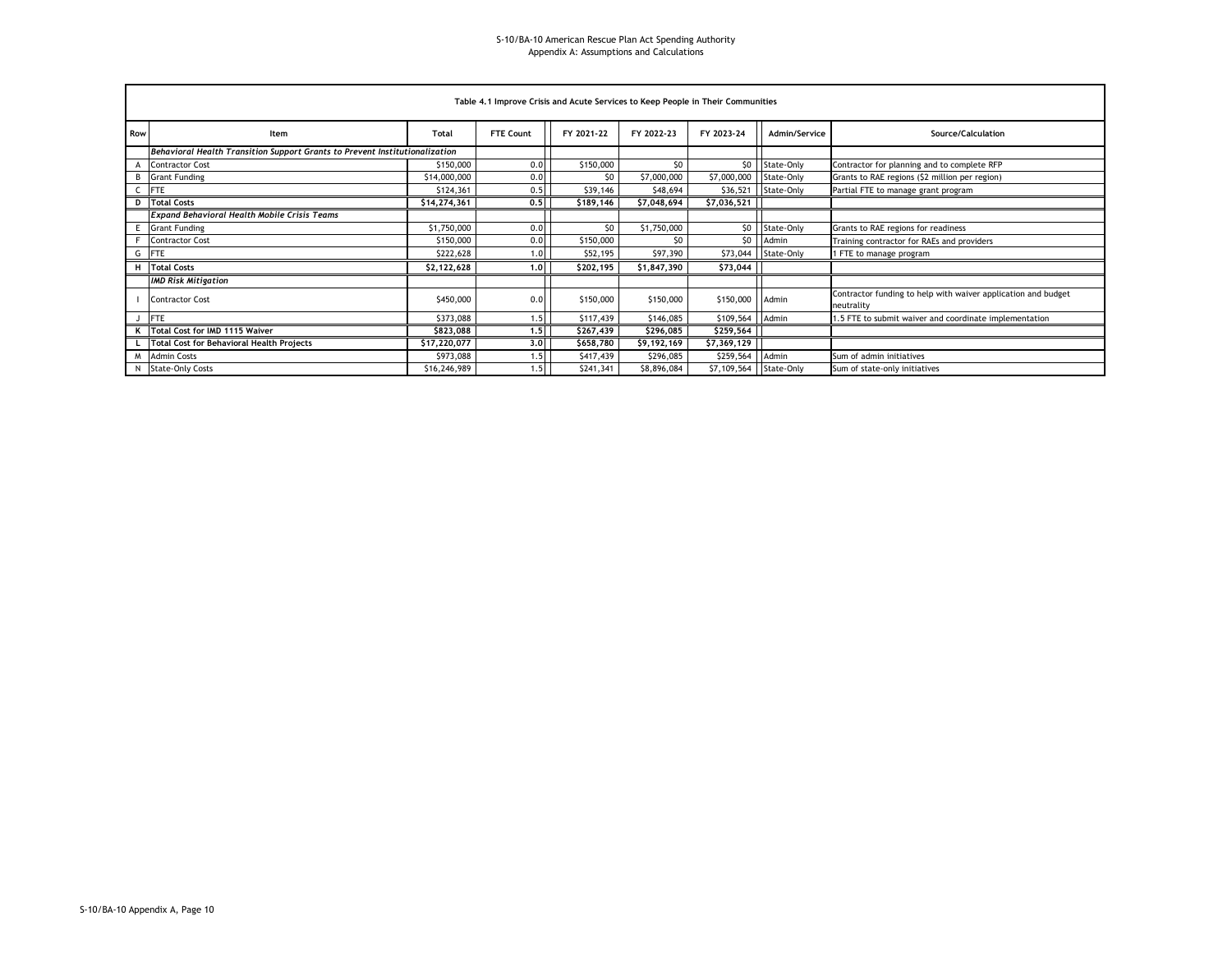**Table 4.2 FTE Calculations - Improve Crisis and Acute Services to Keep People in Their Communities**

| <b>Personal Services</b>                         |      |                    |            |            |                                  |           |                                                      |  |  |  |  |  |
|--------------------------------------------------|------|--------------------|------------|------------|----------------------------------|-----------|------------------------------------------------------|--|--|--|--|--|
| <b>Position Classification</b>                   | FTE. | <b>Start Month</b> | State Fund |            | FY 2021-22 FY 2022-23 FY 2023-24 |           | <b>Notes</b>                                         |  |  |  |  |  |
| <b>GRANTS SPECIALIST IV</b>                      |      | 0.5 October        |            | \$27.442   | \$36,590                         |           | \$27,443 Behavioral Health Transition Support Grants |  |  |  |  |  |
| <b>POLICY ADVISOR IV</b>                         |      | l.0 Januarv        |            | \$36,590   | \$73,180                         |           | \$54,885 Expand Behavioral Health Crisis Teams       |  |  |  |  |  |
| <b>POLICY ADVISOR IV</b>                         |      | .5 October         |            | \$82,328   | \$109,771                        |           | \$82,328 IMD Risk Mitigation                         |  |  |  |  |  |
| Total Personal Services (Salary, PERA, Medicare) | 3.01 |                    |            | S146.360 l | \$219.541                        | S164.656l |                                                      |  |  |  |  |  |

| <b>Centrally Appropriated Costs</b>                |                  |     |          |          |                       |            |              |  |  |  |  |  |
|----------------------------------------------------|------------------|-----|----------|----------|-----------------------|------------|--------------|--|--|--|--|--|
| <b>Cost Center</b>                                 | <b>FTE</b>       | FTE | Cost or  |          | FY 2021-22 FY 2022-23 | FY 2023-24 | <b>Notes</b> |  |  |  |  |  |
| Health, Life, Dental                               | 2.0 <sup>1</sup> | 3.0 | \$10,042 | \$20,084 | \$30,126              | \$22,595   |              |  |  |  |  |  |
| Short-Term Disability                              |                  |     | 0.16%    | \$208    | \$312                 | \$234      |              |  |  |  |  |  |
| Amortization Equalization Disbusement              |                  |     | 5.00%    | \$6,513  | \$9,770               | \$7,328    |              |  |  |  |  |  |
| Supplemental Amortization Equalization Disbusement |                  |     | 5.00%    | \$6,513  | \$9.770               | \$7,328    |              |  |  |  |  |  |
| <b>Centrally Appropriated Costs Total</b>          |                  |     |          | \$33,319 | \$49.978              | \$37,485   |              |  |  |  |  |  |

| <b>Operating Expenses</b>       |                  |               |         |            |            |            |              |  |  |  |  |  |  |
|---------------------------------|------------------|---------------|---------|------------|------------|------------|--------------|--|--|--|--|--|--|
| <b>Ongoing Costs</b>            | <b>FTE</b>       | <b>FTE</b>    | Cost    | FY 2021-22 | FY 2022-23 | FY 2023-24 | <b>Notes</b> |  |  |  |  |  |  |
| <b>Supplies</b>                 | 2.0 <sub>l</sub> | 3.0           | \$500   | \$1,001    | \$1,500    | \$1,126    |              |  |  |  |  |  |  |
| Telephone                       | 2.0              | 3.0           | \$450   | \$900      | \$1,350    | \$1,013    |              |  |  |  |  |  |  |
| Other                           | 2.0              | $3.0^{\circ}$ | \$0     | SO.        | \$0        | \$0        |              |  |  |  |  |  |  |
| Subtotal                        |                  |               |         | \$1,901    | \$2,850    | \$2,139    |              |  |  |  |  |  |  |
|                                 |                  |               |         |            |            |            |              |  |  |  |  |  |  |
| One-Time Costs (Capital Outlay) | <b>FTE</b>       |               | Cost    | FY 2021-22 | FY 2022-23 | FY 2023-24 | <b>Notes</b> |  |  |  |  |  |  |
| Furniture                       | 3.01             |               | \$5,000 | \$10,000   | \$0        | \$0        |              |  |  |  |  |  |  |
| Computer                        | 3.0              |               | \$2,000 | \$4,000    | \$0        | \$0        |              |  |  |  |  |  |  |
| Other                           | 3.0              |               | \$0     | \$0        | \$0        | \$0 l      |              |  |  |  |  |  |  |
| <b>Subtotal</b>                 |                  |               |         | \$14,000   | ٢n         | SO.        |              |  |  |  |  |  |  |
| <b>Total Operating</b>          |                  |               |         | \$15,901   | \$2,850    | \$2,139    |              |  |  |  |  |  |  |

| Leased Space                                                                                |            |     |          |           |          |        |  |  |  |  |  |
|---------------------------------------------------------------------------------------------|------------|-----|----------|-----------|----------|--------|--|--|--|--|--|
| <b>FTL</b><br>FY 2024-25<br>FY 2023-24<br><b>FTL</b><br>$Y$ 2022-23<br><b>Notes</b><br>Cost |            |     |          |           |          |        |  |  |  |  |  |
| <b>Leased Space</b>                                                                         | $\angle 0$ | 3.0 | - 6,600ه | $-13.200$ | \$19,800 | 14.850 |  |  |  |  |  |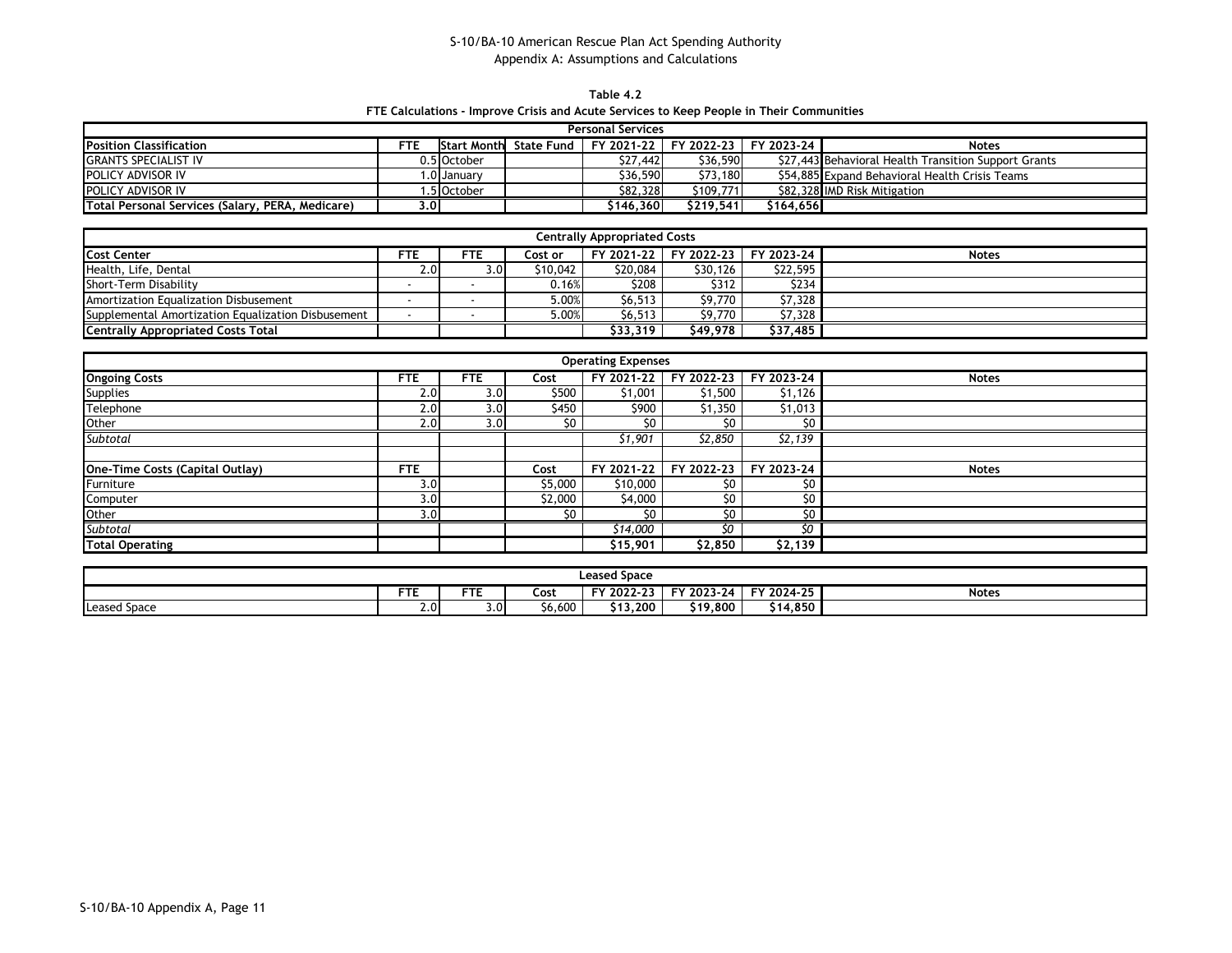|                     | Table 5.1 Improve Access to HCBS for Underserved Populations               |               |                  |                |              |                         |               |                                                                                                                                                                                                            |  |  |  |  |  |  |
|---------------------|----------------------------------------------------------------------------|---------------|------------------|----------------|--------------|-------------------------|---------------|------------------------------------------------------------------------------------------------------------------------------------------------------------------------------------------------------------|--|--|--|--|--|--|
| Row                 | Item                                                                       | Total         | <b>FTE Count</b> | FY 2021-22     | FY 2022-23   | FY 2023-24              | Admin/Service | Source/Calculation                                                                                                                                                                                         |  |  |  |  |  |  |
|                     | <b>Equity Improvement Projects</b>                                         |               |                  |                |              |                         |               |                                                                                                                                                                                                            |  |  |  |  |  |  |
| А                   | Access for People of Color                                                 | \$150,000     | 0.0              | \$150,000      | \$0          | \$0                     | Admin         | Contractor to outreach communities for conversations                                                                                                                                                       |  |  |  |  |  |  |
| В                   | Access for Workers with Disabilities                                       | \$250,000     | 0.0              | \$0            | \$250,000    | \$0                     | Admin         | Eligibility analysis to try to optimize the income and asset (and other<br>eligibility requirements) to ensure that people with disabilities can<br>work                                                   |  |  |  |  |  |  |
|                     | C Total Costs                                                              | \$400,000     | 0.0              | \$150,000      | \$250,000    | \$0                     |               |                                                                                                                                                                                                            |  |  |  |  |  |  |
|                     | <b>Disability Training for Providers</b>                                   |               |                  |                |              |                         |               |                                                                                                                                                                                                            |  |  |  |  |  |  |
|                     | D Contractor Costs                                                         | \$1,000,000   | 0.0              | \$250,000      | \$750,000    | 50 <sub>1</sub>         | Admin         | Robust training with ability to enforce completion among providers                                                                                                                                         |  |  |  |  |  |  |
|                     | <b>E</b> Total Costs                                                       | \$1,000,000   | 0.0              | \$250,000      | \$750,000    | \$0                     |               |                                                                                                                                                                                                            |  |  |  |  |  |  |
|                     | <b>HCBS Training for Members &amp; Families</b>                            |               |                  |                |              |                         |               |                                                                                                                                                                                                            |  |  |  |  |  |  |
| F                   | Working with People with Disabilities                                      | \$25,000      | 0.0              | \$0            | \$25,000     | \$0                     | Admin         | Based on costs for previous webinar work                                                                                                                                                                   |  |  |  |  |  |  |
|                     | G Office of Community Living 101                                           | \$150,000     | 0.0              | \$0            | \$150,000    | \$0                     | Admin         | 3rd party vendor to create training                                                                                                                                                                        |  |  |  |  |  |  |
| H                   | Support for Family Caregivers                                              | \$228,966     | 0.0              | \$0            | \$162,966    | \$66,000                | Admin         | Invest in a structured, online assessment of needs and connects to<br>resources; based on quote from vendor with increase for inflation                                                                    |  |  |  |  |  |  |
|                     | <b>I</b> Total Costs                                                       | \$403,966     | 0.0              | \$0            | \$337,966    | \$66,000                |               |                                                                                                                                                                                                            |  |  |  |  |  |  |
|                     | <b>Translation of Case Management Material</b>                             |               |                  |                |              |                         |               |                                                                                                                                                                                                            |  |  |  |  |  |  |
| $\mathbf{I}$        | <b>Contractor Costs</b>                                                    | \$375,000     | 0.0              | \$0            | \$325,000    | \$50,000                | Admin         | Costs to translate all materials into top 3-5 languages                                                                                                                                                    |  |  |  |  |  |  |
|                     | K Total Costs                                                              | \$375,000     | 0,0              | 50             | \$325,000    | \$50,000                |               |                                                                                                                                                                                                            |  |  |  |  |  |  |
|                     | <b>Expedite Behavioral Health Projects</b>                                 |               |                  |                |              |                         |               |                                                                                                                                                                                                            |  |  |  |  |  |  |
| L                   | <b>Gap Analysis</b>                                                        | \$140,000     | 0.0              | \$140,000      | \$0          | \$0                     | Admin         | Contractor funding to identify gaps and make recommendations                                                                                                                                               |  |  |  |  |  |  |
| M                   | Value Based Payments                                                       | \$300,000     | 0.0              | \$300,000      | \$0          | \$0                     | Admin         | Modelling/actuarial work to figure out the best way to implement<br>value based payments                                                                                                                   |  |  |  |  |  |  |
| ${\sf N}$           | Targeted provider recruitment, training, and stakeholder<br>engagement     | \$3,000,000   | 0.0              | \$1,000,000    | \$1,000,000  | \$1,000,000             | Admin         | Work with local communities to identify providers that do not accept<br>Medicaid; provide technical assistance and education on high-intensity<br>outpatient services; train providers to expand expertise |  |  |  |  |  |  |
| $\mathsf{o}\xspace$ | Assess and Review Regulatory Foundations for High-Intensity BH<br>Services | \$3,000,000   | 0.0              | \$1,000,000    | \$1,000,000  | \$1,000,000             | Admin         | \$1M for technical assistance each year                                                                                                                                                                    |  |  |  |  |  |  |
| $\, {\sf P}$        | Capacity building for higher-intensity BH services (incentives to<br>RAEs) | \$24,000,000  | 0.0              | \$0            | \$12,000,000 | \$12,000,000            | State-Only    | Incentive payments to RAEs                                                                                                                                                                                 |  |  |  |  |  |  |
|                     | Q FTE                                                                      | \$578,125     | 2.0              | \$180,789      | \$227,048    | \$170,288               | Admin         | Two FTE to manage projects and provide rate analytics                                                                                                                                                      |  |  |  |  |  |  |
|                     | R Total Costs                                                              | \$31,018,125  | 2,0              | \$2,620,789    | \$14,227,048 | \$14,170,288            |               |                                                                                                                                                                                                            |  |  |  |  |  |  |
|                     | Wrap-Around Services, including Peer Supports, for Complex Members         |               |                  |                |              |                         |               |                                                                                                                                                                                                            |  |  |  |  |  |  |
| S.                  | Housing Wrap-Around Services                                               | \$15,000,000  | 0.0              | \$5,000,000    | \$5,000,000  | \$5,000,000             | State-Only    | 500 members per year at \$10,000 per member                                                                                                                                                                |  |  |  |  |  |  |
| T                   | <b>Budget Impact Analysis</b>                                              | \$750,000     | 0.0              | \$250,000      | \$250,000    | \$250,000               | State-Only    | Robust analysis to determine whether program is cost effective                                                                                                                                             |  |  |  |  |  |  |
| U                   | Project Management and Training                                            | \$300,000     | 0.0              | \$100,000      | \$100,000    | \$100,000               | State-Only    | Contractor funding for project management                                                                                                                                                                  |  |  |  |  |  |  |
| V                   | <b>DOLA Offset</b>                                                         | (\$1,750,000] | 0.0              | (51, 750, 000) | \$0          | \$0                     | State-Only    | DOLA can offset the costs using current funding                                                                                                                                                            |  |  |  |  |  |  |
| W                   | Peer Supports Grants                                                       | \$2,700,000   | 0.0              | \$0            | \$1,350,000  | \$1,350,000             | Admin         | Grant program; 3 programs for \$450k each                                                                                                                                                                  |  |  |  |  |  |  |
| X                   | <b>Evaluation Contractor</b>                                               | \$360,000     | 0.0              | \$0            | \$180,000    | \$180,000               | Admin         | Evaluate the grant programs                                                                                                                                                                                |  |  |  |  |  |  |
|                     | Y FTE                                                                      | \$508,699     | 2.0              | \$159,961      | \$199,278    | \$149,460               | Admin         | Two FTE to oversee project                                                                                                                                                                                 |  |  |  |  |  |  |
|                     | <b>Z</b> Total Costs                                                       | \$17,868,699  | 2.0              | \$3,759,961    | \$7,079,278  | \$7,029,460             |               |                                                                                                                                                                                                            |  |  |  |  |  |  |
|                     | <b>Behavioral Health Capacity Grants</b>                                   |               |                  |                |              |                         |               |                                                                                                                                                                                                            |  |  |  |  |  |  |
|                     | AA Grant Program                                                           | \$5,000,000   | 0.0              | \$0            | \$2,500,000  | \$2,500,000             | State-Only    | Includes tribal grants                                                                                                                                                                                     |  |  |  |  |  |  |
|                     | AB FTE                                                                     | \$124,361     | 0.5              | \$39,147       | \$48,694     | \$36,521                | State-Only    | Partial FTE to manage grant program                                                                                                                                                                        |  |  |  |  |  |  |
|                     | <b>AC</b> Total Costs                                                      | \$5,124,361   | 0, 5             | \$39,147       | \$2,548,694  | \$2,536,521             |               |                                                                                                                                                                                                            |  |  |  |  |  |  |
|                     | <b>FTE Support</b>                                                         |               |                  |                |              |                         |               |                                                                                                                                                                                                            |  |  |  |  |  |  |
| AD FTE              |                                                                            | \$335,721     | 1.0              | \$104,392      | \$132,188    | \$99,142                | Admin         | One FTE to supervise projects and staff in this category of work                                                                                                                                           |  |  |  |  |  |  |
|                     | <b>AE</b> Total Costs                                                      | \$335,721     | 1.0              | \$104,392      | \$132,188    | \$99,142                |               |                                                                                                                                                                                                            |  |  |  |  |  |  |
|                     | AF Total Cost for Underserved Populations Projects                         | \$56,525,872  | 5.5              | \$6,924,288    | \$25,650,174 | \$23,951,410            |               |                                                                                                                                                                                                            |  |  |  |  |  |  |
| AG                  | <b>Admin Costs</b>                                                         | \$13,101,511  | 5.0              | \$3,285,141    | \$5,751,480  | \$4,064,890             | Admin         | Sum of admin initiatives                                                                                                                                                                                   |  |  |  |  |  |  |
|                     | AH State-Only Costs                                                        | \$43,424,361  | 0.5              | \$3,639,147    | \$19,898,694 | \$19,886,521 State-Only |               | Sum of state-only initiatives                                                                                                                                                                              |  |  |  |  |  |  |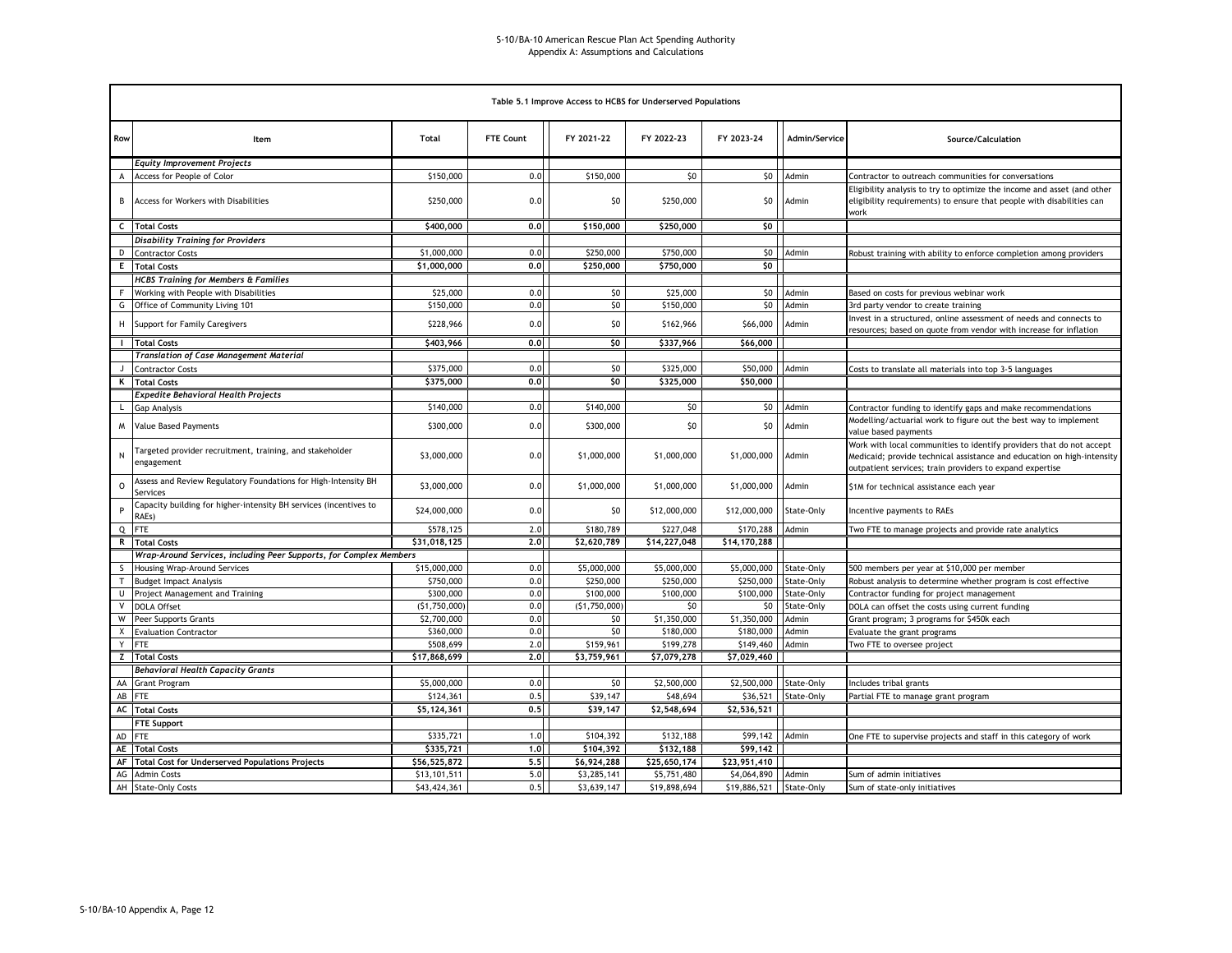**Table 5.2 FTE Calculations - Improve Access to HCBS for Underserved Populations**

| <b>Personal Services</b>                         |                  |             |                        |            |            |            |                                                                     |  |  |  |  |  |
|--------------------------------------------------|------------------|-------------|------------------------|------------|------------|------------|---------------------------------------------------------------------|--|--|--|--|--|
| Position Classification                          | FTE              |             | Start Month State Fund | FY 2021-22 | FY 2022-23 | FY 2023-24 | <b>Notes</b>                                                        |  |  |  |  |  |
| <b>GRANTS SPECIALIST IV</b>                      |                  | 0.5 October |                        | \$27,442   | \$36,590   |            | \$27,443 BH Capacity Grants                                         |  |  |  |  |  |
| POLICY ADVISOR V                                 |                  | 1.0 October |                        | \$68,677   | \$91,570   |            | \$68,678 Wrap-Around Services, including Peer Supports, for Complex |  |  |  |  |  |
| <b>GRANTS SPECIALIST III</b>                     |                  | 1.0 October |                        | \$44,187   | \$58,916   |            | \$44,187 Wrap-Around Services, including Peer Supports, for Complex |  |  |  |  |  |
| <b>ADMINISTRATOR V</b>                           |                  | 1.0 October |                        | \$68,677   | \$91,570   |            | \$68,678 Expedite Behavioral Health Projects                        |  |  |  |  |  |
| <b>RATE/FINANCIAL ANLYST IV</b>                  |                  | 1.0 October |                        | \$63,288   | \$84,384   |            | \$63,288 Expedite Behavioral Health Projects                        |  |  |  |  |  |
| PROGRAM MANAGEMENT III                           |                  | .0 October  |                        | \$78,819   | \$105,092  |            | \$78,819 FTE Support                                                |  |  |  |  |  |
| Total Personal Services (Salary, PERA, Medicare) | 5.5 <sub>1</sub> |             |                        | \$351,090  | \$468.122  | \$351.092  |                                                                     |  |  |  |  |  |

| <b>Centrally Appropriated Costs</b>                |            |      |          |          |          |                                  |              |  |  |  |  |  |
|----------------------------------------------------|------------|------|----------|----------|----------|----------------------------------|--------------|--|--|--|--|--|
| <b>Cost Center</b>                                 | <b>FTE</b> | FTE  | Cost or  |          |          | FY 2021-22 FY 2022-23 FY 2023-24 | <b>Notes</b> |  |  |  |  |  |
| Health, Life, Dental                               | 4.1        | 5.5I | \$10,042 | \$41,426 | \$55,231 | \$41,423                         |              |  |  |  |  |  |
| Short-Term Disability                              |            |      | 0.16%    | \$500    | \$666    | \$500                            |              |  |  |  |  |  |
| Amortization Equalization Disbusement              |            |      | 5.00%    | \$15,625 | \$20,832 | \$15,625                         |              |  |  |  |  |  |
| Supplemental Amortization Equalization Disbusement |            |      | 5.00%    | \$15.625 | \$20,832 | \$15,625                         |              |  |  |  |  |  |
| <b>Centrally Appropriated Costs Total</b>          |            |      |          | \$73,176 | \$97,561 | \$73,173                         |              |  |  |  |  |  |

| <b>Operating Expenses</b>              |            |            |         |            |            |            |              |  |  |  |  |  |  |
|----------------------------------------|------------|------------|---------|------------|------------|------------|--------------|--|--|--|--|--|--|
| <b>Ongoing Costs</b>                   | <b>FTE</b> | <b>FTE</b> | Cost    | FY 2021-22 | FY 2022-23 | FY 2023-24 | <b>Notes</b> |  |  |  |  |  |  |
| <b>Supplies</b>                        | 4.1        | 5.5        | \$500   | \$2,063    | \$2,750    | \$2,063    |              |  |  |  |  |  |  |
| Telephone                              | 4.1        | 5.5        | \$450   | \$1,859    | \$2,475    | \$1,859    |              |  |  |  |  |  |  |
| Other                                  | 4.1        | 5.5        | \$0     |            | \$0        |            |              |  |  |  |  |  |  |
| Subtotal                               |            |            |         | \$3,922    | \$5,225    | \$3,922    |              |  |  |  |  |  |  |
|                                        |            |            |         |            |            |            |              |  |  |  |  |  |  |
| <b>One-Time Costs (Capital Outlay)</b> | <b>FTE</b> |            | Cost    | FY 2021-22 | FY 2022-23 | FY 2023-24 | <b>Notes</b> |  |  |  |  |  |  |
| Furniture                              | 5.5        |            | \$5,000 | \$20,625   | S0         | \$0        |              |  |  |  |  |  |  |
| Computer                               | 5.5        |            | \$2,000 | \$8,250    | \$0        | \$0        |              |  |  |  |  |  |  |
| Other                                  | 5.5        |            | \$0     | S0         | \$0        | SO.        |              |  |  |  |  |  |  |
| Subtotal                               |            |            |         | \$28,875   | ٢ω         | ¢۵         |              |  |  |  |  |  |  |
| <b>Total Operating</b>                 |            |            |         | \$32,797   | \$5,225    | \$3,922    |              |  |  |  |  |  |  |

|                                                                                             | Leased Space |             |         |          |          |          |  |  |  |  |  |  |
|---------------------------------------------------------------------------------------------|--------------|-------------|---------|----------|----------|----------|--|--|--|--|--|--|
| ET.<br>een i<br>FY 2024-25<br>FY 2022-23<br>FY 2023-24<br><b>Notes</b><br>Cost<br>םו<br>. . |              |             |         |          |          |          |  |  |  |  |  |  |
| <b>Leased Space</b>                                                                         | .            | $\sim$<br>. | \$6,600 | \$27.225 | \$36,300 | \$27,225 |  |  |  |  |  |  |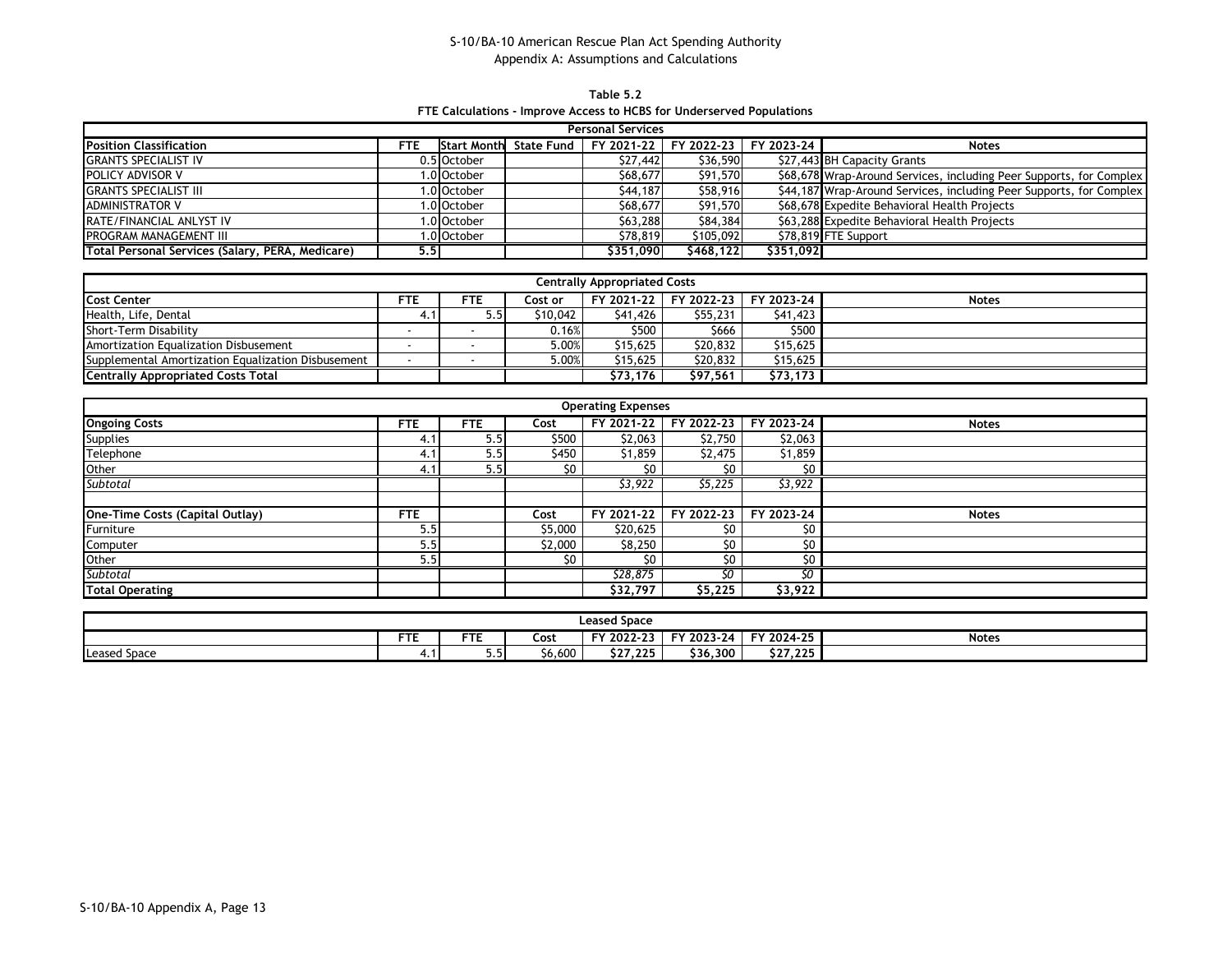|              | Table 6.1 Post-COVID Recovery and HCBS Innovation                          |              |           |              |              |                         |                     |                                                                                                                                                                                |  |  |  |  |  |  |
|--------------|----------------------------------------------------------------------------|--------------|-----------|--------------|--------------|-------------------------|---------------------|--------------------------------------------------------------------------------------------------------------------------------------------------------------------------------|--|--|--|--|--|--|
| Row          | Item                                                                       | <b>Total</b> | FTE Count | FY 2021-22   | FY 2022-23   | FY 2023-24              | Admin/Service       | Source/Calculation                                                                                                                                                             |  |  |  |  |  |  |
|              | <b>Innovative Models of Care</b>                                           |              |           |              |              |                         |                     |                                                                                                                                                                                |  |  |  |  |  |  |
|              | <b>Residential Innovation</b>                                              |              |           |              |              |                         |                     |                                                                                                                                                                                |  |  |  |  |  |  |
| A            | Contractor Research                                                        | \$125,000    | 0.0       | \$125,000    | 50           | \$0                     | Admin               | Models of care analysis                                                                                                                                                        |  |  |  |  |  |  |
| B            | Neighborhood Community                                                     | \$1,000,000  | 0.0       | \$0          | \$1,000,000  | SO                      | Admin               | Planned community pilot                                                                                                                                                        |  |  |  |  |  |  |
| $\mathsf{C}$ | <b>FTE</b>                                                                 | \$151,338    | 1.0       | \$78,294     | \$73,044     | \$0                     | Admin               | One FTE to manage project                                                                                                                                                      |  |  |  |  |  |  |
|              | <u>Promote Single Occupancy</u>                                            |              |           |              |              |                         |                     |                                                                                                                                                                                |  |  |  |  |  |  |
| D            | Contractor Research                                                        | \$150,000    | 0.0       | \$75,000     | \$75,000     | \$0                     | Admin               | Contract with a vendor to conduct an analysis of funding mechanisms<br>and feasibility                                                                                         |  |  |  |  |  |  |
| F.           | Grants to Providers and Communities                                        | \$20,000,000 | 0.0       | 50           | \$10,000,000 | \$10,000,000            | State-Only          | Payments to support single occupancy                                                                                                                                           |  |  |  |  |  |  |
| F.           | <b>Total Costs</b>                                                         | \$21,426,338 | 1.0       | \$278,294    | \$11,148,044 | \$10,000,000            |                     |                                                                                                                                                                                |  |  |  |  |  |  |
|              | Child/Youth Step-down Options Program and Provider Recruitment             |              |           |              |              |                         |                     |                                                                                                                                                                                |  |  |  |  |  |  |
| G            | <b>Contractor Cost</b>                                                     | \$3,900,000  | 0.0       | \$2,400,000  | \$1,500,000  | \$0                     | Admin               | \$1 million for infrastructure costs to recruit provider; \$1.4 million to<br>build capacity. \$1.5 million in second year for possible expansions                             |  |  |  |  |  |  |
|              | H FTE                                                                      | \$373,088    | 1.5       | \$117,439    | \$146,085    | \$109,564               | Admin               | 1.5 FTE to manage project                                                                                                                                                      |  |  |  |  |  |  |
|              | <b>Total Costs</b>                                                         | \$4,273,088  | 1.5       | \$2,517,439  | \$1,646,085  | \$109,564               |                     |                                                                                                                                                                                |  |  |  |  |  |  |
|              | <b>Tiered ACF Rates</b>                                                    |              |           |              |              |                         |                     |                                                                                                                                                                                |  |  |  |  |  |  |
|              | <b>Contractor Cost</b>                                                     | \$200,000    | 0.0       | \$66,667     | \$133,333    | SO                      | Admin               | Contractor to inform how to define levels of care and what criteria to<br>use to develop an assessment/consult on new assessment tool                                          |  |  |  |  |  |  |
| K            | <b>FTF</b>                                                                 | \$148,464    | 1.0       | \$66,628     | \$81,836     | $50 -$                  | Admin               | One FTE to manage contract, pilot, and project                                                                                                                                 |  |  |  |  |  |  |
| $\mathbf{L}$ | <b>Total Costs</b>                                                         | \$348,464    | 1,0       | \$133,295    | \$215,169    | \$O                     |                     |                                                                                                                                                                                |  |  |  |  |  |  |
|              | <b>Pilot CAPABLE</b>                                                       |              |           |              |              |                         |                     |                                                                                                                                                                                |  |  |  |  |  |  |
| M            | <b>Pilot Funding</b>                                                       | \$3,000,000  | 0.0       | \$0          | \$1,500,000  | \$1,500,000 State-Only  |                     | Pilot program; includes funding for fiscal intermediary contracts                                                                                                              |  |  |  |  |  |  |
| N            | <b>Contractor Costs</b>                                                    | \$150,000    | 0.0       | \$50,000     | \$50,000     |                         | \$50,000 State-Only | <b>Evaluation contract</b>                                                                                                                                                     |  |  |  |  |  |  |
|              | <b>O</b> Total Costs                                                       | \$3,150,000  | 0.0       | \$50,000     | \$1,550,000  | \$1,550,000             |                     |                                                                                                                                                                                |  |  |  |  |  |  |
|              | <b>Extending Supported Employment Pilot</b>                                |              |           |              |              |                         |                     |                                                                                                                                                                                |  |  |  |  |  |  |
|              | <b>Grant Funding</b>                                                       | \$900,000    | 0.0       | \$0          | \$450,000    | \$450,000               | State-Only          | Extending state-only grant program                                                                                                                                             |  |  |  |  |  |  |
|              | Q Evaluation Contractor                                                    | \$75,000     | 0.0       | \$0          | 50           | \$75,000                | State-Only          | Contractor funding                                                                                                                                                             |  |  |  |  |  |  |
| R            | <b>FTE</b>                                                                 | \$248,727    | 1.0       | \$78,293     | \$97,390     | \$73,044                | State-Only          | <b>Extending current FTE</b>                                                                                                                                                   |  |  |  |  |  |  |
|              | S Total Costs                                                              | \$1,223,727  | 1.0       | \$78,293     | \$547,390    | \$598,044               |                     |                                                                                                                                                                                |  |  |  |  |  |  |
|              | <b>New Systems of Care</b><br><b>Grant Funding</b>                         | \$15,000,000 | 0.0       | \$7,500,000  | \$7,500,000  | \$0                     | State-Only          | Fund to develop and pilot new models- ex. housing for workers,<br>daycare for worker's children + day program for members; includes<br>contractor costs to administer          |  |  |  |  |  |  |
|              | U Total Costs                                                              | \$15,000,000 | 0.0       | \$7,500,000  | \$7,500,000  | \$0 T                   |                     |                                                                                                                                                                                |  |  |  |  |  |  |
| v            | <b>Enhancement in Respite Benefit</b>                                      |              |           |              |              |                         |                     |                                                                                                                                                                                |  |  |  |  |  |  |
|              | <b>Respite Grant Program</b>                                               |              |           |              |              |                         |                     |                                                                                                                                                                                |  |  |  |  |  |  |
| W            | <b>Grant Funding</b>                                                       | \$1,500,000  | 0.0       | \$0          | \$750,000    | \$750,000               | State-Only          | Grant funding for Community Center Boards to distribute to families                                                                                                            |  |  |  |  |  |  |
|              | Contractor funding                                                         | \$75,000     | 0.0       | \$75,000     | \$0          |                         | \$0 State-Only      | Contractor to research respite and create grant framework                                                                                                                      |  |  |  |  |  |  |
|              | <b>Respite Rate Enhancement</b>                                            |              |           |              |              |                         |                     |                                                                                                                                                                                |  |  |  |  |  |  |
|              | Rate Increase                                                              | \$6,043,042  | 0.0       | \$6,043,042  | SO           | \$0                     | Service             | 25% rate enhancement for Medicaid respite waiver services                                                                                                                      |  |  |  |  |  |  |
| z            | <b>State-Only Crisis Services</b>                                          | \$625,000    | 0.0       | \$625,000    | SO           | SO                      | State-Only          | 25% rate enhancement for state-only respite crisis services                                                                                                                    |  |  |  |  |  |  |
| AA           | Contractor funding                                                         | \$75,000     | 0.0       | \$75,000     | \$0          | \$0                     | Admin               | Stakeholder engagement, research, and report                                                                                                                                   |  |  |  |  |  |  |
|              | <b>AB</b> Total Costs                                                      | \$8,318,042  | 0.0       | \$6,818,042  | \$750,000    | \$750,000               |                     |                                                                                                                                                                                |  |  |  |  |  |  |
|              | <b>Enhanced Home Modification Benefit</b><br>Home Modification Enhancement | \$5,000,000  | 0.0       | \$1,111,111  | \$2,222,222  | \$1,666,667             | Service             | Calculated as 500 members utilizing enhanced budget of \$10,000;<br>based on 1,000 utilizers in FY 2019-20 * 50% uptake rate; assume we<br>begin paying claims in January 2022 |  |  |  |  |  |  |
|              | AD IA with DOLA to do Certifications                                       | \$167,172    | 0.0       | \$44,418     | \$81,836     | \$40,918 Admin          |                     | Review home modification requests; IA with DOLA                                                                                                                                |  |  |  |  |  |  |
|              | <b>AE</b> Total Costs                                                      | \$5,167,172  | 0.0       | \$1,155,529  | \$2,304,058  | \$1,707,585             |                     |                                                                                                                                                                                |  |  |  |  |  |  |
|              | <b>Hospital Community Investment Requirements</b>                          |              |           |              |              |                         |                     |                                                                                                                                                                                |  |  |  |  |  |  |
|              | AF Contractor Cost                                                         | \$300,000    | 0.0       | \$300,000    | SO           |                         | \$0 Admin           | Research and develop recommendations                                                                                                                                           |  |  |  |  |  |  |
|              | <b>AG</b> Total Costs                                                      | \$300,000    | 0.0       | \$300,000    | \$0          | $50-1$                  |                     |                                                                                                                                                                                |  |  |  |  |  |  |
|              | Community First Choice                                                     |              |           |              |              |                         |                     |                                                                                                                                                                                |  |  |  |  |  |  |
|              | Personnel and Administrative Costs                                         | \$1,457,664  | 5.0       | \$465,924    | \$588,586    | \$403,155               | Admin               | Start up costs to include 5 FTE and stakeholder engagement                                                                                                                     |  |  |  |  |  |  |
| AI           | <b>IT Costs</b>                                                            | \$2,844,547  | 0.0       | \$1,257,693  | \$1,520,604  | \$66,250                | Admin               | Requires changes to MMIS, Aerial, and CBMS including contract to<br>implement changes                                                                                          |  |  |  |  |  |  |
|              | AJ Total Costs                                                             | \$4,302,212  | 5.0       | \$1,723,617  | \$2,109,190  | \$469,405               |                     |                                                                                                                                                                                |  |  |  |  |  |  |
|              | AK Total Cost for Innovation Projects                                      | \$63,509,043 | 9.5       | \$20,554,509 | \$27,769,936 | \$15,184,598            |                     |                                                                                                                                                                                |  |  |  |  |  |  |
| AL.          | <b>Admin Costs</b>                                                         | \$10,892,274 | 8.5       | \$5,072,063  | \$5,200,324  | \$619,887               | Admin               | Sum of admin initiatives                                                                                                                                                       |  |  |  |  |  |  |
|              | AM Services Costs                                                          | \$11,043,042 | 0.0       | \$7,154,153  | \$2,222,222  | \$1,666,667             | Services            | Sum of service initiatives                                                                                                                                                     |  |  |  |  |  |  |
|              | AN State-Only Costs                                                        | \$41,573,727 | 1.0       | \$8,328,293  | \$20,347,390 | \$12,898,044 State-Only |                     | Sum of state-only initiative                                                                                                                                                   |  |  |  |  |  |  |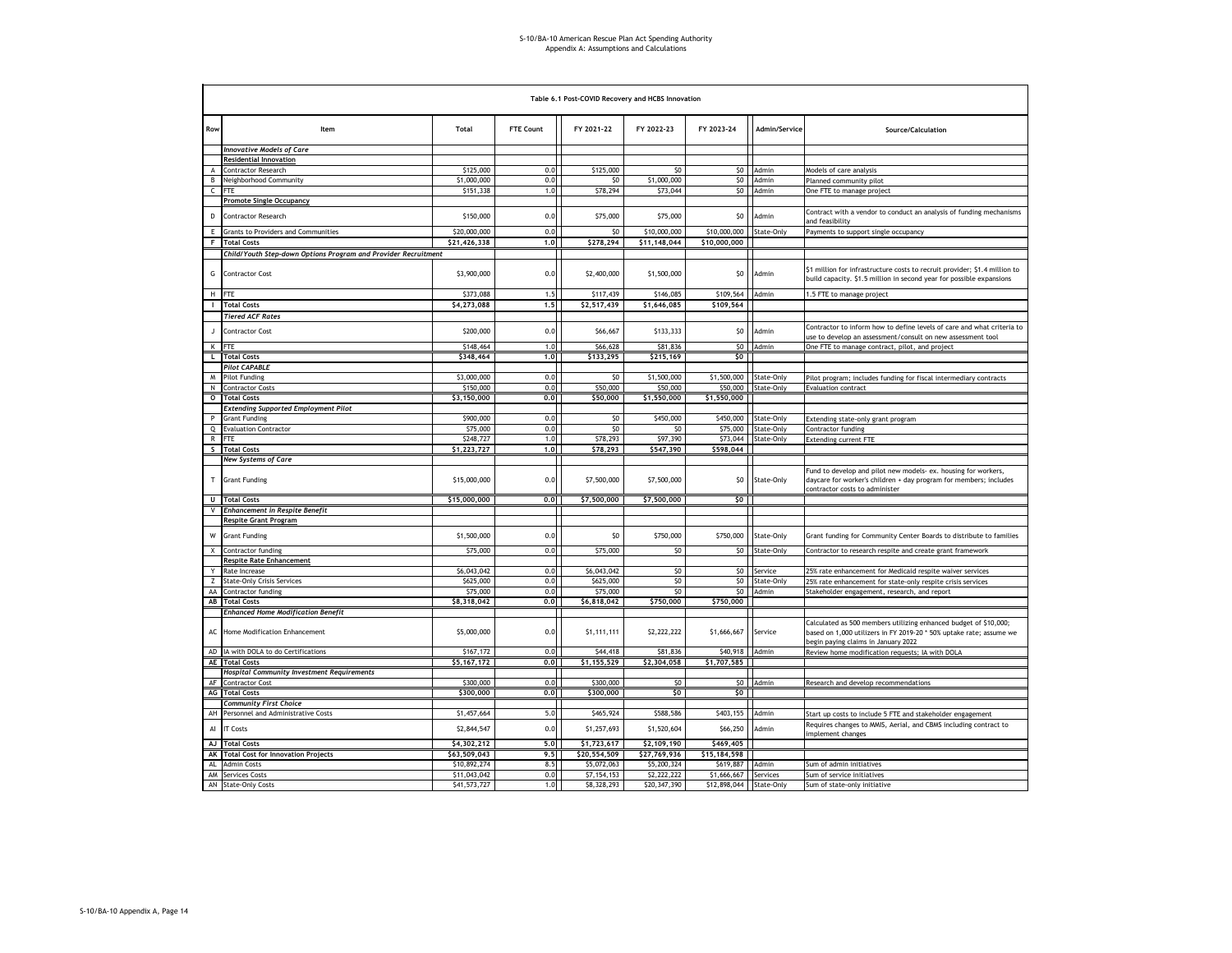**Table 6.2 FTE Calculations - Post-COVID Recovery and HCBS Innovation**

|                                                  | <b>Personal Services</b> |                    |                   |            |            |              |                                                                  |  |  |  |  |  |  |
|--------------------------------------------------|--------------------------|--------------------|-------------------|------------|------------|--------------|------------------------------------------------------------------|--|--|--|--|--|--|
| <b>Position Classification</b>                   | <b>FTE</b>               | <b>Start Month</b> | <b>State Fund</b> | FY 2021-22 | FY 2022-23 | FY 2023-24   | <b>Notes</b>                                                     |  |  |  |  |  |  |
| POLICY ADVISOR IV                                |                          | i.0 October        |                   | \$54,885   | \$54,885   |              | \$0 Innovative Models of Care                                    |  |  |  |  |  |  |
| POLICY ADVISOR IV                                |                          | 1.5 October        |                   | \$82,328   | \$109,771  |              | \$82,328 Child/Youth Step-down Options Program and Provider      |  |  |  |  |  |  |
| CONTRACT ADMINISTRATOR III                       |                          | 1.0 October        |                   | \$44,187   | \$58,916   |              | \$0 Tiered ACF Rates                                             |  |  |  |  |  |  |
| POLICY ADVISOR IV                                |                          | 1.0 October        |                   | \$54,885   | \$73,180   |              | \$54,885 Extending Supported Employment Pilot                    |  |  |  |  |  |  |
| <b>ADMINISTRATOR III</b>                         |                          | 1.0 January        |                   | \$14,729   | \$58,916   |              | \$44,187 Enhanced Home Modification Benefit. Not included in FTE |  |  |  |  |  |  |
| PROGRAM MANAGEMENT III                           |                          | 1.0 October        |                   | \$78,819   | \$105,092  | \$78,819 CFC |                                                                  |  |  |  |  |  |  |
| PROGRAM MANAGEMENT I                             |                          | 1.0 October        |                   | \$68,677   | \$91,570   | \$68,678 CFC |                                                                  |  |  |  |  |  |  |
| POLICY ADVISOR III                               |                          | 1.0 October        |                   | \$44,187   | \$58,916   | \$44,187 CFC |                                                                  |  |  |  |  |  |  |
| <b>ANALYST IV</b>                                |                          | 1.0 October        |                   | \$54,885   | \$73,180   | \$54,885 CFC |                                                                  |  |  |  |  |  |  |
| POLICY ADVISOR III                               |                          | 1.0 October        |                   | \$44,187   | \$58,916   | \$44,187 CFC |                                                                  |  |  |  |  |  |  |
| Total Personal Services (Salary, PERA, Medicare) | 9.5                      |                    |                   | \$486,884  | \$688,457  | \$472,156    |                                                                  |  |  |  |  |  |  |

| <b>Centrally Appropriated Costs</b>                |      |            |          |           |                                  |           |              |  |  |  |  |  |
|----------------------------------------------------|------|------------|----------|-----------|----------------------------------|-----------|--------------|--|--|--|--|--|
| <b>Cost Center</b>                                 | FTE. | <b>FTE</b> | Cost or  |           | FY 2021-22 FY 2022-23 FY 2023-24 |           | <b>Notes</b> |  |  |  |  |  |
| Health, Life, Dental                               | 6.9  |            | \$10,042 | \$69,042  | \$95,399                         | \$61,507  |              |  |  |  |  |  |
| Short-Term Disability                              |      |            | 0.16%    | S714      | \$980                            | \$651     |              |  |  |  |  |  |
| Amortization Equalization Disbusement              |      |            | 5.00%    | \$22,324  | \$30,639                         | \$20,359  |              |  |  |  |  |  |
| Supplemental Amortization Equalization Disbusement |      |            | 5.00%    | \$22,324  | \$30,639                         | \$20,359  |              |  |  |  |  |  |
| <b>Centrally Appropriated Costs Total</b>          |      |            |          | \$114.404 | \$157.657                        | \$102,876 |              |  |  |  |  |  |

| <b>Operating Expenses</b>       |            |            |         |            |            |            |              |  |  |  |  |  |  |
|---------------------------------|------------|------------|---------|------------|------------|------------|--------------|--|--|--|--|--|--|
| <b>Ongoing Costs</b>            | <b>FTE</b> | <b>FTE</b> | Cost    | FY 2021-22 | FY 2022-23 | FY 2023-24 | <b>Notes</b> |  |  |  |  |  |  |
| <b>Supplies</b>                 | 6.9        | 9.5        | \$500   | \$3,438    | \$4,750    | \$3,063    |              |  |  |  |  |  |  |
| Telephone                       | 6.9        | 9.5        | \$450   | \$3,097    | \$4,275    | \$2,759    |              |  |  |  |  |  |  |
| Other                           | 6.9        | 9.5        | \$0     | \$0        | \$0        | \$0        |              |  |  |  |  |  |  |
| Subtotal                        |            |            |         | \$6,535    | \$9,025    | \$5,822    |              |  |  |  |  |  |  |
|                                 |            |            |         |            |            |            |              |  |  |  |  |  |  |
| One-Time Costs (Capital Outlay) | <b>FTE</b> |            | Cost    | FY 2021-22 | FY 2022-23 | FY 2023-24 | <b>Notes</b> |  |  |  |  |  |  |
| Furniture                       | 9.5        |            | \$5,000 | \$34,375   | \$0        | \$0        |              |  |  |  |  |  |  |
| Computer                        | 9.5        |            | \$2,000 | \$13,750   | \$0        | SO.        |              |  |  |  |  |  |  |
| Other                           | 9.5        |            | \$0     | \$0        | \$0        | \$0        |              |  |  |  |  |  |  |
| Subtotal                        |            |            |         | \$48,125   | ٢n         | \$0        |              |  |  |  |  |  |  |
| <b>Total Operating</b>          |            |            |         | \$54,660   | \$9,025    | \$5,822    |              |  |  |  |  |  |  |

| <b>Leased Space</b>                                                                              |  |  |  |  |  |  |  |  |  |  |  |
|--------------------------------------------------------------------------------------------------|--|--|--|--|--|--|--|--|--|--|--|
| FY 2024-25<br>FY 2022-23<br>FY 2023-24<br><b>CTC</b><br>--<br><b>Notes</b><br>Cost<br>. .<br>. . |  |  |  |  |  |  |  |  |  |  |  |
| \$45.375<br>\$62,700<br>\$40,425<br>\$6,600<br>6.9<br>Leased Space<br>כ.ע                        |  |  |  |  |  |  |  |  |  |  |  |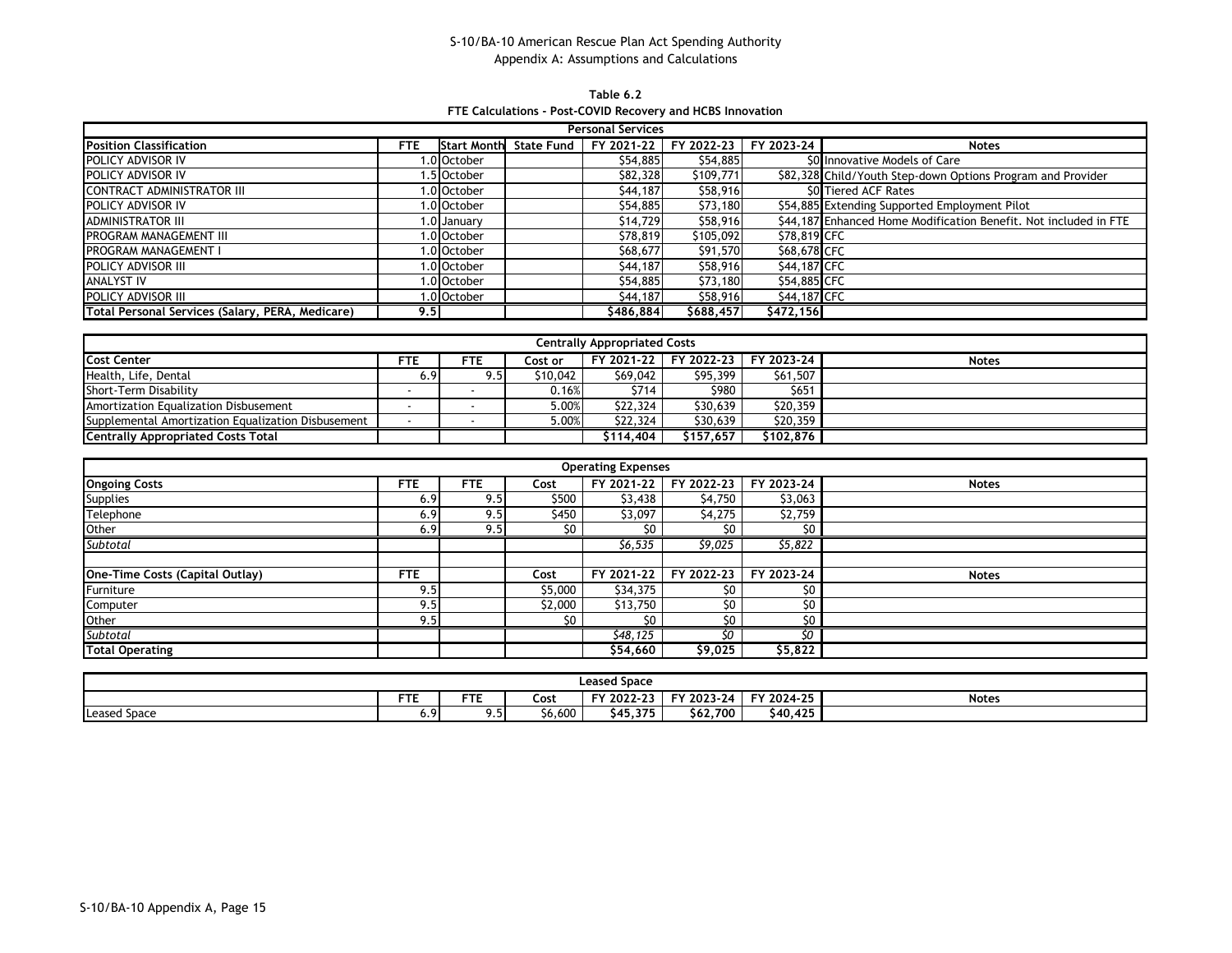|     |                                                                   |                    |                  | Table 7.1 Case Management |             |                   |               |                                                                                                    |
|-----|-------------------------------------------------------------------|--------------------|------------------|---------------------------|-------------|-------------------|---------------|----------------------------------------------------------------------------------------------------|
|     |                                                                   |                    |                  |                           |             |                   |               |                                                                                                    |
| Row | Item                                                              | <b>Total Funds</b> | <b>FTE Count</b> | FY 2021-22                | FY 2022-23  | FY 2023-24        | Admin/Service | <b>Notes/Calculations</b>                                                                          |
|     | <b>Case Management Capacity Building</b>                          |                    |                  |                           |             |                   |               |                                                                                                    |
|     | A Contractor Costs                                                | \$4,300,000        | 0.0              | \$1,500,000               | \$1,400,000 | \$1,400,000 Admin |               | Contractor would support Department in change management                                           |
|     | <b>B</b> Total Costs                                              | \$4,300,000        | 0.0              | \$1,500,000               | \$1,400,000 | \$1,400,000       |               |                                                                                                    |
|     | Improve and Expedite Long-Term Care Eligibility Processes         |                    |                  |                           |             |                   |               |                                                                                                    |
|     | C System Costs                                                    | \$2,000,000        | 0.0              | \$200,000                 | \$900,000   | \$900,000 Admin   |               | Updating system enhancements and removing outdated systems                                         |
|     | D FTE                                                             | \$248,728          | 1.0              | \$78,294                  | \$97,390    | \$73,044 Admin    |               | One FTE to manage the projects                                                                     |
|     | <b>E</b> Total Costs                                              | \$2,248,728        | 1,0              | \$278,294                 | \$997,390   | \$973,044         |               |                                                                                                    |
|     | <b>Improve Case/Care Management Practices</b>                     |                    |                  |                           |             |                   |               |                                                                                                    |
|     | <b>Case Management Rates</b>                                      |                    |                  |                           |             |                   |               |                                                                                                    |
| G.  | <b>Contractor Costs</b>                                           | \$400,000          | 0.0              | \$200,000                 | \$200,000   |                   | \$0 Admin     | Contractor to develop new case management rates                                                    |
|     | Case/ Care Management Best Practices (Roles and Responsibilities) |                    |                  |                           |             |                   |               |                                                                                                    |
|     | H Contractor Costs                                                | \$2,700,000        | 0.0              | \$1,300,000               | \$1,200,000 | \$200,000         | Admin         | First year would be to develop materials and then subsequent years<br>would be for member outreach |
|     | <b>IFTE</b>                                                       | \$355,930          | 2.0              | \$66,628                  | \$154,880   | \$134,422 Admin   |               | Two FTE to support the change management projects                                                  |
|     | J Total Costs                                                     | \$3,455,930        | 2.0              | \$1,566,628               | \$1,554,880 | \$334,422         |               |                                                                                                    |
|     | <b>Case Management Agency Training</b>                            |                    |                  |                           |             |                   |               |                                                                                                    |
|     | K Contractor Costs                                                | \$525,000          | 0.0              | \$325,000                 | \$100,000   | \$100,000         | Admin         | Costs to update all existing training materials and systems                                        |
|     | <b>FTE</b>                                                        | \$146,088          | 1.0              | \$0                       | \$73,044    | \$73,044 Admin    |               | One FTE to manage contract                                                                         |
|     | M Total Costs                                                     | \$671,088          | 1.0              | \$325,000                 | \$173.044   | \$173,044         |               |                                                                                                    |
|     | <b>Total Cost for Case Management Projects</b>                    | \$10,675,745       | 4.0              | \$3,669,922               | \$4,125,314 | \$2,880,509       |               |                                                                                                    |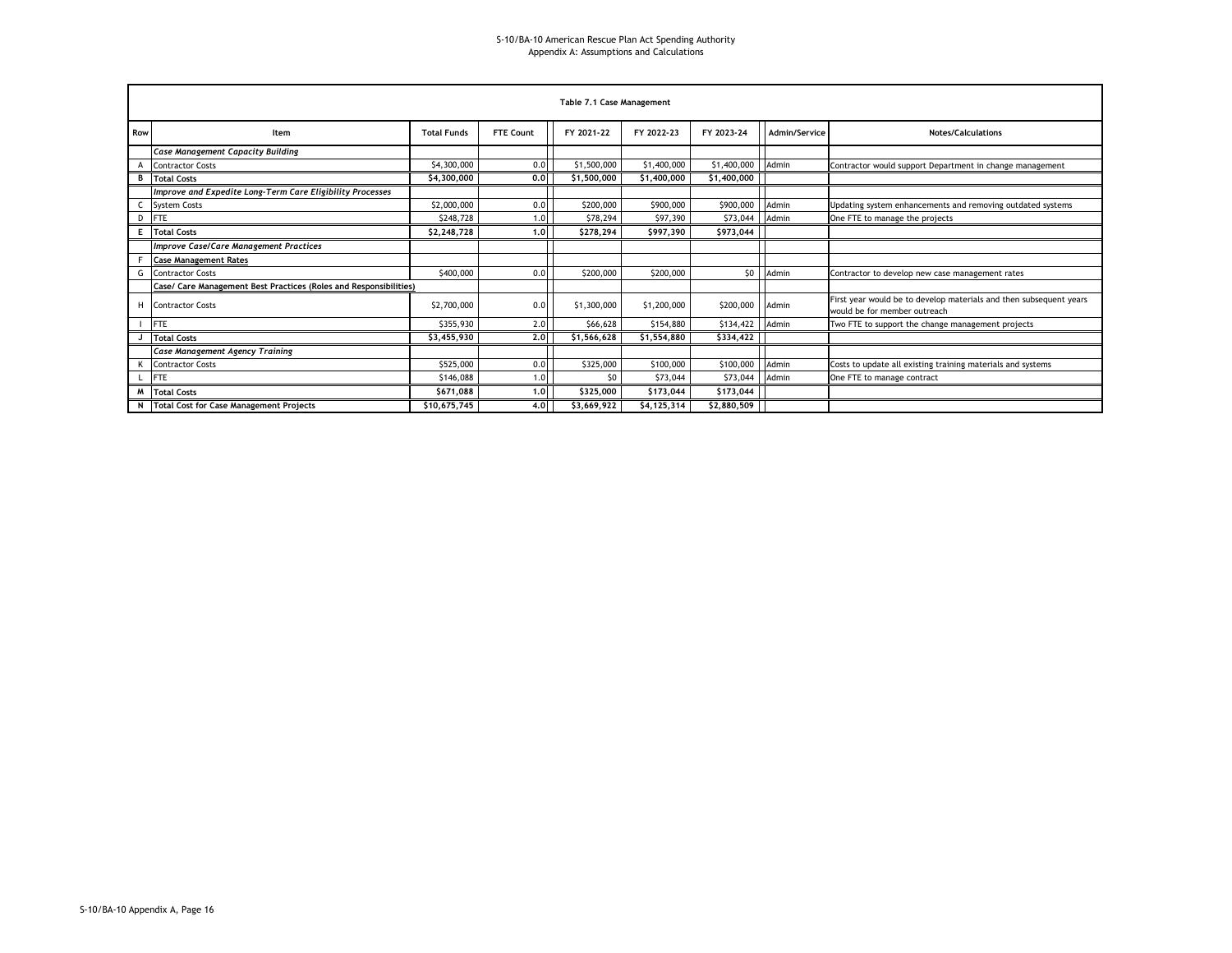**Table 7.2 FTE Calculations - Case Management**

| <b>Personal Services</b>                         |                 |             |  |                                                               |           |           |                                                                    |  |  |  |  |  |
|--------------------------------------------------|-----------------|-------------|--|---------------------------------------------------------------|-----------|-----------|--------------------------------------------------------------------|--|--|--|--|--|
| <b>Position Classification</b>                   | FTE             |             |  | Start Month State Fund   FY 2021-22   FY 2022-23   FY 2023-24 |           |           | <b>Notes</b>                                                       |  |  |  |  |  |
| POLICY ADVISOR IV                                |                 | 1.0lOctober |  | \$54,885                                                      | \$73,180  |           | \$54,885 Improve and Expedite Long-Term Care Eligibility Processes |  |  |  |  |  |
| TRAINING SPECIALIST IV                           | ≀0.،            |             |  | S0I                                                           | \$54,885  |           | \$41,164 Case Management Agency Training                           |  |  |  |  |  |
| <b>ADMINISTRATOR III</b>                         |                 | 1.0 October |  | \$44,187                                                      | \$58,916  |           | \$44,187 Improve Case/Care Management Practices                    |  |  |  |  |  |
| <b>TRAINING SPECIALIST IV</b>                    | .0 <sub>1</sub> |             |  | SO I                                                          | \$54,885  |           | \$41,164 Improve Case/Care Management Practices                    |  |  |  |  |  |
| Total Personal Services (Salary, PERA, Medicare) | 4.0             |             |  | \$99,072                                                      | \$241.866 | \$181,400 |                                                                    |  |  |  |  |  |

| <b>Centrally Appropriated Costs</b>                |      |     |          |          |          |                                  |              |  |  |  |  |  |
|----------------------------------------------------|------|-----|----------|----------|----------|----------------------------------|--------------|--|--|--|--|--|
| <b>Cost Center</b>                                 | FTE  | FTE | Cost or  |          |          | FY 2021-22 FY 2022-23 FY 2023-24 | <b>Notes</b> |  |  |  |  |  |
| Health, Life, Dental                               | ۱.5۰ | 4.0 | \$10,042 | \$15,064 | \$35,148 | \$30,126                         |              |  |  |  |  |  |
| Short-Term Disability                              |      |     | 0.16%    | \$141    | \$344    | \$297                            |              |  |  |  |  |  |
| Amortization Equalization Disbusement              |      |     | 5.00%    | \$4,410  | \$10,765 | \$9,296                          |              |  |  |  |  |  |
| Supplemental Amortization Equalization Disbusement |      |     | 5.00%    | \$4,410  | \$10,765 | \$9,296                          |              |  |  |  |  |  |
| <b>Centrally Appropriated Costs Total</b>          |      |     |          | \$24,024 | \$57.022 | \$49,015                         |              |  |  |  |  |  |

| <b>Operating Expenses</b>       |            |                  |         |            |            |            |              |  |  |  |  |  |  |
|---------------------------------|------------|------------------|---------|------------|------------|------------|--------------|--|--|--|--|--|--|
| <b>Ongoing Costs</b>            | <b>FTE</b> | <b>FTE</b>       | Cost    | FY 2021-22 | FY 2022-23 | FY 2023-24 | <b>Notes</b> |  |  |  |  |  |  |
| <b>Supplies</b>                 | 1.5        | 4.0              | \$500   | \$750      | \$1,750    | \$1,500    |              |  |  |  |  |  |  |
| Telephone                       | 1.5        | 4.0 <sub>1</sub> | \$450   | \$676      | \$1,576    | \$1,352    |              |  |  |  |  |  |  |
| Other                           | 1.5        | 4.0              | \$0     | \$0        | \$0        | \$O        |              |  |  |  |  |  |  |
| Subtotal                        |            |                  |         | \$1,426    | \$3,326    | \$2,852    |              |  |  |  |  |  |  |
|                                 |            |                  |         |            |            |            |              |  |  |  |  |  |  |
| One-Time Costs (Capital Outlay) | <b>FTE</b> |                  | Cost    | FY 2021-22 | FY 2022-23 | FY 2023-24 | <b>Notes</b> |  |  |  |  |  |  |
| Furniture                       | 4.0        |                  | \$5,000 | \$7,500    | \$0        | \$O        |              |  |  |  |  |  |  |
| Computer                        | 4.0        |                  | \$2,000 | \$3,000    | \$0        | \$0        |              |  |  |  |  |  |  |
| Other                           | 4.0        |                  | \$0     | SO.        | \$0        | \$0        |              |  |  |  |  |  |  |
| Subtotal                        |            |                  |         | \$10,500   | ٢n         | SO         |              |  |  |  |  |  |  |
| <b>Total Operating</b>          |            |                  |         | \$11,926   | \$3,326    | \$2,852    |              |  |  |  |  |  |  |

| <b>Leased Space</b>                                                                               |  |  |  |  |  |  |  |  |  |  |  |
|---------------------------------------------------------------------------------------------------|--|--|--|--|--|--|--|--|--|--|--|
| cт.<br><b>CTI</b><br>FY 2024-25<br>FY 2023-24<br>FY 2022-23<br><b>Notes</b><br>Cost<br>. .<br>. . |  |  |  |  |  |  |  |  |  |  |  |
| \$19,800<br>\$23,100<br>\$6,600<br>\$9,900<br><b>Leased Space</b><br>4.U<br>.                     |  |  |  |  |  |  |  |  |  |  |  |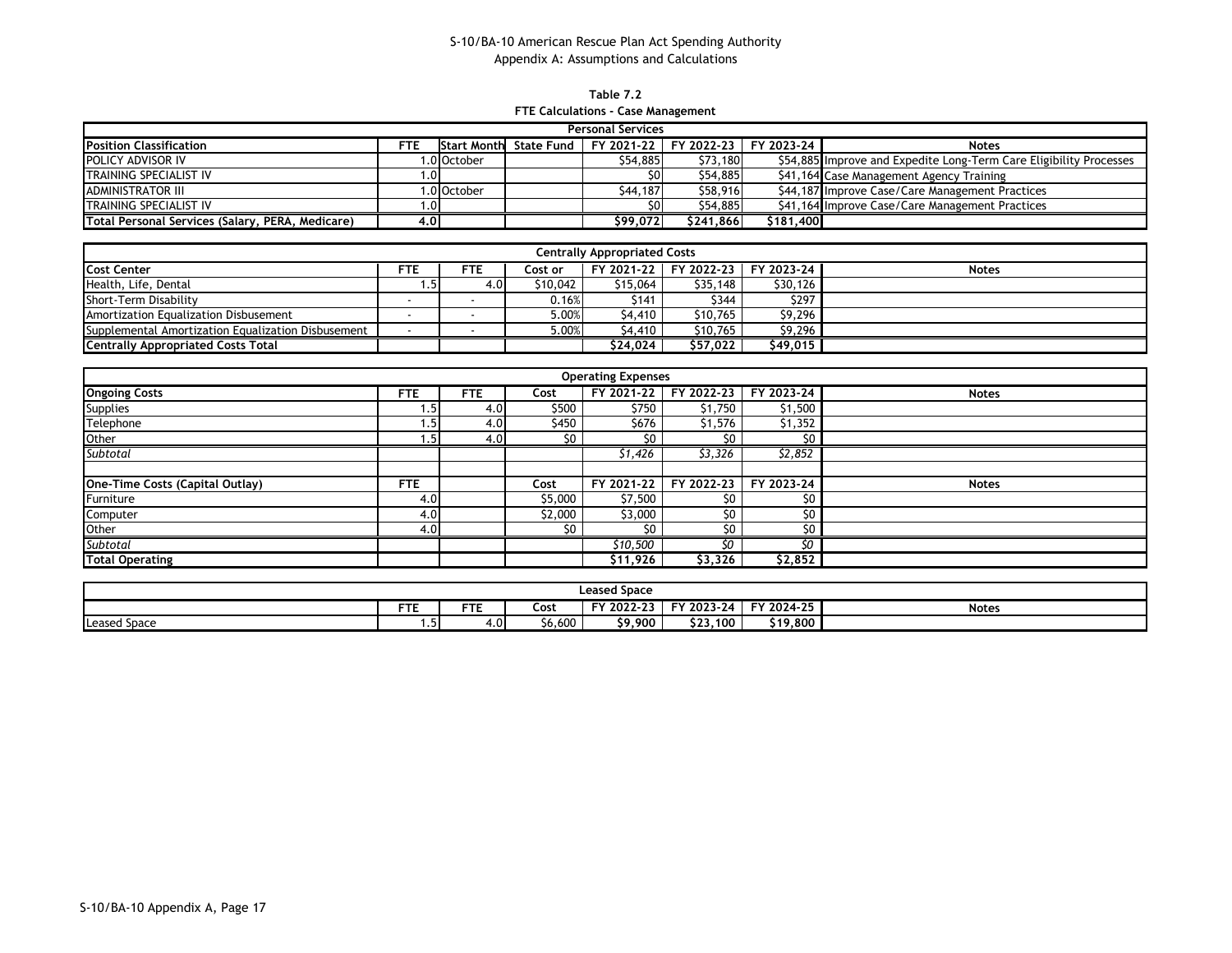|              |                                                                                   |                              |                  | Table 8.1 Tools and Technology |                              |                              |               |                                                                                                                                                                                                                                                      |
|--------------|-----------------------------------------------------------------------------------|------------------------------|------------------|--------------------------------|------------------------------|------------------------------|---------------|------------------------------------------------------------------------------------------------------------------------------------------------------------------------------------------------------------------------------------------------------|
| Row          | Item                                                                              | <b>Total Funds</b>           | FTE Count        | FY 2021-22                     | FY 2022-23                   | FY 2023-24                   | Admin/Service | Source/Calculation                                                                                                                                                                                                                                   |
|              | Home Health/PDN Acuity Tool                                                       |                              |                  |                                |                              |                              |               |                                                                                                                                                                                                                                                      |
| $\mathsf{A}$ | Contractor Cost for LTHH Tool Development                                         | \$2,459,504                  | 0.0              | \$896,552                      | \$1,412,952                  | \$150,000                    | Admin         | Based on costs for SB 16-192 Single Assessment Tool                                                                                                                                                                                                  |
| В            | Contractor Cost for PDN Tool Development                                          | \$2,459,504                  | 0.0              | \$896,552                      | \$1,412,952                  | \$150,000                    | Admin         | Based on costs for SB 16-192 Single Assessment Tool                                                                                                                                                                                                  |
|              | C System Costs to Connect to CCM Tool                                             | \$1,000,000                  | 0.0              | \$0                            | \$1,000,000                  | \$0                          | Admin         | Set aside depending on feasibility                                                                                                                                                                                                                   |
| D FTE        |                                                                                   | \$248,727                    | 1.0              | \$78,293                       | \$97,390                     | \$73,044                     | Admin         | One FTE to manage all home health/PDN projects                                                                                                                                                                                                       |
|              | E Total Costs                                                                     | \$6,167,735                  | 1.0              | \$1,871,397                    | \$3,923,294                  | \$373,044                    |               |                                                                                                                                                                                                                                                      |
|              | Specialty Search in Provider Specialty Tool                                       |                              |                  |                                |                              |                              |               |                                                                                                                                                                                                                                                      |
| F            | <b>Contractor Costs</b>                                                           | \$150,000                    | 0.0              | S <sub>0</sub>                 | \$150,000                    | SO                           | Admin         | Contractor to develop tool for providers to determine specialty                                                                                                                                                                                      |
|              | <b>G</b> Total Costs                                                              | \$150,000                    | 0.0              | \$0                            | \$150,000                    | \$0                          |               |                                                                                                                                                                                                                                                      |
|              | Member Facing Provider Finder Tool Improvement                                    | \$150,000                    | 0.0              | \$75,000                       | \$75,000                     | \$0                          | Admin         |                                                                                                                                                                                                                                                      |
| $\mathbf{L}$ | H Contractor Costs                                                                | \$150,000                    | 0.0              | \$75,000                       | \$75,000                     | \$0                          |               | Two contracts to complete project                                                                                                                                                                                                                    |
|              | <b>Total Costs</b><br><b>Digital Transformation Projects</b>                      |                              |                  |                                |                              |                              |               |                                                                                                                                                                                                                                                      |
|              | J Integration and Innovation Support                                              | \$750,000                    | 0.0              | \$250,000                      | \$250,000                    | \$250,000                    | Admin         | OeHI technical support for technology projects                                                                                                                                                                                                       |
|              |                                                                                   |                              |                  |                                |                              |                              |               | Upgrade electronic health record systems to ensure interoperability                                                                                                                                                                                  |
| К            | HCBS Provider Electronic Health Record System Upgrades                            | \$6,000,000                  | 0.0              | \$2,000,000                    | \$2,000,000                  | \$2,000,000                  | Admin         | ind better coordinate care<br>Technical assistance and member education on adopting virtual                                                                                                                                                          |
| $\mathsf L$  | Member Tech Literacy                                                              | \$500,000                    | 0.0              | \$250,000                      | \$250,000                    | \$0                          | Admin         | olutions and ensuring general tech literacy<br>Provide digital transformation workflow technical assistance to                                                                                                                                       |
| W<br>N       | <b>HCBS Provider Digital Transformation</b><br><b>Total Costs</b>                 | \$15,000,000<br>\$22,250,000 | 0.0<br>0.0       | \$5,000,000<br>\$7,500,000     | \$5,000,000<br>\$7,500,000   | \$5,000,000<br>\$7,250,000   | Admin         | ncorporate virtual service delivery for HCBS providers                                                                                                                                                                                               |
|              | <b>Innovative Tech Integration</b>                                                |                              |                  |                                |                              |                              |               |                                                                                                                                                                                                                                                      |
|              |                                                                                   |                              |                  |                                |                              |                              |               | Research project to study innovative technology to determine                                                                                                                                                                                         |
| $\circ$      | <b>Contractor Costs</b><br>P Total Costs                                          | \$150,000<br>\$150,000       | 0.0<br>0.0       | \$75,000<br>\$75,000           | \$75,000<br>\$75,000         | \$0<br>\$0                   | Admin         | feasibility, legality, etc.                                                                                                                                                                                                                          |
|              | Care & Case Management System Investments                                         |                              |                  |                                |                              |                              |               |                                                                                                                                                                                                                                                      |
| Q            | <b>System Costs</b>                                                               | \$13,800,000                 | 0.0              | \$5,000,000                    | \$4,400,000                  | \$4,400,000                  | Admin         | ontractor for enhancements needed to CCM                                                                                                                                                                                                             |
| $\mathsf{R}$ | <b>Device Costs</b>                                                               | \$1,295,876                  | 0.0              | \$1,295,876                    | \$0                          | \$0                          | Admin         | apital purchase of laptops and tablets for case management agencies<br>to perform assessments; 1,292 direct case management staff at a<br>\$1,003 per-user cost                                                                                      |
| $\sf S$      | FTE                                                                               | \$693,969                    | 3.0              | \$182,671                      | \$292,169                    | \$219,129                    | Admin         | 2 FTE to support the additional workload that will accompany the<br>various care and case management tool and assessment and support<br>plan enhancement projects being implemented due to ARP; 1 FTE to<br>assist in developing system requirements |
|              | T Total Costs                                                                     | \$15,789,845                 | 3.0              | \$6,478,547                    | \$4,692,169                  | \$4,619,129                  |               |                                                                                                                                                                                                                                                      |
|              | Updates to SalesForce Database for CM/Quality/Clinical                            |                              |                  |                                |                              |                              |               |                                                                                                                                                                                                                                                      |
| $\mathbf{u}$ | <b>Contractor Costs</b>                                                           | \$500,000                    | 0.0              | \$250,000                      | \$250,000                    | \$0                          | Admin         | Contractor funding to centralize complaints, issues, grievance, clinical<br>documentation and quality care complaint tracking                                                                                                                        |
| v            | <b>Total Costs</b>                                                                | \$500,000                    | 0.0              | \$250,000                      | \$250,000                    | \$0                          |               |                                                                                                                                                                                                                                                      |
|              | <b>Member Portal</b>                                                              |                              |                  |                                |                              |                              |               | Contractor to design and manage EHR program; funding for HCBS<br>providers to develop certified EHR; contractor funding to audit                                                                                                                     |
| w            | <b>Contractor Costs</b>                                                           | \$12,200,000                 | 0.0              | \$3,200,000                    | \$9,000,000                  | S <sub>0</sub>               | Admin         | incentive program; funding for development of API to connect system<br>to CCM                                                                                                                                                                        |
|              | X Total Costs                                                                     | \$12,200,000                 | 0.0              | \$3,200,000                    | \$9,000,000                  | \$0                          |               |                                                                                                                                                                                                                                                      |
| Y.           | Centers for Excellence in Pain Management<br>Contractor Costs                     | \$400,000                    | 0.0              | \$200,000                      | \$200,000                    | \$0                          | Admin         | ontractor costs for nurse Practitioner and Licensed Clinical Social                                                                                                                                                                                  |
| z            | FTE                                                                               | \$112,034                    | 1.0              | \$51,015                       | \$61,019                     | \$0                          | Admin         | One FTE to manage scheduling and referral coordination                                                                                                                                                                                               |
|              | <b>AA</b> Total Costs                                                             | \$512,034                    | 1.0              | \$251,015                      | \$261,019                    | <b>SO</b>                    |               |                                                                                                                                                                                                                                                      |
|              | Systems Infrastructure for Social Determinants of Health                          |                              |                  |                                |                              |                              |               |                                                                                                                                                                                                                                                      |
| AB           | Contractor Costs for System Changes                                               | \$12,000,000                 | 0.0              | \$4,000,000                    | \$4,000,000                  | \$4,000,000                  | Admin         | Costs to expand access to the prescriber tool phase II, linking social<br>determinants of health and care management support for people who<br>eceive HCBS                                                                                           |
| AC           | <b>Community Grants</b>                                                           | \$3,000,000                  | 0.0              | \$1,000,000                    | \$1,000,000                  | \$1,000,000                  | State-Only    | Grants for food banks and other community organizations                                                                                                                                                                                              |
| AD FTE       |                                                                                   | \$298,856                    | $1.0$            | \$93,333                       | \$117,442                    | \$88,082                     | Admin         | One FTE to manage program                                                                                                                                                                                                                            |
|              | <b>AE</b> Total Costs                                                             | \$15,298,856                 | 1,0              | \$5,093,333                    | \$5,117,442                  | \$5,088,082                  |               |                                                                                                                                                                                                                                                      |
| AF           | <b>Expand Data Sharing Across Entities</b><br>Improvements - System Communication | \$2,000,000                  | 0.0              | \$250,000                      | \$1,750,000                  | \$0                          | Admin         | Systems changes to connect iC and Trails                                                                                                                                                                                                             |
| AG           | Data Sharing with SUA                                                             | \$100,000                    | 0.0              | S <sub>0</sub>                 | \$100,000                    | \$0                          | Admin         | Contractor to do mapping of two systems -identify members with<br>itate Unit on Aging and figuring out where there could be alignment                                                                                                                |
| AH           | Connect CMAs to CORHIO                                                            | \$1,345,500                  | 0.0              | \$299,000                      | \$598,000                    | \$448,500                    | Admin         | Connect CMAs to CORHIO ADT data (\$13,000 * 46 case management<br>gencies, pro-rated by year)                                                                                                                                                        |
|              | Al Total Costs                                                                    | \$3,445,500                  | 0.0              | \$549,000                      | \$2,448,000                  | \$448,500                    |               |                                                                                                                                                                                                                                                      |
|              | <b>Eligibility Systems Improvements</b>                                           |                              |                  |                                |                              |                              |               |                                                                                                                                                                                                                                                      |
| AJ           | <b>System Changes</b>                                                             | \$1,000,000                  | 0.0              | \$0                            | \$500,000                    | \$500,000                    | Admin         | Changes to improve eligibility determination for LTSS utilizers;<br>assumes \$1M in costs for MMIS/CBMS costs                                                                                                                                        |
|              | <b>AK Total Costs</b>                                                             | \$1,000,000                  | 0.0 <sub>1</sub> | \$0                            | \$500,000                    | \$500,000                    |               |                                                                                                                                                                                                                                                      |
|              | <b>FTE Support</b>                                                                |                              |                  |                                |                              |                              |               |                                                                                                                                                                                                                                                      |
| AL           | FTE                                                                               | \$994,898                    | 4.0              | \$313,169                      | \$389,560                    | \$292,169                    | Admin         | Four FTE as business analysts to manage and coordinate all technology<br>projects                                                                                                                                                                    |
|              | <b>AM</b> Total Costs                                                             | \$994,898                    | 4.0              | \$313,169                      | \$389,560                    | \$292,169                    |               |                                                                                                                                                                                                                                                      |
|              | <b>AN</b> Total Cost for Technology Projects                                      | \$78,608,869<br>\$75,608,869 | 10.0<br>10.0     | \$25,656,462<br>\$24,656,462   | \$34,381,484<br>\$33,381,484 | \$18,570,923<br>\$17,570,923 | Admin         | um of admin initiatives                                                                                                                                                                                                                              |
|              | AO Admin Costs<br>AP State-Only Costs                                             | \$3,000,000                  | 0.0              | \$1,000,000                    | \$1,000,000                  | \$1,000,000 State-Only       |               | Sum of state-only initiatives                                                                                                                                                                                                                        |
|              |                                                                                   |                              |                  |                                |                              |                              |               |                                                                                                                                                                                                                                                      |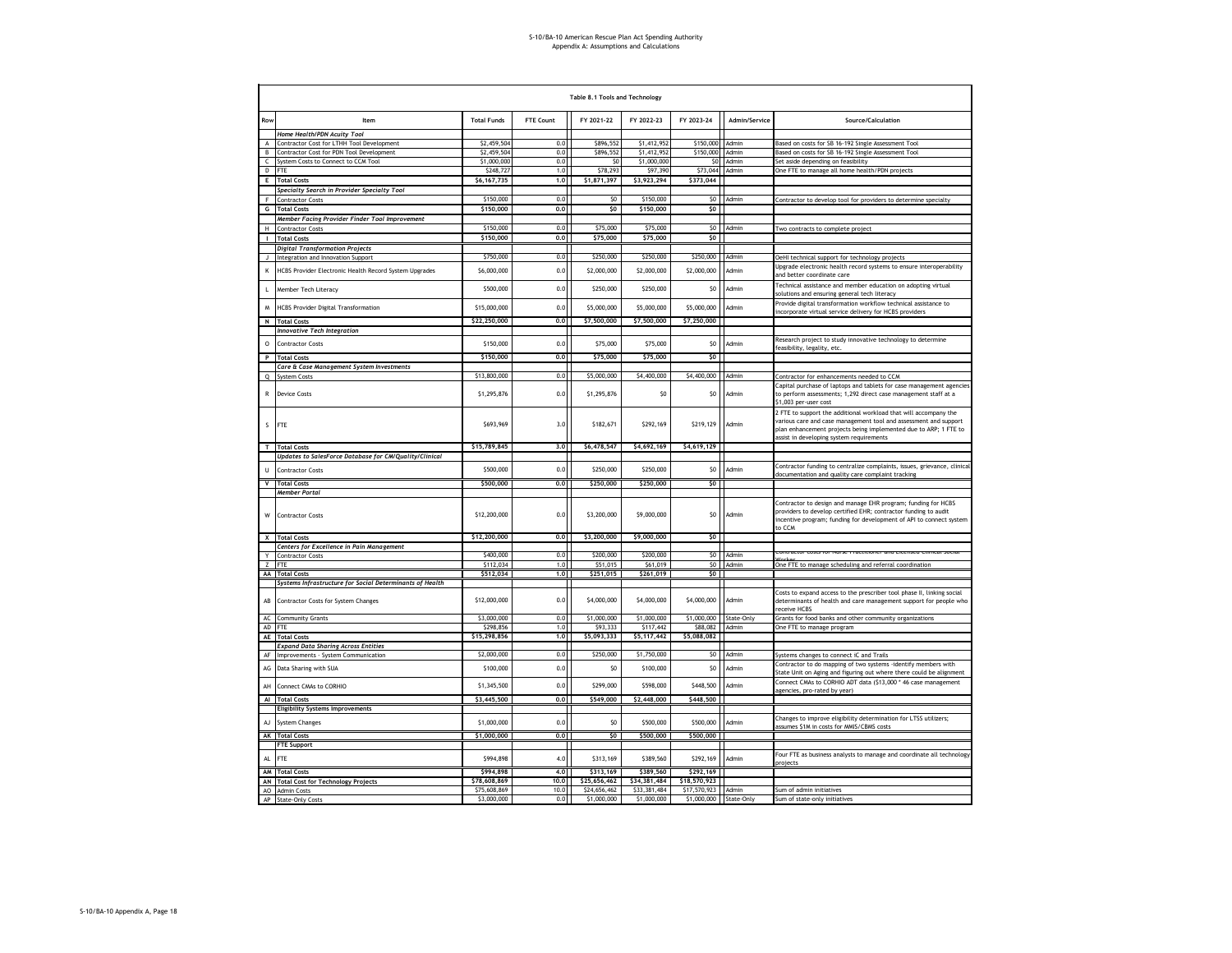**Table 8.2 FTE Calculations - Tools and Technology**

| <b>Personal Services</b>                         |      |              |                        |           |                                  |           |                                                     |  |  |  |  |  |
|--------------------------------------------------|------|--------------|------------------------|-----------|----------------------------------|-----------|-----------------------------------------------------|--|--|--|--|--|
| <b>Position Classification</b>                   | FTE  |              | Start Month State Fund |           | FY 2021-22 FY 2022-23 FY 2023-24 |           | <b>Notes</b>                                        |  |  |  |  |  |
| <b>ANALYST IV</b>                                |      | 3.0 December |                        | \$128,058 | \$219,540                        |           | \$164,655 Care & Case Management System Investments |  |  |  |  |  |
| ADMIN ASSISTANT II                               |      | 1.0 October  |                        | \$29,869  | \$39,826                         |           | \$0 Centers for Excellence in Pain Management       |  |  |  |  |  |
| <b>CONTRACT ADMINISTRATOR V</b>                  |      | 1.0 October  |                        | \$68,677  | \$91,570                         |           | \$68,678 Prescriber Tool Phase II SDoH              |  |  |  |  |  |
| <b>ANALYST IV</b>                                |      | 4.0 October  |                        | \$219,540 | \$292,721                        |           | \$219,541 FTE over all technology projects          |  |  |  |  |  |
| POLICY ADVISOR IV                                |      | 1.0 October  |                        | \$54,885  | \$73,180                         |           | \$54,885 Home Health/PDN Acuity Tool                |  |  |  |  |  |
| Total Personal Services (Salary, PERA, Medicare) | 10.0 |              |                        | \$501.029 | \$716.837                        | \$507.758 |                                                     |  |  |  |  |  |

| <b>Centrally Appropriated Costs</b>                |      |      |          |           |                                  |           |              |  |  |  |  |  |  |
|----------------------------------------------------|------|------|----------|-----------|----------------------------------|-----------|--------------|--|--|--|--|--|--|
| <b>Cost Center</b>                                 | FTE  | FTE. | Cost or  |           | FY 2021-22 FY 2022-23 FY 2023-24 |           | <b>Notes</b> |  |  |  |  |  |  |
| Health, Life, Dental                               | ا0./ | 10.0 | \$10,042 | \$70,294  | \$100,420                        | \$67,784  |              |  |  |  |  |  |  |
| Short-Term Disability                              |      |      | 0.16%    | \$714     | \$1,021                          | \$723     |              |  |  |  |  |  |  |
| Amortization Equalization Disbusement              |      |      | 5.00%    | \$22,298  | \$31,901                         | \$22,597  |              |  |  |  |  |  |  |
| Supplemental Amortization Equalization Disbusement |      |      | 5.00%    | \$22,298  | \$31,901                         | \$22,597  |              |  |  |  |  |  |  |
| <b>Centrally Appropriated Costs Total</b>          |      |      |          | \$115.603 | \$165.243                        | \$113,701 |              |  |  |  |  |  |  |

|                                 | <b>Operating Expenses</b> |            |         |            |            |            |              |  |  |  |  |  |  |  |
|---------------------------------|---------------------------|------------|---------|------------|------------|------------|--------------|--|--|--|--|--|--|--|
| <b>Ongoing Costs</b>            | <b>FTE</b>                | <b>FTE</b> | Cost    | FY 2021-22 | FY 2022-23 | FY 2023-24 | <b>Notes</b> |  |  |  |  |  |  |  |
| <b>Supplies</b>                 | 7.01                      | 10.0       | \$500   | \$3,500    | \$5,000    | \$3,375    |              |  |  |  |  |  |  |  |
| Telephone                       | 7.01                      | 10.0       | \$450   | \$3,151    | \$4,500    | \$3,039    |              |  |  |  |  |  |  |  |
| Other                           | 7.0                       | 10.0       | \$0     | S0         | \$0        | S0         |              |  |  |  |  |  |  |  |
| Subtotal                        |                           |            |         | \$6,651    | \$9,500    | \$6,414    |              |  |  |  |  |  |  |  |
|                                 |                           |            |         |            |            |            |              |  |  |  |  |  |  |  |
| One-Time Costs (Capital Outlay) | <b>FTE</b>                |            | Cost    | FY 2021-22 | FY 2022-23 | FY 2023-24 | <b>Notes</b> |  |  |  |  |  |  |  |
| Furniture                       | 10.0 <sub>1</sub>         |            | \$5,000 | \$35,000   | S0         | \$0        |              |  |  |  |  |  |  |  |
| Computer                        | 10.0                      |            | \$2,000 | \$14,000   | \$0        | \$0        |              |  |  |  |  |  |  |  |
| Other                           | 10.0                      |            | \$0     | S0         | \$0        | \$0        |              |  |  |  |  |  |  |  |
| Subtotal                        |                           |            |         | \$49,000   | SΟ         | ٢n         |              |  |  |  |  |  |  |  |
| <b>Total Operating</b>          |                           |            |         | \$55,651   | \$9,500    | \$6,414    |              |  |  |  |  |  |  |  |

|                                          | <b>Leased Space</b> |                      |             |            |            |               |              |  |  |  |  |  |
|------------------------------------------|---------------------|----------------------|-------------|------------|------------|---------------|--------------|--|--|--|--|--|
|                                          | <b>FTE</b>          | ctor <b>c</b><br>. . | <b>Cost</b> | FY 2022-23 | FY 2023-24 | FY 2024-25    | <b>Notes</b> |  |  |  |  |  |
| $\overline{\phantom{a}}$<br>Leased Space | 7.0                 | 10.0                 | \$6.600     | \$46,199   | \$66,000   | 4.550<br>S44. |              |  |  |  |  |  |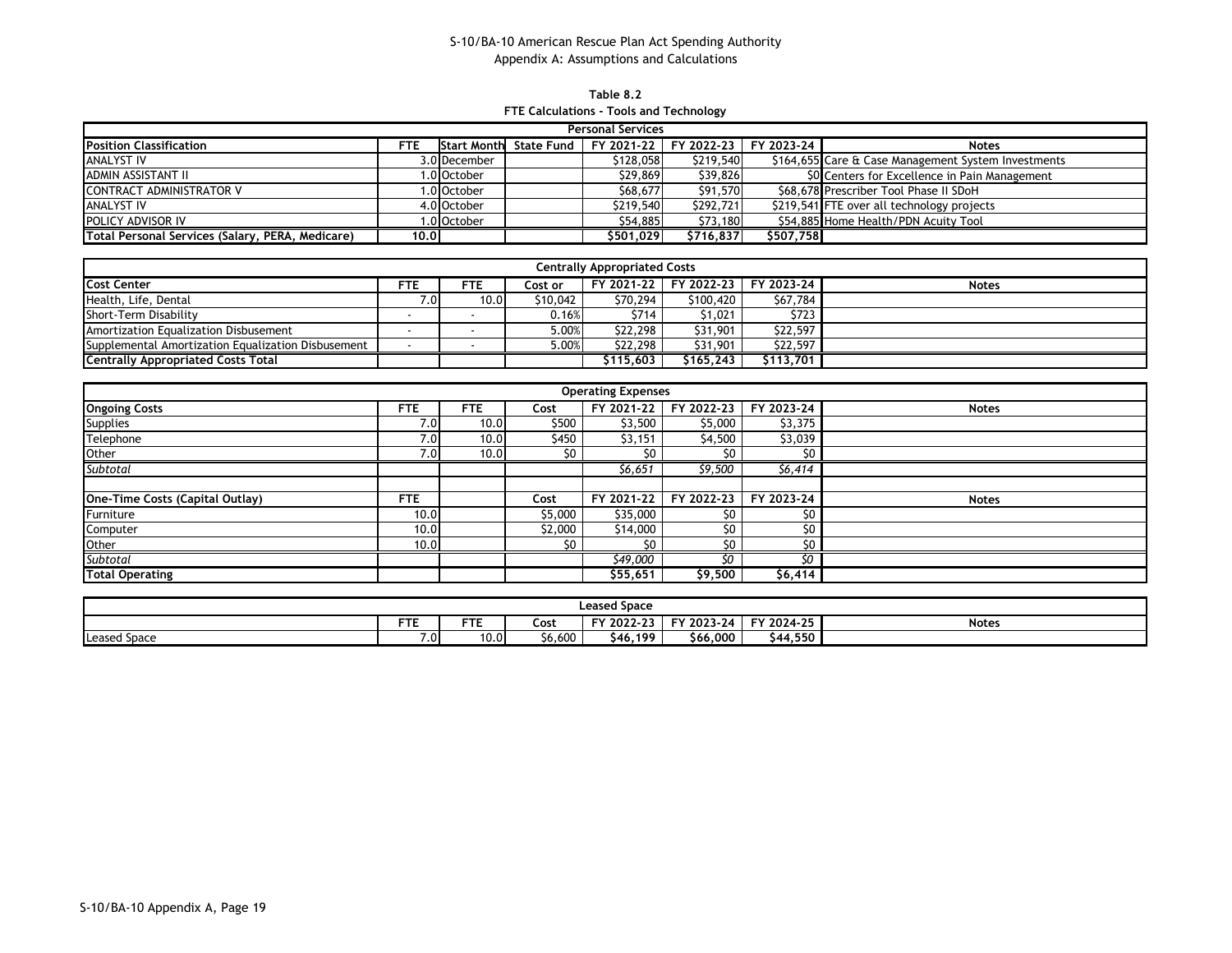|     | Table 9 Emergency Preparedness                            |             |                  |             |             |            |               |                                                                                                                                                                 |  |  |  |  |  |  |
|-----|-----------------------------------------------------------|-------------|------------------|-------------|-------------|------------|---------------|-----------------------------------------------------------------------------------------------------------------------------------------------------------------|--|--|--|--|--|--|
| Row | Item                                                      | Total       | <b>FTE Count</b> | FY 2021-22  | FY 2022-23  | FY 2023-24 | Admin/Service | Source/Calculation                                                                                                                                              |  |  |  |  |  |  |
|     | <b>Emergency Response Plans</b>                           |             |                  |             |             |            |               |                                                                                                                                                                 |  |  |  |  |  |  |
|     | <b>Contractor Cost</b>                                    | \$25,000    | 0.0              | \$25,000    | \$0         |            | \$0 Admin     | Contractor to put together training for providers, members, and case<br>management agencies on putting together an emergency plan                               |  |  |  |  |  |  |
|     | <b>B</b> Total Costs                                      | \$25,000    | 0.0              | \$25,000    | \$0         | so I       |               |                                                                                                                                                                 |  |  |  |  |  |  |
|     | <b>Member Emergency Preparedness</b>                      |             |                  |             |             |            |               |                                                                                                                                                                 |  |  |  |  |  |  |
|     | Generators and Emergency Kits (likely through contractor) | \$8,346,750 | 0.0              | \$4,173,375 | \$4,173,375 | \$0        | Admin         | \$1,500 per member for generator plus other emergency kit resources<br>*11,129 HCBS members using vent related DME or oxygen<br>concentrators * 50% takeup rate |  |  |  |  |  |  |
|     | D Delivery and Orientation/Setup Costs                    | \$100,000   | 0.0              | \$50,000    | \$50,000    |            | \$0 Admin     |                                                                                                                                                                 |  |  |  |  |  |  |
|     | E   Total Cost for Generators and Other Resources         | \$8,446,750 | 0.0              | \$4,223,375 | \$4,223,375 | so I       |               |                                                                                                                                                                 |  |  |  |  |  |  |
|     | F Total Cost for Emergency Preparedness Projects          | \$8,471,750 | $0.0$            | \$4,248,375 | \$4,223,375 | \$0        |               |                                                                                                                                                                 |  |  |  |  |  |  |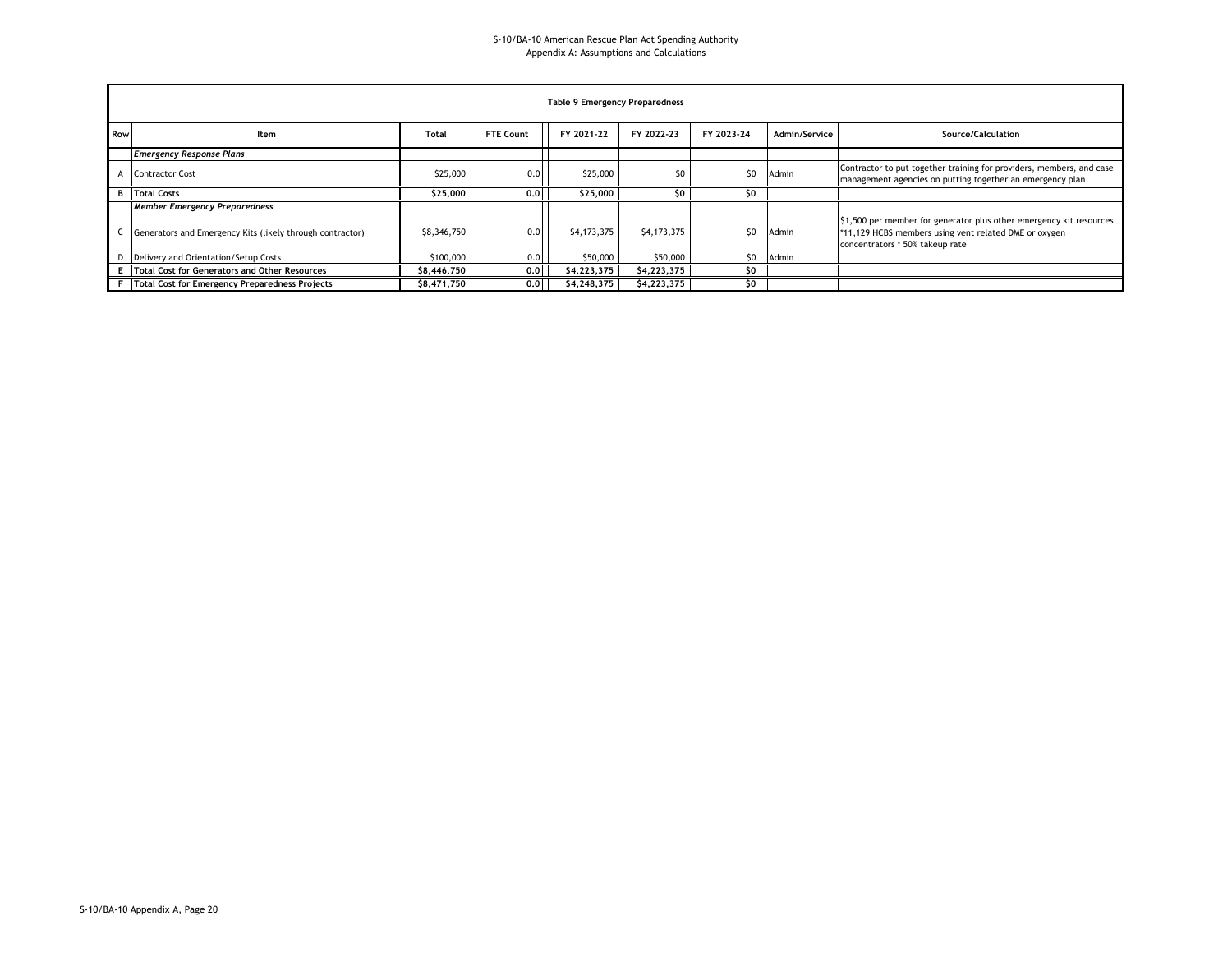|              |                                       |                         |                  | Table 10.1 Quality Outcomes |                 |                 |               |                                                                                                                                                                                                                         |
|--------------|---------------------------------------|-------------------------|------------------|-----------------------------|-----------------|-----------------|---------------|-------------------------------------------------------------------------------------------------------------------------------------------------------------------------------------------------------------------------|
| Row          | Item                                  | <b>Total</b>            | <b>FTE Count</b> | FY 2021-22                  | FY 2022-23      | FY 2023-24      | Admin/Service | Source/Calculation                                                                                                                                                                                                      |
|              | Provider Scorecards                   |                         |                  |                             |                 |                 |               |                                                                                                                                                                                                                         |
| А            | <b>Contractor Cost</b>                | \$50,000                | 0.0              | \$50,000                    | \$0             | \$0             | Admin         | Contractor to provide recommendations on measures/data that can be<br>collected across providers, with comparisons to other states                                                                                      |
|              | <b>B</b> FTE                          | \$26,889                | 0.3              | \$16,660                    | \$10,229        | 50              | Admin         | Partial FTE to manage and coordinate; upload data over time                                                                                                                                                             |
|              | C Total Cost for Provider Scorecards  | \$76,889                | 0.3              | \$66,660                    | \$10,229        | \$0             |               |                                                                                                                                                                                                                         |
|              | Provider Oversight                    |                         |                  |                             |                 |                 |               |                                                                                                                                                                                                                         |
| D            | <b>Contractor Cost</b>                | \$75,000                | 0.0              | \$37,500                    | \$37,500        | \$0             | Admin         | Contractor to check decision points and implement certification<br>program                                                                                                                                              |
| E            | <b>System Changes</b>                 | \$225,000               | 0.0              | \$0                         | \$225,000       | 50 <sub>1</sub> | Admin         | Website for providers to do online certification                                                                                                                                                                        |
| F            | <b>FTE</b>                            | \$80,660                | 0.8              | \$49,972                    | \$30,688        | 50 <sup>1</sup> | Admin         | Partial FTE to manage the contract                                                                                                                                                                                      |
|              | <b>G</b> Total Costs                  | \$380,660               | 0, 8             | \$87,472                    | \$293,188       | \$0             |               |                                                                                                                                                                                                                         |
|              | Pay for Performance                   |                         |                  |                             |                 |                 |               |                                                                                                                                                                                                                         |
| H            | <b>FTE</b>                            | \$279,269               | 1.0              | \$87,456                    | \$109,606       | \$82,207        | Admin         | One FTE to provide rate/financial analysis for all P4P projects                                                                                                                                                         |
|              | P4P HCBS                              |                         |                  |                             |                 |                 |               |                                                                                                                                                                                                                         |
|              | <b>Contractor Cost</b>                | \$100,000               | 0.0              | \$100,000                   | \$0             | \$0             | Admin         | Contractors to look into how we would do P4P - what other states do<br>and develop what performance metrics should be and how we would<br>implement                                                                     |
| J            | <b>FTE</b>                            | \$26,888                | 0.3              | \$16,659                    | \$10,229        | \$0             | Admin         | Partial FTE to manage the project/contract                                                                                                                                                                              |
|              | <b>P4P PACE</b>                       |                         |                  |                             |                 |                 |               |                                                                                                                                                                                                                         |
| Κ            | Pay for Performance Contractor        | \$150,000               | 0.0              | \$0                         | \$150,000       | \$0             | Admin         | Contractors to look into how we would do P4P - what other states do<br>and develop what performance metrics should be and how we would<br>implement                                                                     |
| L            | <b>FTE</b>                            | \$230,300               | 1.0              | \$66,628                    | \$81,836        | \$81,836        | Admin         | One FTE to implement project                                                                                                                                                                                            |
|              | <b>P4P LTHH</b>                       |                         |                  |                             |                 |                 |               |                                                                                                                                                                                                                         |
| M            | <b>Contractor Cost</b>                | \$400,000               | 0.0              | \$400,000                   | \$0             |                 | \$0   Admin   | \$200k each for home health and PDN                                                                                                                                                                                     |
|              | N Total Costs                         | $\overline{51,186,457}$ | 2.3              | \$670,743                   | \$351,671       | \$164,043       |               |                                                                                                                                                                                                                         |
|              | <b>PACE Licensure</b>                 |                         |                  |                             |                 |                 |               |                                                                                                                                                                                                                         |
| $\mathsf{O}$ | <b>PACE Licensure</b>                 | \$200,000               | 0.0              | \$200,000                   | \$0             | 50 <sub>1</sub> | Admin         | Contractor would provide framework for PACE licensure                                                                                                                                                                   |
| P            | <b>PACE Audit Structure</b>           | \$1,000,000             | 0.0              | \$0                         | \$500,000       | \$500,000       | Admin         | System development for PACE auditing program and a contractor who<br>would help develop quality metrics and benchmarks by researching<br>what other states do                                                           |
|              | Q FTE                                 | \$320,029               | 1.0              | \$99,684                    | \$125,910       | \$94,435        | Admin         | One FTE to manage project                                                                                                                                                                                               |
|              | R Total Costs                         | \$1,520,029             | 1.0              | \$299,684                   | \$625,910       | \$594,435       |               |                                                                                                                                                                                                                         |
|              | eConsult to Improve Quality           |                         |                  |                             |                 |                 |               |                                                                                                                                                                                                                         |
| s I          | <b>Contractor Cost</b>                | \$150,000               | 0.0              | \$0                         | 50 <sub>2</sub> | \$150,000 Admin |               | Contractor to research feasibility of expanding eConsult scope                                                                                                                                                          |
|              | T Total Costs                         | \$150,000               | 0.0              | \$0                         | \$0             | \$150,000       |               |                                                                                                                                                                                                                         |
|              | <b>CMS Quality Metrics</b>            |                         |                  |                             |                 |                 |               |                                                                                                                                                                                                                         |
| U            | <b>Contractor Cost</b>                | \$1,000,000             | 0.0              | \$0                         | \$500,000       | \$500,000       | Admin         | Platform for providers to do training on performance measures                                                                                                                                                           |
| V            | <b>Total Costs</b>                    | \$1,000,000             | 0.0              | \$0                         | \$500,000       | \$500,000       |               |                                                                                                                                                                                                                         |
|              | <b>Waiver Quality Expansion</b>       |                         |                  |                             |                 |                 |               |                                                                                                                                                                                                                         |
| W            | <b>Contractor Cost</b>                | \$750,000               | 0.0              | \$150,000                   | \$600,000       |                 | \$0 Admin     | Contractor to develop surveys                                                                                                                                                                                           |
| X            | FTE                                   | \$480,059               | 2.0              | \$139,193                   | \$194,781       | \$146,085 Admin |               | Two FTE to manage project                                                                                                                                                                                               |
| Y            | <b>Total Costs</b>                    | \$1,230,059             | 2,0              | \$289,193                   | \$794,781       | \$146,085       |               |                                                                                                                                                                                                                         |
|              | Department of Corrections Partnership |                         |                  |                             |                 |                 |               |                                                                                                                                                                                                                         |
|              | Z FTE                                 | \$187,632               | 1.0              | \$44,418                    | \$81,836        | \$61,379        | Admin         | One FTE to identify opportunities to leverage HCBS programs and<br>behavioral health supports to improve post-release access to care,<br>reduce overdose rates, and reduce other morbidity, mortality and<br>recidivism |
|              | <b>AA</b> Total Costs                 | \$187,632               | 1.0              | \$44,418                    | \$81,836        | \$61,379        |               |                                                                                                                                                                                                                         |
|              | <b>Quality Measures Training</b>      |                         |                  |                             |                 |                 |               |                                                                                                                                                                                                                         |
|              | AB Contractor Cost                    | \$750,000               | 0.0              | \$375,000                   | \$375,000       |                 | \$0 Admin     | Would need 4-5 modules at \$150k module each                                                                                                                                                                            |
|              | <b>AC</b> Total Costs                 | \$750,000               | 0.0              | \$375,000                   | \$375,000       | \$0             |               |                                                                                                                                                                                                                         |
|              | AD Total Cost for Quality Projects    | \$6,481,726             | 7,3              | \$1,833,171                 | \$3,032,615     | \$1,615,941     |               |                                                                                                                                                                                                                         |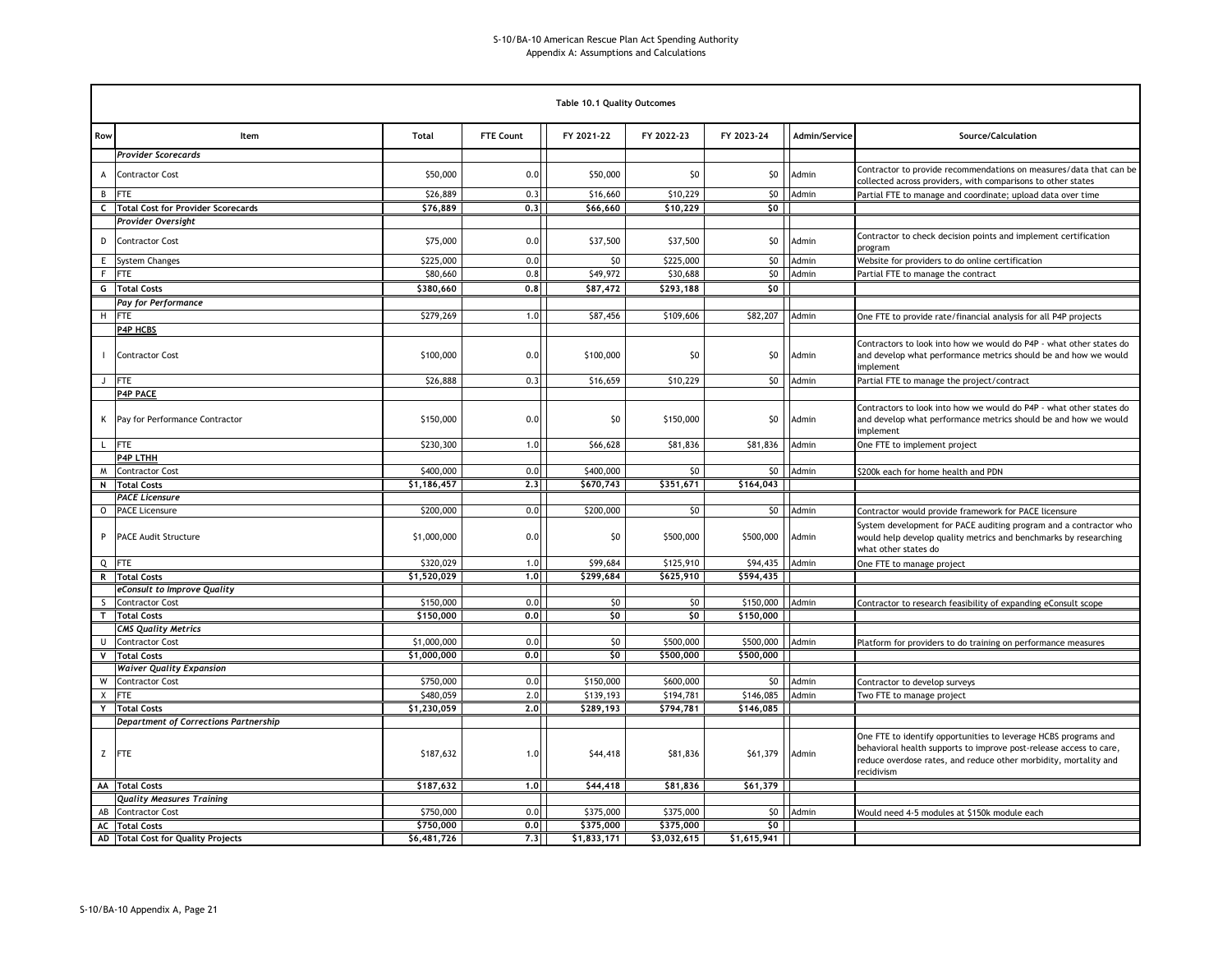**Table 10.2 FTE Calculations - Quality Outcomes**

|                                                  | <b>Personal Services</b> |              |                        |           |                       |            |                                                |  |  |  |  |  |  |  |
|--------------------------------------------------|--------------------------|--------------|------------------------|-----------|-----------------------|------------|------------------------------------------------|--|--|--|--|--|--|--|
| <b>Position Classification</b>                   | FTE                      |              | Start Month State Fund |           | FY 2021-22 FY 2022-23 | FY 2023-24 | <b>Notes</b>                                   |  |  |  |  |  |  |  |
| CONTRACT ADMINISTRATOR III                       |                          | 0.3 October  |                        | \$11,048  | \$7,364               |            | \$0 Provider Scorecards                        |  |  |  |  |  |  |  |
| CONTRACT ADMINISTRATOR III                       |                          | 0.8 October  |                        | \$33,141  | \$22,093              |            | \$0 Provider Oversight                         |  |  |  |  |  |  |  |
| CONTRACT ADMINISTRATOR III                       |                          | 0.3 October  |                        | \$11,048  | \$7,364               |            | \$0 Pay for Performance - HCBS                 |  |  |  |  |  |  |  |
| POLICY ADVISOR III                               |                          | .0 October   |                        | \$44,187  | \$58,916              |            | \$44,187 Pay for Performance - PACE            |  |  |  |  |  |  |  |
| RATE/FINANCIAL ANLYST IV                         |                          | 1.0 October  |                        | \$63,288  | \$84,384              |            | \$63,288 Pay for Performance                   |  |  |  |  |  |  |  |
| <b>PROJECT MANAGER III</b>                       |                          | 1.0 October  |                        | \$74,502  | \$99,335              |            | \$74,501 PACE Licensure                        |  |  |  |  |  |  |  |
| <b>POLICY ADVISOR IV</b>                         |                          | 2.0 November |                        | \$97,578  | \$146,361             |            | \$109,771 Quality - Waiver Quality Expansion   |  |  |  |  |  |  |  |
| POLICY ADVISOR III                               |                          | 1.0 January  |                        | \$29,458  | \$58,916              |            | \$44,187 Department of Corrections Partnership |  |  |  |  |  |  |  |
| Total Personal Services (Salary, PERA, Medicare) | 7.3                      |              |                        | \$364,250 | \$484,733             | \$335,934  |                                                |  |  |  |  |  |  |  |

| <b>Centrally Appropriated Costs</b>                |            |     |          |          |           |                                  |              |  |  |  |  |  |
|----------------------------------------------------|------------|-----|----------|----------|-----------|----------------------------------|--------------|--|--|--|--|--|
| <b>Cost Center</b>                                 | <b>FTE</b> | FTE | Cost or  |          |           | FY 2021-22 FY 2022-23 FY 2023-24 | <b>Notes</b> |  |  |  |  |  |
| Health, Life, Dental                               | 5.0        |     | \$10,042 | \$50,422 | \$66,528  | \$47,700                         |              |  |  |  |  |  |
| Short-Term Disability                              |            |     | 0.16%    | \$519    | \$688     | \$499                            |              |  |  |  |  |  |
| Amortization Equalization Disbusement              |            |     | 5.00%    | \$16,211 | \$21,573  | \$15,607                         |              |  |  |  |  |  |
| Supplemental Amortization Equalization Disbusement |            |     | 5.00%    | \$16,211 | \$21,573  | \$15,607                         |              |  |  |  |  |  |
| <b>Centrally Appropriated Costs Total</b>          |            |     |          | \$83.363 | \$110.362 | \$79,413                         |              |  |  |  |  |  |

|                                 | <b>Operating Expenses</b> |                     |         |            |            |            |              |  |  |  |  |  |  |  |
|---------------------------------|---------------------------|---------------------|---------|------------|------------|------------|--------------|--|--|--|--|--|--|--|
| <b>Ongoing Costs</b>            | <b>FTE</b>                | <b>FTE</b>          | Cost    | FY 2021-22 | FY 2022-23 | FY 2023-24 | <b>Notes</b> |  |  |  |  |  |  |  |
| <b>Supplies</b>                 | 5.0                       | 7.3                 | \$500   | \$2,511    | \$3,314    | \$2,375    |              |  |  |  |  |  |  |  |
| Telephone                       | 5.0                       | 7.3                 | \$450   | \$2,260    | \$2,981    | \$2,139    |              |  |  |  |  |  |  |  |
| Other                           | 5.01                      | $\left( .3 \right)$ | \$0     | S0         | \$0        |            |              |  |  |  |  |  |  |  |
| Subtotal                        |                           |                     |         | \$4,771    | \$6,295    | 54,514     |              |  |  |  |  |  |  |  |
|                                 |                           |                     |         |            |            |            |              |  |  |  |  |  |  |  |
| One-Time Costs (Capital Outlay) | <b>FTE</b>                |                     | Cost    | FY 2021-22 | FY 2022-23 | FY 2023-24 | <b>Notes</b> |  |  |  |  |  |  |  |
| Furniture                       | 7.3                       |                     | \$5,000 | \$25,106   | S0         | S0         |              |  |  |  |  |  |  |  |
| Computer                        | 7.3                       |                     | \$2,000 | \$10,042   | \$0        | \$0        |              |  |  |  |  |  |  |  |
| Other                           | 7.3                       |                     | \$0     | \$0        | \$0        | \$O        |              |  |  |  |  |  |  |  |
| <b>Subtotal</b>                 |                           |                     |         | \$35.148   | Ś٥         | SO.        |              |  |  |  |  |  |  |  |
| <b>Total Operating</b>          |                           |                     |         | \$39,919   | \$6,295    | \$4,514    |              |  |  |  |  |  |  |  |

|                     | <b>Leased Space</b>                                                                       |                                 |         |          |          |          |  |  |  |  |  |  |
|---------------------|-------------------------------------------------------------------------------------------|---------------------------------|---------|----------|----------|----------|--|--|--|--|--|--|
|                     | <b>FTE</b><br>--<br>FY 2024-25<br>FY 2022-23<br>FY 2023-24<br><b>Notes</b><br>Cost<br>. . |                                 |         |          |          |          |  |  |  |  |  |  |
| <b>Leased Space</b> | ا 0.د                                                                                     | $\overline{\phantom{0}}$<br>. . | \$6,600 | \$33,139 | \$43.725 | \$31.350 |  |  |  |  |  |  |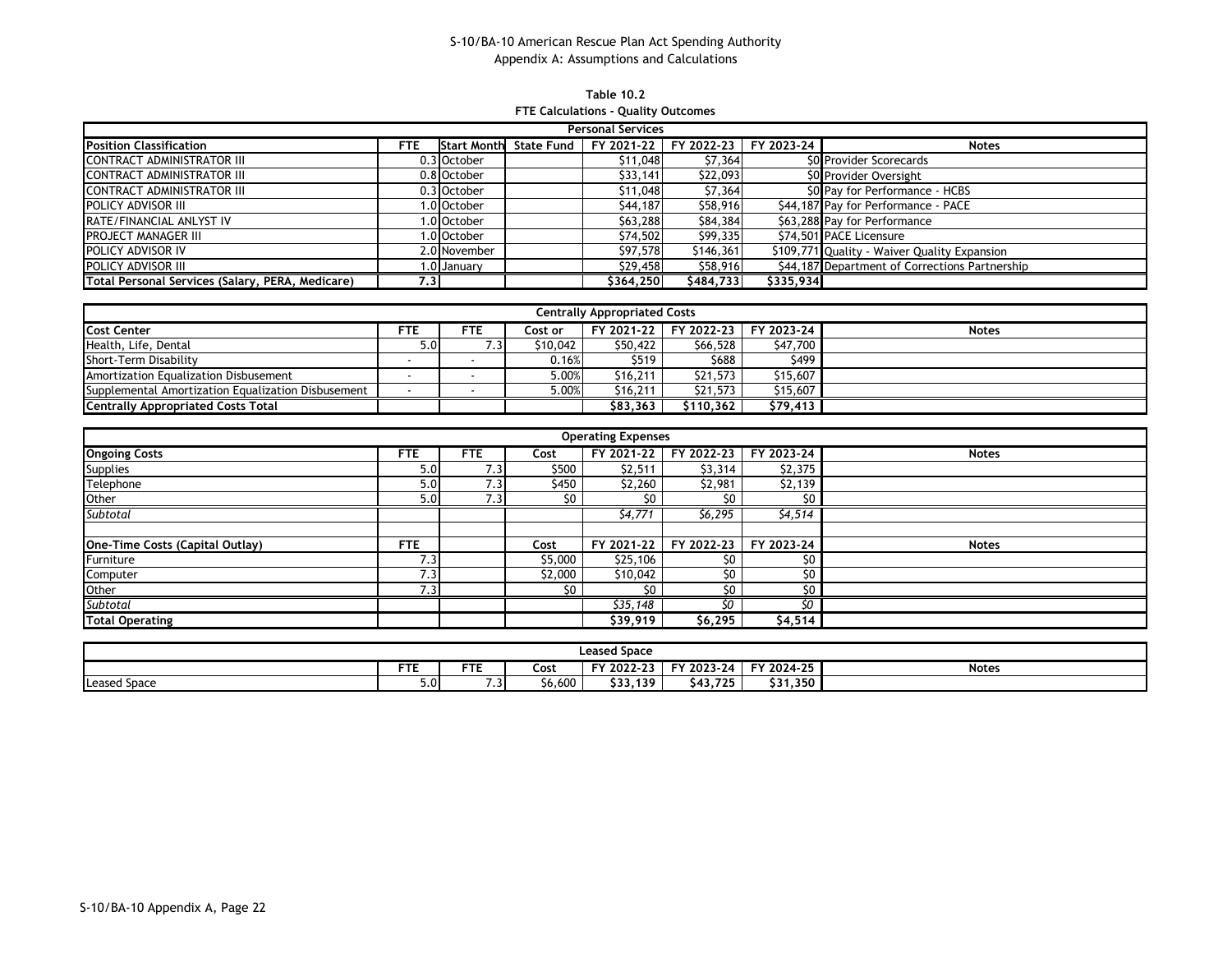|     | Table 11.1 Overhead Costs                                                                                          |             |      |             |             |                   |  |                                                                     |  |  |  |  |  |  |  |
|-----|--------------------------------------------------------------------------------------------------------------------|-------------|------|-------------|-------------|-------------------|--|---------------------------------------------------------------------|--|--|--|--|--|--|--|
| Row | <b>FTE Count</b><br>FY 2022-23<br>FY 2023-24<br>Admin/Service<br>Total<br>FY 2021-22<br>Source/Calculation<br>Item |             |      |             |             |                   |  |                                                                     |  |  |  |  |  |  |  |
|     | Department Administrative Overhead Costs                                                                           |             |      |             |             |                   |  |                                                                     |  |  |  |  |  |  |  |
|     | <b>Project Managers</b>                                                                                            | \$1,150,684 | 5.0  | \$383,286   | \$383,699   | \$383,699 Admin   |  | SB 21-286; 5 FTE to manage and coordinate work                      |  |  |  |  |  |  |  |
|     | <b>B</b> Administrative FTE                                                                                        | \$1,675,437 | 8.5  | \$636,131   | \$593,887   | \$445,420   Admin |  | 8.5 FTE to support work across the Department                       |  |  |  |  |  |  |  |
|     | <b>C</b> Project Coordination Contract                                                                             | \$1,123,200 | 0.0  | \$374,400   | \$374,400   | \$374,400 Admin   |  | SB 21-286; 2080 hours * \$180 hourly rate for Project<br>Management |  |  |  |  |  |  |  |
|     | <b>D</b> Evaluation Contracts                                                                                      | \$5,000,000 | 0.0  | SO.         | \$2,500,000 | \$2,500,000 Admin |  | Contractors to evaluate various programs                            |  |  |  |  |  |  |  |
|     | <b>E</b> Total Cost for Overhead                                                                                   | \$8,949,321 | 13.5 | \$1,393,817 | \$3,851,986 | \$3,703,519       |  |                                                                     |  |  |  |  |  |  |  |